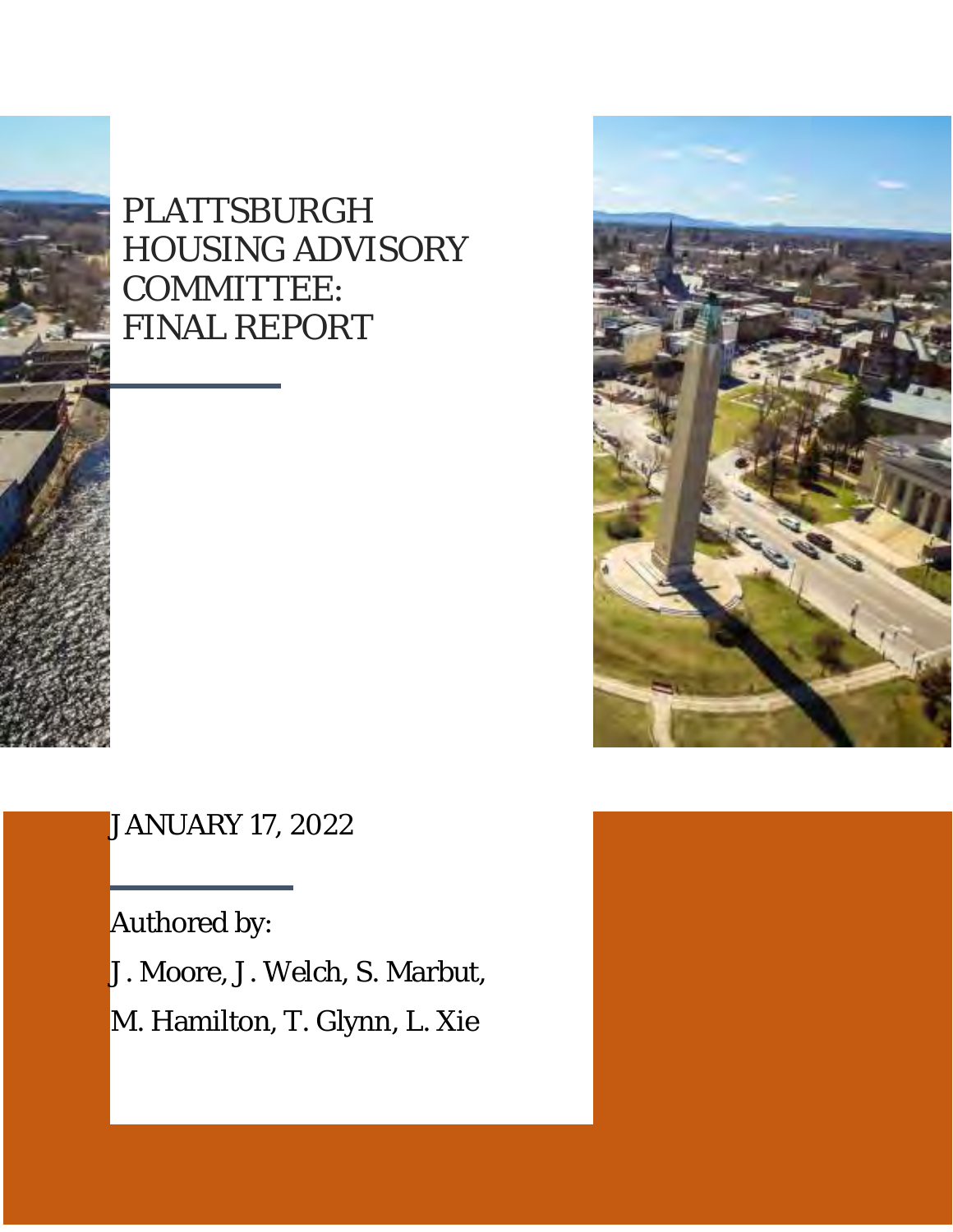# <span id="page-1-0"></span>**Contents**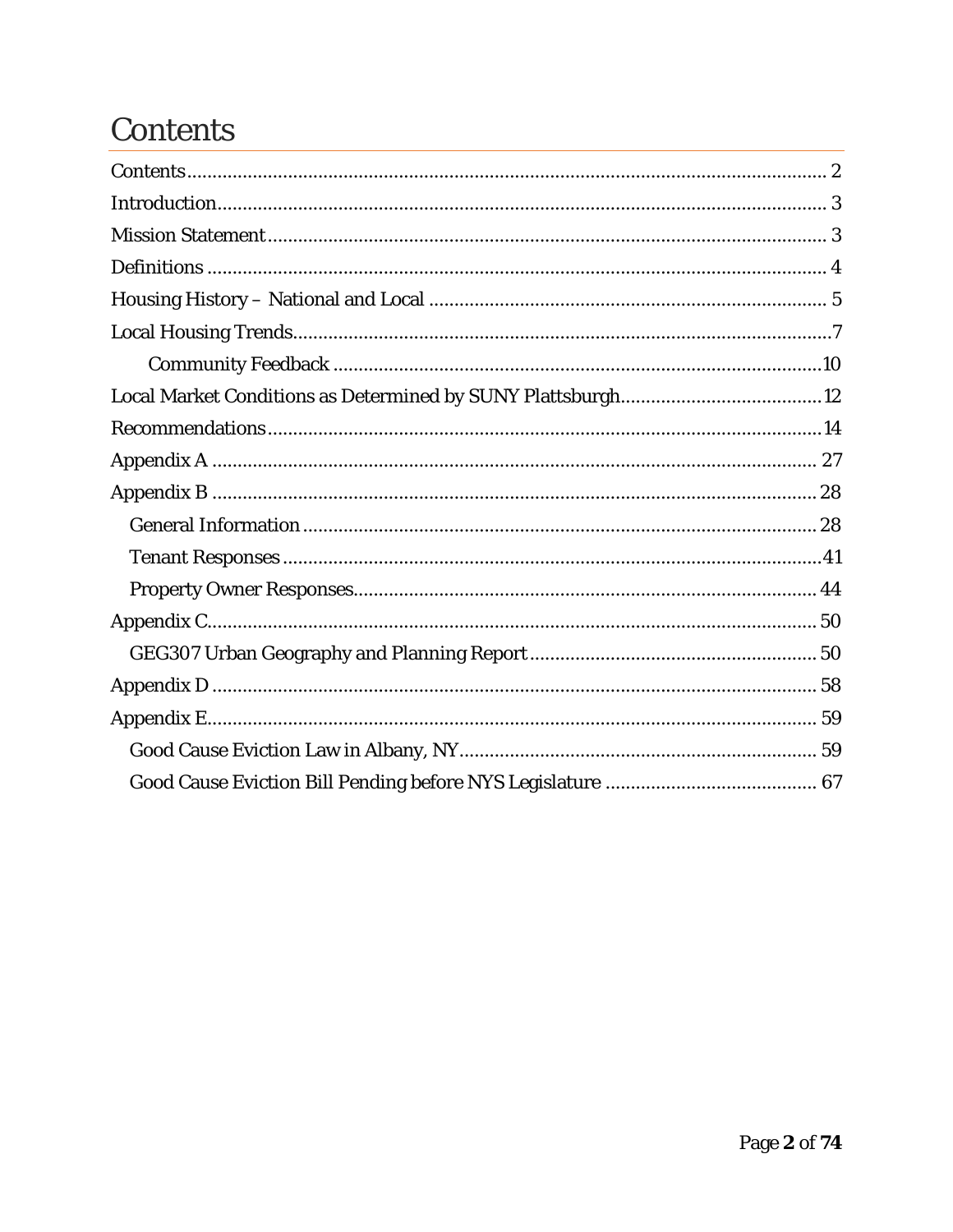# <span id="page-2-0"></span>**Introduction**

The City of Plattsburgh Housing Advisory Committee was established by resolution of the Common Council on August  $19$ <sup>th</sup>, 2021 with the goal of identifying factors that impair access to safe, adequate, affordable, and secure housing and to recommend solutions to address such barriers. The committee is comprised of the following members:

- Councilor Jeff Moore (Ward 6 Councilor)
- James Welch, City Employee (Building Inspector)
- Shelise Marbut, City Employee (Community Development)
- Mark Hamilton, Fair Housing Officer/Executive Director (Plattsburgh Housing Authority)
- Tara Glynn, Managing Attorney (Legal Aid Society of Northeastern New York)
- Dr. Liou Xie, Associate Professor of Geography & Environmental Studies (SUNY Plattsburgh)

The committee identified challenges in the following areas: habitability and deterioration of housing stock; housing supply and affordability; and practices in rental housing. Throughout the fall of 2021, the Housing Advisory Committee met to discuss these challenges and identify potential measures the city may be able to take to attenuate these issues.

Discussion and ideas were informed by community feedback throughout the process. Stakeholders engaged with the committee via two public work sessions, an electronic survey circulated by the City of Plattsburgh on social media and disseminated among local support agencies and nonprofits, and anonymous comments collected via electronic mail. The committee solicited responses from stakeholders including tenants, owneroccupants, providers of rental housing, real estate developers, members of the Concerned Owners of Plattsburgh Properties coalition, representatives of non-profit agencies whose work intersects with matters related to housing, and members of the general public.

The findings and recommendations included within this report are the result of the professional experience, knowledge, and thoughtful discussion of the committee members with careful consideration of the fiscal and logistical constraints of city operations. It is the hope of the Housing Advisory Committee that these recommendations will facilitate further discussion among the Common Council that ultimately advance access to safe, affordable, quality housing within the City of Plattsburgh for all residents.

# <span id="page-2-1"></span>**Mission Statement**

This committee has been formed by the City of Plattsburgh to examine relationships between property owners, developers, tenants, and the city on all matters impacting housing as well as review the current state of the city's housing stock and how to improve or address any found inequities or deficiencies.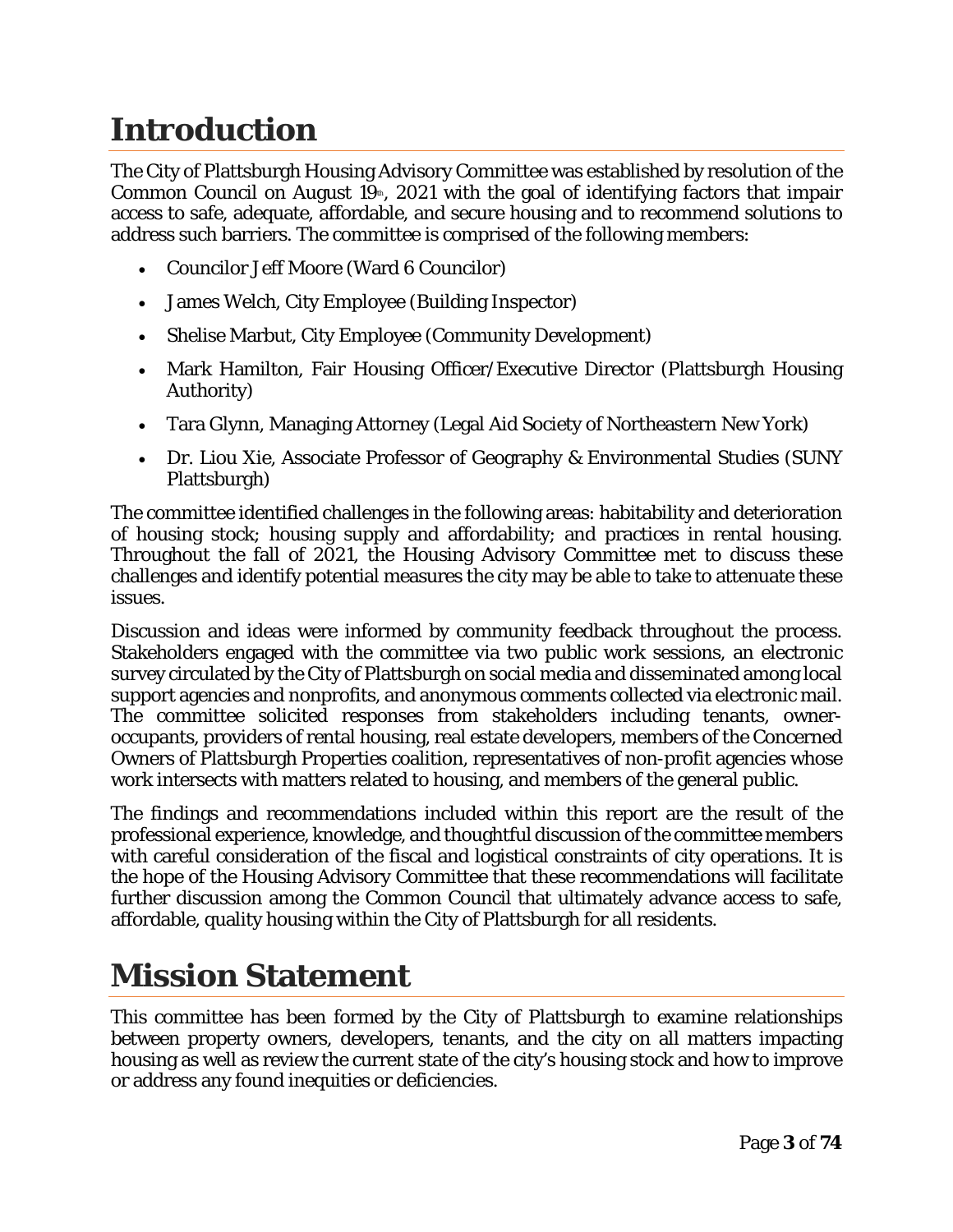# <span id="page-3-0"></span>**Definitions**

For the purposes of this report, the following terms are defined as:

BIPOC: acronym meaning Black, Indigenous, and People of Color.

Cost-burdened (also rent-burdened; housing-burdened): a situation in which a household pays more than 30 percent of its income toward housing expenses.

Foreclosure: the action of taking possession of a mortgaged property when the mortgagor fails to keep up their mortgage payments.

Homelessness: the condition of lacking stable, safe, and adequate housing. People can be categorized as homeless if they are:

- 1. living on the streets (primary homelessness);
- 2. moving between temporary shelters, including houses of friends, family, and emergency accommodation (secondary homelessness); and
- 3. living in private boarding houses without a private bathroom or security of tenure (tertiary homelessness)

Homeownership: the situation of owning one's house or property, or of having a mortgage on it.

Landlord: a person who rents land, a building, or an apartment to a tenant.

Lease: a contract by which one party conveys land, property, services, etc. to another for a specified time, usually in return for a periodic payment.

Property Manager: an individual or company that is hired to oversee the day-to-day operations of a unit of real estate

**Property Owner:** the owner of a parcel of real property and any improvements on that property.

Student Housing: private, off-campus housing advertised to students.

Subsidized Housing: housing in which the true cost is offset by an outside source; including, but not limited to public housing, housing choice vouchers, and grants from non-profits.

Tenant: a person who occupies land or property rented from a landlord.

Vacancy Rate: the number of vacant units available on the market.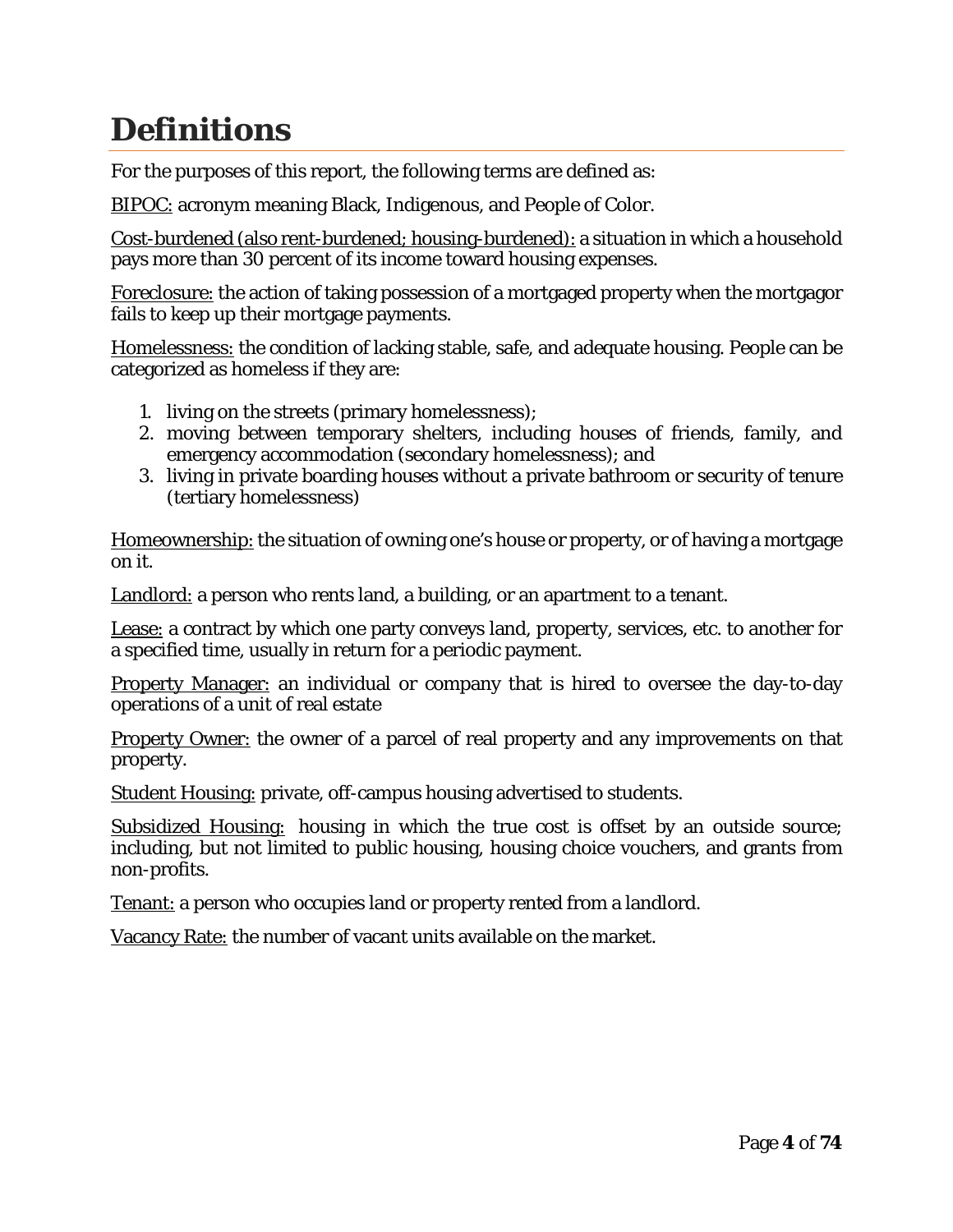# <span id="page-4-0"></span>**Housing History – National and Local**

The COVID-19 Global Pandemic brought the ongoing housing crisis into acute focus for many communities. Though this report focuses on the City of Plattsburgh, a brief history of housing policies and events that have fueled this crisis and impact the local community is necessary to understand the challenges faced by the Plattsburgh community and the proposed solutions. This section provides a brief background on matters relating to housing policy and is not an exhaustive history.

### *Homeownership Inaccessibility[1](#page-4-1)*

Homeownership has long been the archetype of housing in the United States. Homeownership establishes housing stability for a family and a means by which to build equity. Home equity is the most common and largest source of household wealth and borrowing against it can help households weather sharp income declines. Real estate often operates as a vehicle for generational wealth. Throughout the  $20<sup>th</sup>$  century, the middle class expanded as homeownership rates increased, however, the advantages of this economic growth were not realized by all. Racial discrimination through historical and continued policy decisions, structural barriers, implicit bias, and overt racism have injuriously impacted BIPOC and other minority populations, resulting in decreased levels of homeownership among these populations.<sup>[2](#page-4-2)</sup> Those who do own tend to be in more mortgage debt and less able to take advantage of the equity that should come with homeownership.

#### *Homeownership on the Decline*

Homeownership has declined over the last two decades as the renter population has swelled.[3](#page-4-3) The foreclosure crisis in the 2000s drove many former homeowners to the rental market. [4](#page-4-4) From 2004 to 2015, the number of renters increased by 9.3 million nationwide. During the Great Recession, from 2007 to 2009, new construction of housing largely stalled resulting in fewer new units being constructed. When new housing construction resumed, real estate investors turned their focus toward profitable highincome rentals. Rents continued to rise despite falling incomes as a result of the recession, and though greater numbers of people became income-eligible for government assisted programs, funding for these programs or creation of new relief programs did not follow.

<span id="page-4-1"></span> $\overline{a}$ <sup>1</sup> Edelberg, W., Estep, S., Lu, S., Moss, E. "The Hamilton Project: A Comparison of Renters and Homeowners in Recent Decades," The Brookings Institution, April 2021, *available at* https://www.brookings.edu/wpcontent/uploads/2021/04/A-Comparison-of-Renters-and-Homeowners-in-Recent-Decades-2.pdf (last accessed 17 Jan. 2022).

<span id="page-4-2"></span><sup>2</sup> Hepburn, P., Louis, R., Desmond, M. "Racial and Gender Disparities Among Evicted Americans," The Eviction Lab, December 16, 2020. *Available at* https://evictionlab.org/demographics-of-eviction/ (last accessed 17, Jan. 2022).

<span id="page-4-3"></span><sup>3</sup> "Quarterly Residential Vacancies and Homeownership, Third Quarter 2021," U.S. Census Bureau, *available at* https://www.census.gov/housing/hvs/files/currenthvspress.pdf (last accessed 17 Jan. 2022).

<span id="page-4-4"></span><sup>4</sup> "America's Rental Housing: Evolving Markets and Needs," Joint Center for Housing Studies of Harvard University, 2013, *available at* https://www.jchs.harvard.edu/sites/default/files/jchs\_americas\_ rental\_housing\_2013\_1\_0.pdf (last accessed 17 Jan. 2022).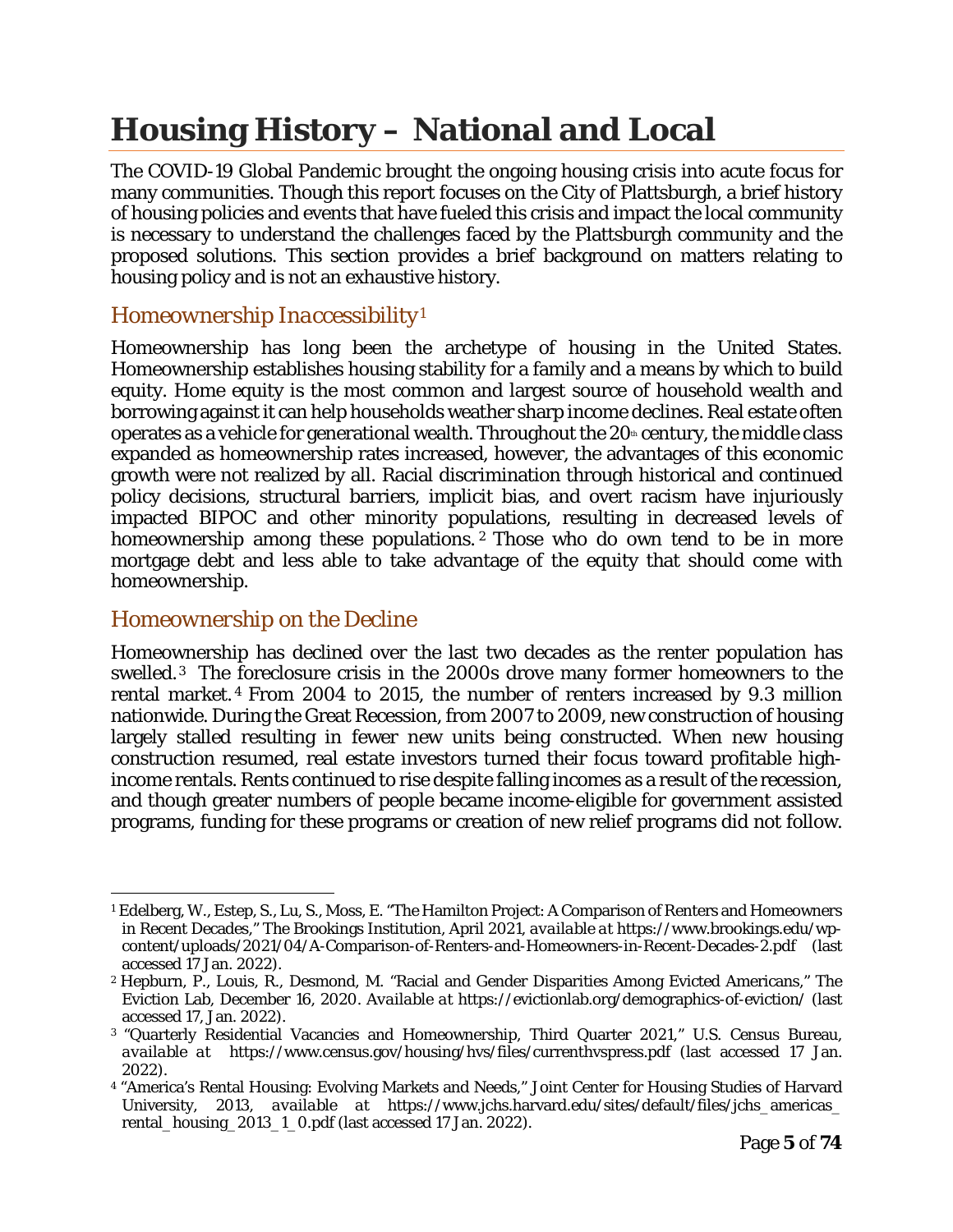Increasing housing costs partnered with depressed incomes resulted in a crisis of housing-burdened individuals and families that we continue to see today.<sup>[5](#page-5-0)</sup>

### *Affordability*

While the issues that define affordability are often complex and diverse, affordability is considerably affected by demographics, economics, and climate.[6](#page-5-1) A healthy single person or couple may be able to spend 30% to 50% of his or her income on housing and still be able to afford other necessities of life. At lower income levels, a 30% threshold is the point where a household will be able to maintain a reasonable standard of living. If the housing burden rises above this threshold, the quality or standard of living declines due to unaffordability. [7](#page-5-2)

Renters tend to be more vulnerable than homeowners and are more frequently financially burdened by housing costs. Housing costs generally include rent/mortgage, utilities, and maintenance. Rent often represents a higher percentage of a household's financial obligation than a mortgage. As housing costs have increased, homeowners have seen relief through mortgage relief programs, property tax assistance, and government controls over mortgage interest rates. However, prior to the acute crisis generated by the COVID-19 pandemic in 2020, similar relief programs in response to increased housing costs have not been created. Rising construction costs, exploding rents, stagnant wages, and decreased generational wealth have resulted in a population of renters burdened by housing costs.

#### *Fair Market Rent and Rental Housing Valuation*

Renters are disadvantaged in seeking and determining the quality and fair cost of rental properties. [8](#page-5-3) Except on rare occasion, resources utilized by homeowners to determine housing value and condition such as an appraisal or home inspection are inaccessible to renters seeking housing opportunity. While public housing costs are often public information, there is no resource, guideline, or mechanism to determine the cost of rent within the private rental market.

Fair market rents (FMRs),set by the US Dept. of Housing and Urban Development (HUD), are used to calculate flat rents in Public Housing units, to determine payment standard amounts for the Housing Choice Voucher program, to determine initial renewal rents for some expiring project-based Section 8 contracts, and to calculate of maximum award amounts for Continuum of Care (COC) recipients and the maximum amount of rent a

<span id="page-5-0"></span> $\overline{a}$ <sup>5</sup> Edelberg, W., Estep, S., Lu, S., Moss, E. "The Hamilton Project: A Comparison of Renters and Homeowners in Recent Decades," The Brookings Institution, April 2021, *available at* https://www.brookings.edu/wpcontent/uploads/2021/04/A-Comparison-of-Renters-and-Homeowners-in-Recent-Decades-2.pdf (last accessed 17 Jan. 2022).

<span id="page-5-1"></span><sup>6</sup> "Our Methodology Report," The Eviction Lab, April 6, 2018, *available at* https://evictionlab.org/ updates/research/our-methodology-report/our-methodology-report/ (last accessed 17 Jan. 2022).

<span id="page-5-2"></span><sup>7</sup> "Housing Affordability in New York State, June 2019," Office of the State Comptroller, *available at*  https://www.osc.state.ny.us/files/reports/special-topics/pdf/housing-affordability-2019.pdf (last accessed 17 Jan. 2022).

<span id="page-5-3"></span><sup>8</sup> "Our Methodology Report," The Eviction Lab, April 6, 2018, *available at* https://evictionlab.org/ updates/research/our-methodology-report/our-methodology-report/ (last accessed 17 Jan. 2022).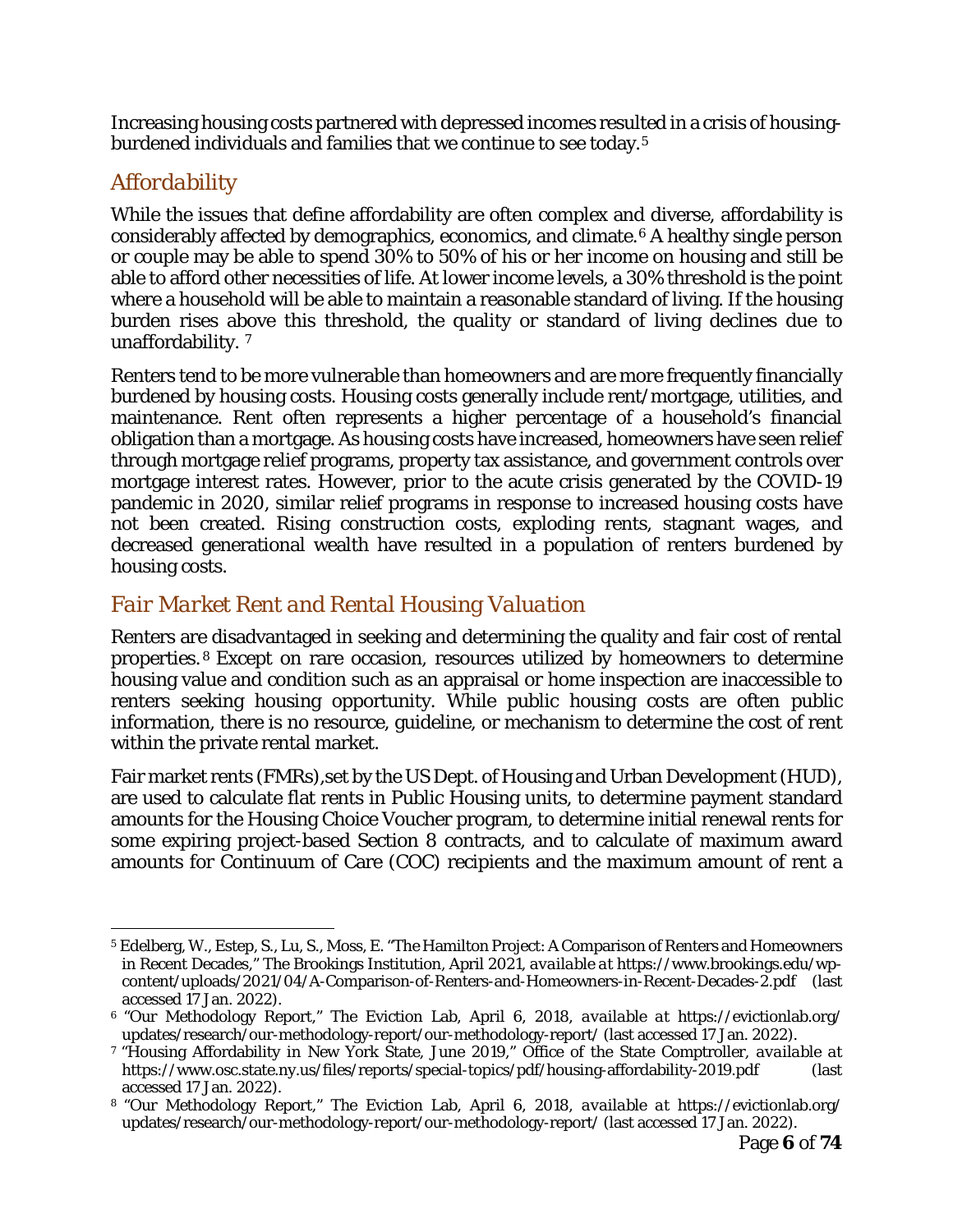recipient may pay for property leased with COC funds among other HUD and HUD related program.

Rents for private housing are not bound by HUD policy nor are they required to abide by FMRs. Absent regulations within a community such as rent control or rent stabilization, there is nothing limiting what a landlord may charge for a rental property and no reporting agency or database that tracks local rental prices. Thus, while FMRs may provide useful information for a geographic area, they do not represent current rental market conditions or rates.

# <span id="page-6-0"></span>**Local Housing Trends**

Clinton County and the City of Plattsburgh largely follow the national trends discussed previously. Based on a 2021 Housing Market Study performed by Asterhill Research Company, owner-occupied units in the City of Plattsburgh decreased between 2010 and 2019 by 8.1%, while renter-occupied units increased by 9.3% in the same timeframe. Housing within the City of Plattsburgh is aging with over 76% of the housing units having been built before 1980. Furthermore, rental vacancy rates have decreased from 4.2% to 3.5%.

Decreasing rental vacancy rates indicate fewer available units, and fewer housing options for renters. The same study by Asterhill Research Company found 42.9% of households in Clinton County pay greater than 30% of their gross income to rent and are rent-burdened. This high burden rate indicates a concerning lack of affordability in the area. When considering affordability, one needs to review income levels and, particularly, how many in our community live below the poverty line. According to the Asterhill study, in 2019, the poverty rate for people 18-64 in the City of Plattsburgh was 23.20%.

| <b>FMRs By Unit Bedrooms</b>                                                                                     |                   |                        |                        |                                 |                         |
|------------------------------------------------------------------------------------------------------------------|-------------------|------------------------|------------------------|---------------------------------|-------------------------|
| Year                                                                                                             | <b>Efficiency</b> | One-<br><b>Bedroom</b> | Two-<br><b>Bedroom</b> | <b>Three-</b><br><b>Bedroom</b> | Four-<br><b>Bedroom</b> |
| <b>FY 2022</b>                                                                                                   | <b>S682</b>       | \$686                  | \$884                  | \$1,134                         | \$1,219                 |
| <b>FY 2021</b>                                                                                                   | <b>S692</b>       | \$697                  | \$884                  | \$1,150                         | \$1,266                 |
| <b>FY 2020</b>                                                                                                   | <b>S636</b>       | <b>S671</b>            | \$842                  | \$1,092                         | \$1,168                 |
| <b>FY 2019</b>                                                                                                   | \$567             | <b>S659</b>            | <b>S810</b>            | \$1,052                         | \$1,131                 |
| <b>FY 2018</b>                                                                                                   | \$568             | \$663                  | \$808                  | \$1,040                         | \$1,100                 |
| Table 1: Data from Housing and Urban Development (HUD) Office of Policy Development and<br>Research <sup>9</sup> |                   |                        |                        |                                 |                         |

Table 1 illustrates a five-year history of the Fair Market Rents in Clinton County, NY.

<span id="page-6-1"></span> $\overline{a}$ <sup>9</sup> "Fair Market Rents (40th Percentile Rents)," Housing and Urban Development (HUD) Office of Policy Development and Research, *available at* https://www.huduser.gov/portal/datasets/fmr.html (last accessed 17 Jan. 2022).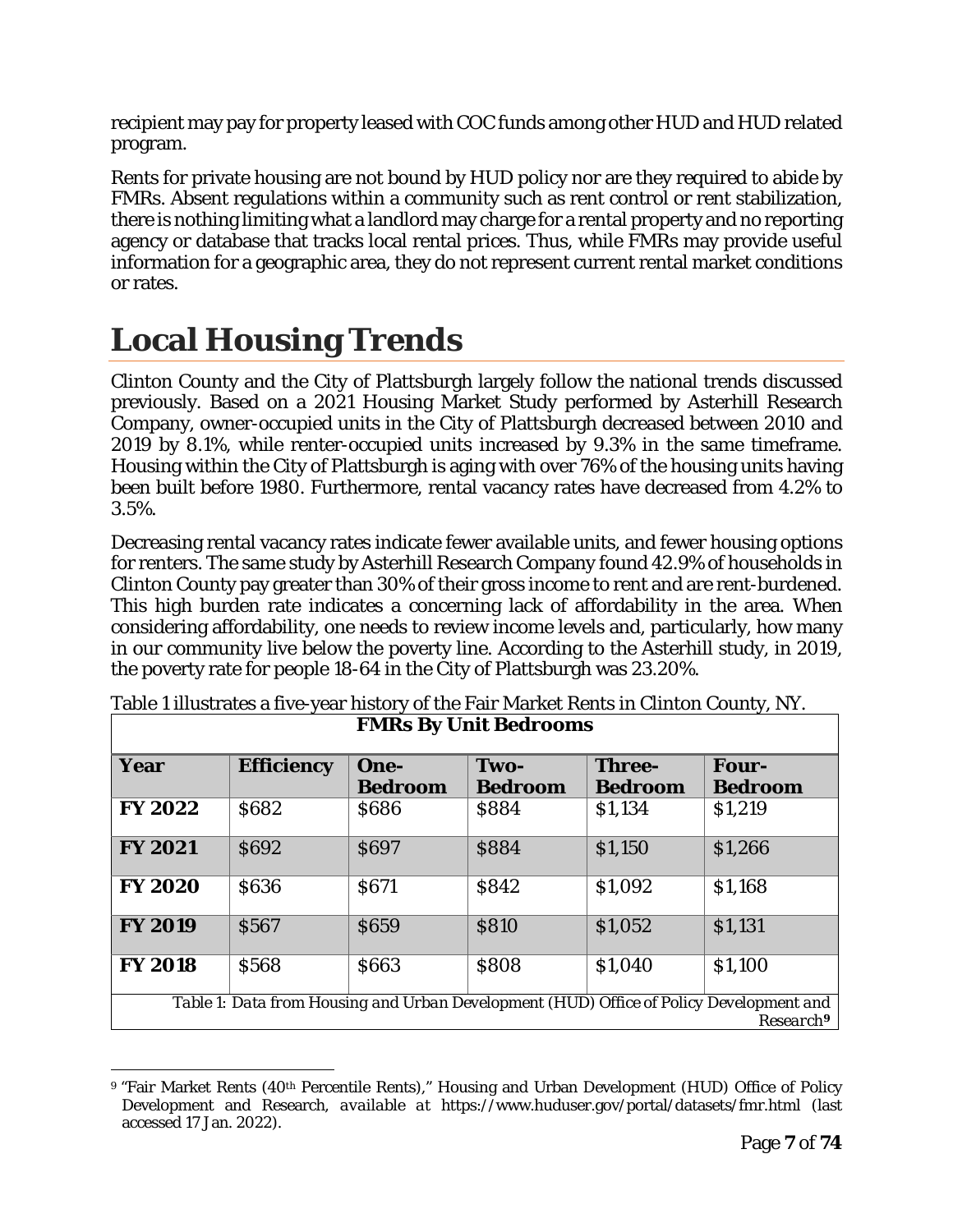Table 2 provides a snapshot of 39 available private market rental listings as of January 10, 2022 compiled by the authors of this report (complete data included as Appendix A). A comparison of these two tables emphasizes the disparity between federally designated FMRs and actual market rates.

| <b>Plattsburgh Market Rates</b>                               |                     |                                 |  |  |
|---------------------------------------------------------------|---------------------|---------------------------------|--|--|
| <b>Unit</b><br><b>Bedrooms</b>                                | <b>Average Rent</b> | % Difference<br><b>From FMR</b> |  |  |
| <b>Studio</b>                                                 | \$845.00            | $+24%$                          |  |  |
| $\blacksquare$                                                | \$905.56            | $+32\%$                         |  |  |
| $\boldsymbol{2}$                                              | \$1,176.36          | $+33%$                          |  |  |
| $\mathbf{3}$                                                  | \$1,509.00          | $+33%$                          |  |  |
| $\boldsymbol{4}$                                              | \$3,400.00          | $+179%$                         |  |  |
| Table 2: Data Collected 1/10/22 by Housing Advisory Committee |                     |                                 |  |  |

#### *Evictions*

The greatest fear when talking about housing is losing one's housing.[10](#page-7-0) There are generally three forms of housing loss – disaster, foreclosure, or eviction. While all of these are traumatic for households, evictions have consistently shown to be the most traumatizing<sup>[11](#page-7-1)</sup> as well as the most prevalent cause of housing loss.[12](#page-7-2)

Eviction proceedings vary greatly from state to state in the US. In New York State, evictions are a court proceeding brought in housing court. [13](#page-7-3) Depending on the municipality, housing court can be found in different places – in New York City there is a separate housing part of the court system; in any city in New York evictions are handled in City Court; otherwise, evictions are brought in town and village courts, otherwise known as justice courts. Evictions can be brough in County Court or Supreme Court, but this is not typical. To start an eviction, typically a predicate notice must be served on the tenant. The type of predicate notice and method of service upon the tenant depends on the justification for the eviction. After the requisite time period has passed, and assuming the tenant has not remedied the underlying issues, the landlord can then file a Notice of Petition and Petition in housing court. A landlord need not have an attorney to do this,

<span id="page-7-0"></span> $\overline{a}$ <sup>10</sup> Desmond, M. "Evicted: Poverty and Profit in the American City." New York, Broadway Books, 2016.

<span id="page-7-1"></span><sup>11</sup> Leary, A. "This Is What No One Tells You About Being Evicted," *The Huffington Post*, December 16, 2018, *available at* https://www.huffpost.com/entry/being-evicted-from-your-home\_n\_5c1d33c8e4b05 c88b6f885a9 (last accessed 17 Jan. 2022).

<span id="page-7-2"></span><sup>&</sup>lt;sup>12</sup> Merrefield, C. "Eviction: The physical, financial and mental health consequences of losing your home," *The Journalist's Resource,* October 15, 2021, *available at* https://journalistsresource.org/economics/

<span id="page-7-3"></span> $^{13}$  Eviction and court procedure is provided by Committee Chair, Tara Glynn, Esq. As a housing attorney who has practiced in Plattsburgh since 2014, she provides this information from her professional experience and knowledge.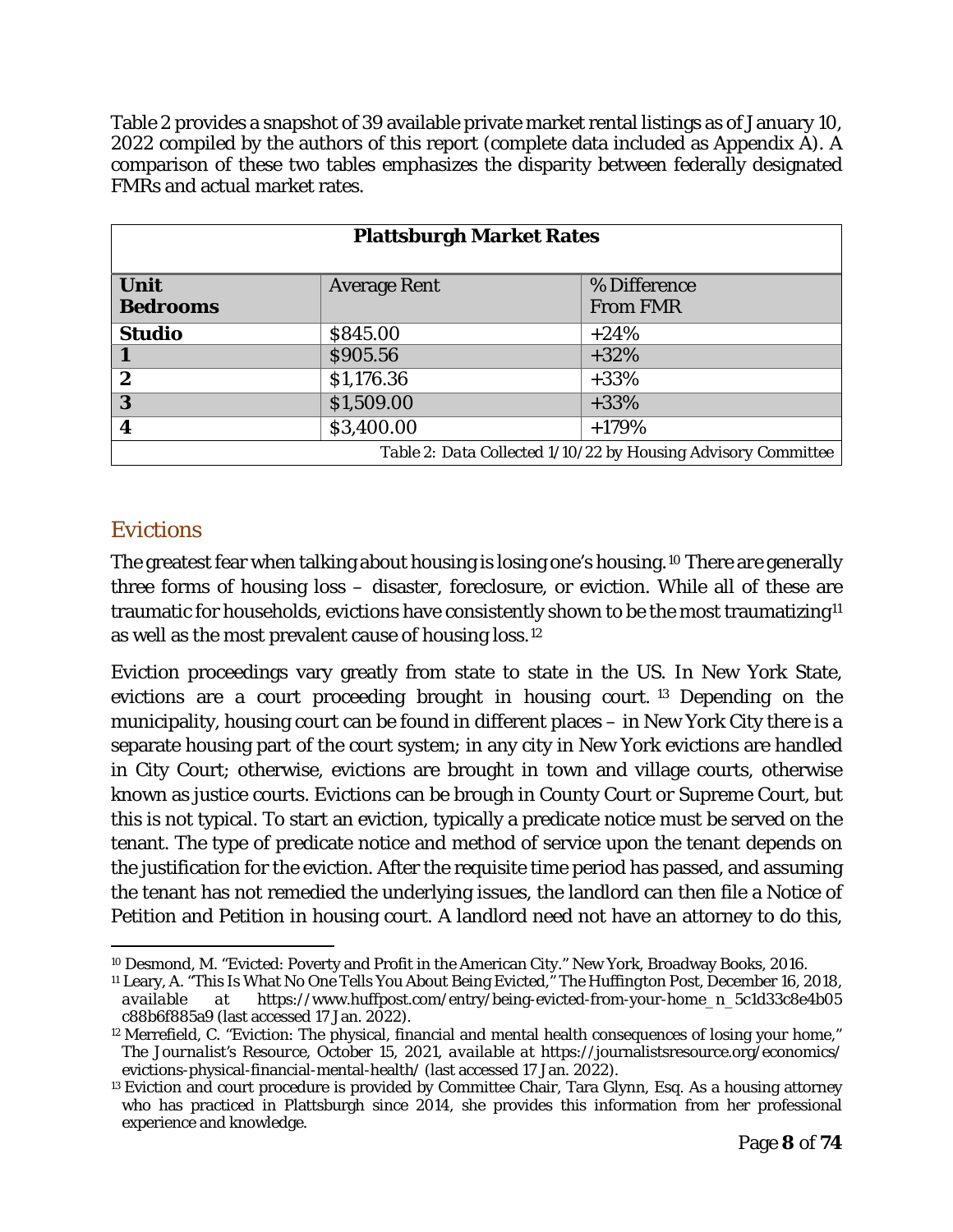but broadly speaking, landlords are far more likely to be represented in court than tenants.[14](#page-8-0) Evictions are designed to be handled quickly and can be scheduled as little as two weeks after the landlord files an eviction proceeding. Eviction proceedings can be handled in one appearance or may be adjourned or continued multiple times depending on the parties needs and requests. If a landlord is successful in court, they can get a Warrant of Eviction which must be served by local law enforcement on the tenant. The tenant then has at least fourteen days from the day they were served the Warrant of Eviction to vacate the property.[15](#page-8-1) Once evicted, a tenant is excluded from the home and must remove all their belongings.

The above describes the proper legal process of evictions. However, there are many times that evictions do not follow this process. There are court mistakes which result in evictions when they should not have been granted. There are also illegal and constructive evictions. Illegal evictions are when someone, typically the landlord or property manager, takes steps to cut off access to a property without utilizing the court process. The most common example is changing the locks while the tenant is out of the home. Constructive evictions are when the housing conditions are so poor a tenant is forced out of the property. Examples include, but are not limited to, termination of utilities, refusal to make necessary repairs, or removal of doors, windows, and/or appliances. These methods are illegal but prosecuting landlords often proves to be difficult as law enforcement and the district attorney rarely want to get involved. Civil suits against the landlord are also difficult as many tenants cannot afford private legal representation and legal services are limited in their capacity to bring such suits. Neither criminal nor civil prosecution however addresses the largest concern – the tenant being ousted from the home. While in some instances, the tenant can be restored to occupancy, often this is not a good option for the tenant as they will be subject to more eviction attempts as well as harassment while living there. Thus, illegal and constructive evictions, even when punished, tend to work because the tenant is ousted from the property allowing the landlord to recover the property without having to go to court.

For a tenant who is ousted from the property, legally or illegally, they are now homeless. Some tenants have personal connections, such as friends or family, that provide them temporary housing. For many, this is not an option meaning they only housing options they have are hotels or homeless shelters. Hotels are expensive long term and are not a viable option for most households. In Clinton County, there are not any homeless shelters in the traditional sense. The Department of Social Services contracts with private entities,

 $\overline{a}$ 

<span id="page-8-0"></span><sup>14</sup> Nationwide, only 3% of tenants have attorneys while 81% of landlords do. "Eviction Representation Statistics for Landlords and Tenants Absent Special Intervention," National Coalition for a Civil Right to Counsel, November 2, 2021, *available at* http://civilrighttocounsel.org/uploaded\_files/280/Landlord\_ and\_tenant\_eviction\_rep\_stats\_\_NCCRC\_.pdf (last accessed 17 Jan. 2022).

<span id="page-8-1"></span><sup>&</sup>lt;sup>15</sup> There are exceptions for different types of housing, such as manufactured housing in manufactured housing parks. For the sake of brevity, the information provided is representative of the average eviction situation.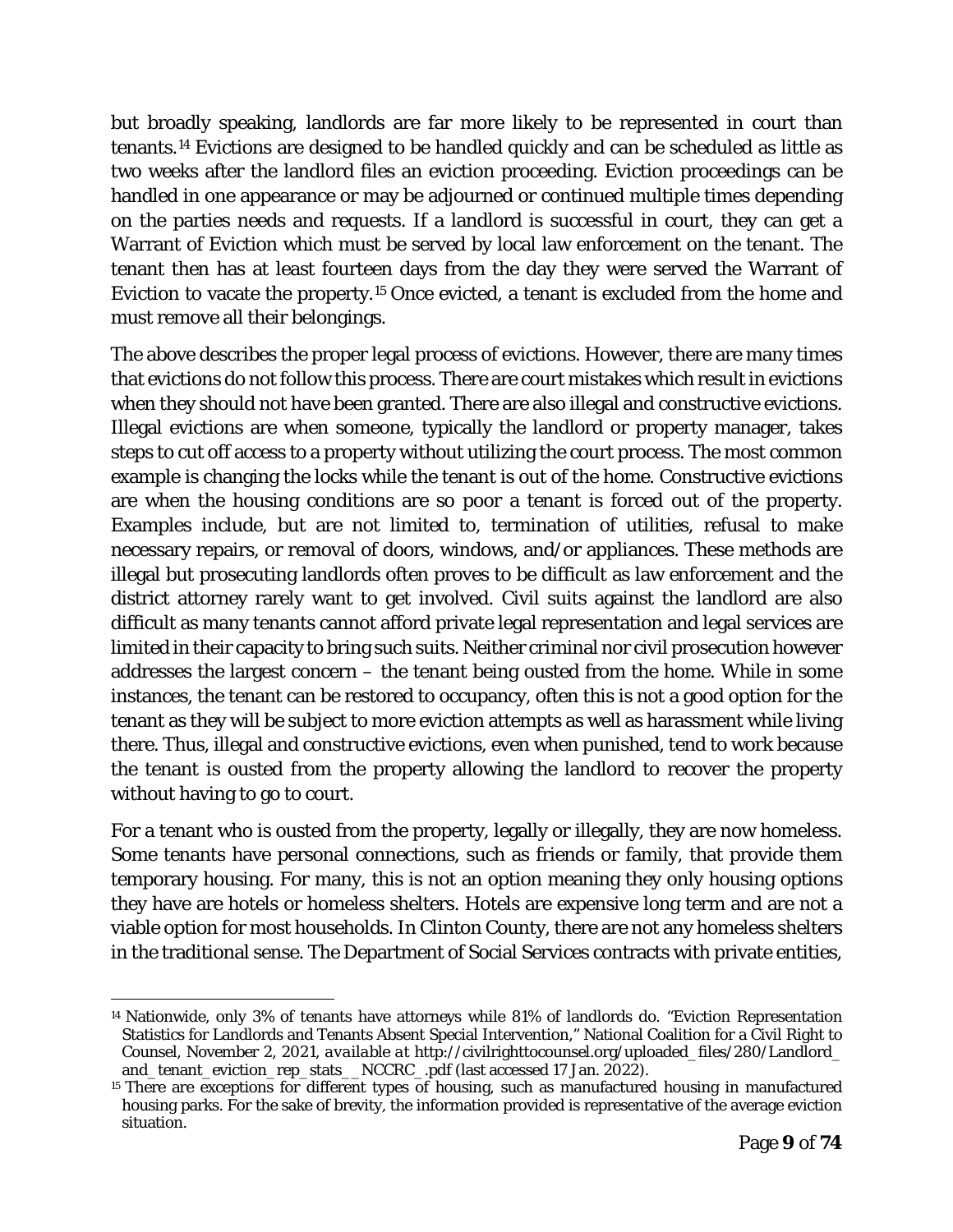mainly local motels, to house people in need of emergency shelter. If one is excluded<sup>[16](#page-9-1)</sup> from these motels, and cannot afford other hotels on their own, the only option is homelessness. <sup>[17](#page-9-2)</sup> This may look like living out of one's car or staying outdoors. Homelessness causes numerous issues [18](#page-9-3) for households including but not limited to making them more susceptible to illness, violence, stress, harassment, job loss, and arrest. Being homeless makes it harder to get a bank account, a job, or to find new housing, which thus makes it hard to get out of the cycle of homelessness. Many private landlords are hesitant, or refuse, to rent to homeless people believing their homelessness inherently makes them a bad tenant. This is especially true if the homeless person is homeless due to an eviction. Even if the person was the victim of an illegal eviction, that is stigmatized against the person due to the belief that the landlord would not have resulted to such measures unless the tenant deserved it. However, justifications for eviction, both legal and illegal, can be due to no fault of the tenant, such as the landlord wants to flip the apartment to rent it for a higher amount or move a family member into the unit, or small transgressions like having conflict with another tenant.[19](#page-9-4) 

As discussed in the prior section, housing costs are increasing, and housing availability is decreasing. This extends the amount of time people are staying homeless which is increasing the trauma they have and its long-lasting impacts. Further the fear of being homeless is very real for many, if not most, tenants which is causing many tenants to be fearful of challenging their landlords to enforce their tenant rights or to report their landlords for housing violations.

## <span id="page-9-0"></span>Community Feedback

 $\overline{a}$ 

The Housing Advisory Committee hosted two public events to hear from our community about their housing concerns. In-person attendance predominantly consisted of representatives of local agencies and housing advocates sharing their professional experiences with the Committee. These agency representatives described their frequent experience working with clients to find new housing, budget finances, and negotiate and advocate with landlords. They stated that many of their clients would not feel comfortable publicly speaking about housing issues for fear they would be retaliated against from their landlords. Several of the advocates also stated they individually were or had been tenants, as well.

<span id="page-9-1"></span><sup>16</sup> People may be excluded for several reasons including but not limited to past stays, post-conviction status, substance abuse addictions, or sanctions with the Department of Social Services.

<span id="page-9-2"></span><sup>17</sup> For most purposes, residing in temporary shelter or staying informally with friends or family, i.e., couch surfing, are also categorizations of homelessness.

<span id="page-9-3"></span><sup>18</sup> "Homelessness as a Public Health Law Issue: Selected Resources," Centers for Disease Control and Prevention, March 2, 2017, *available at* https://www.cdc.gov/phlp/publications/topic/resources/ resources-homelessness.html (last accessed 17 Jan. 2022).

<span id="page-9-4"></span><sup>&</sup>lt;sup>19</sup> This is not to say that landlords do not have meritorious reasons to evict tenants such as non-payment of rent or lease violations. This section of the report is highlighting that landlords do not always have a meritorious reason, nor do they always need a meritorious reason to evict tenants.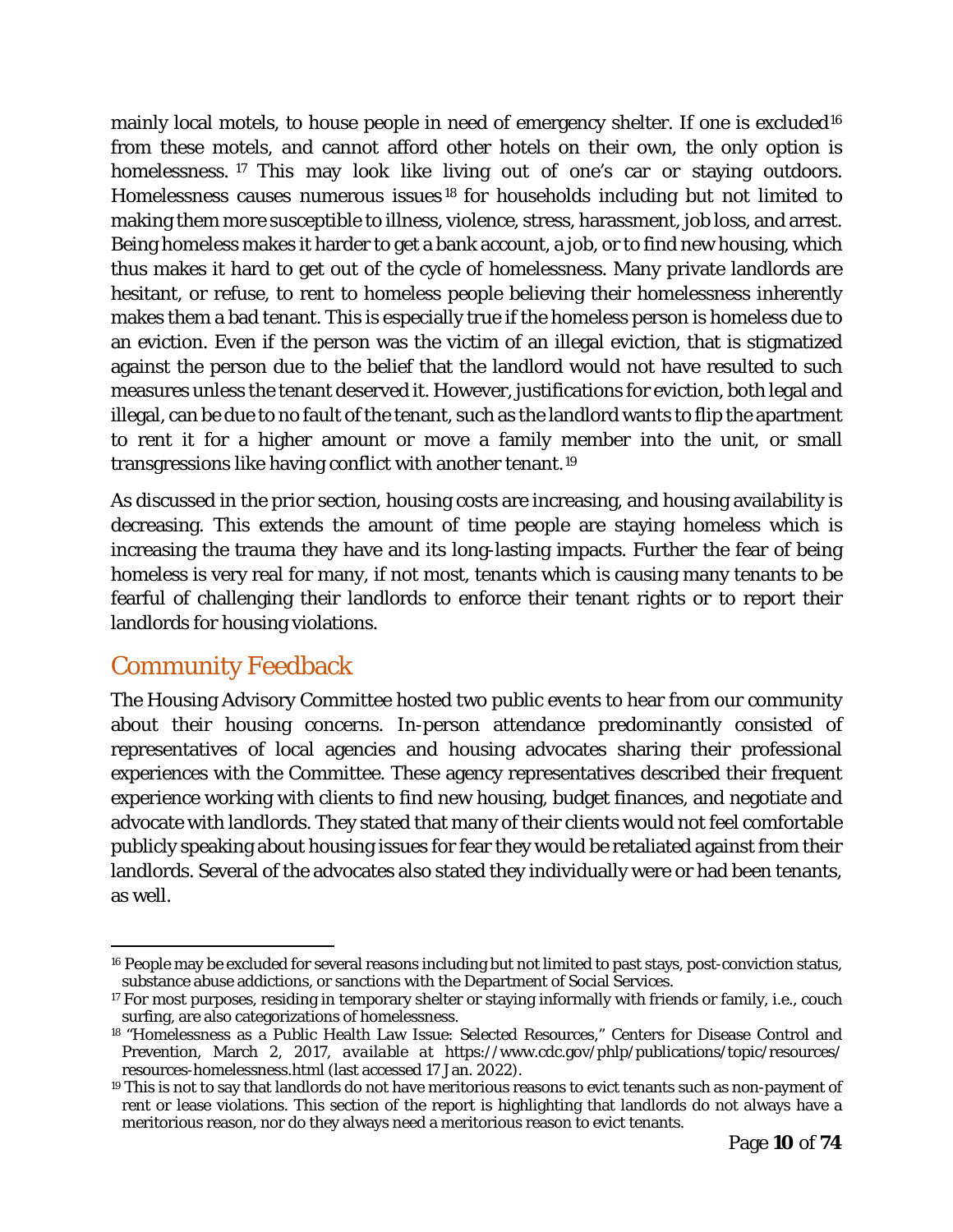The Committee also posted a survey<sup>[20](#page-10-0)</sup> to gain input from the community. The survey received 128 responses, the results of which have been analyzed and anonymized and included as Appendix B. The Committee routinely reached out to landlords through marketing and reaching out to the local landlord group, COPP. Other than representation from Plattsburgh Housing Authority, no private landlords attended any public meetings hosted by the Committee and very few responded to the survey.

The community survey responses, as well as the expertise and experiences of the Committee members, illustrate a desirable place to live that is becoming harder to live in. Overwhelming, community members described wanting to live in Plattsburgh and enjoying living here. The top reasons provided for choosing to live in Plattsburgh were convenience, schools, employment, and walkability. However, incomes have stagnated for homeowners and renters alike, while housing costs have continued to rise. This includes but is not limited to rents, mortgages, taxes, property maintenance, and costs of homes. As a car-dependent community, transportation is also a significant cost.

## *Tenant-Landlord Relations*

Tenants particularly identify as struggling. Over 60% of the City's residents are tenants and in addition to rent exceeding affordability based on area median incomes, there are few suitable housing options. This limited supply reduces what little bargaining power tenants have as they are largely forced to accept the housing they can find, regardless of its price, location, or condition. Tenants, and their advocates, report decreasing amenities despite rent increases such as utilities not being included, lack of laundry services, limited or no parking, and restrictive pet policies accompanied by exorbitant pet fees.

As more tenants qualify for rental assistance such as assistance from Clinton County Department of Social Services or HUD vouchers, they are having difficulty finding landlords who will accept these payments despite it being illegal for landlords to deny these sources of income. Tenants with disabilities report it being even more difficult to find acceptable housing as the stigma around their disabilities or their requests for reasonable accommodations often are met with denials for housing.

When not being denied housing, tenants are often in fear of losing their housing. Tenants in need of reasonable accommodations or repairs often go without making requests for them out of fear that they will be threatened with eviction or rent increases for doing so. Even if they are not threatened with eviction, there is a fear of getting a reputation as a trouble tenant and being blacklisted by not being rented to by that landlord again or that the landlord will speak ill of them to other landlords. This fear is exacerbated by control

<span id="page-10-0"></span> $\overline{a}$ 20 A copy of the survey can be found here https://forms.gle/Cf2oMi1k5vMKaykW8.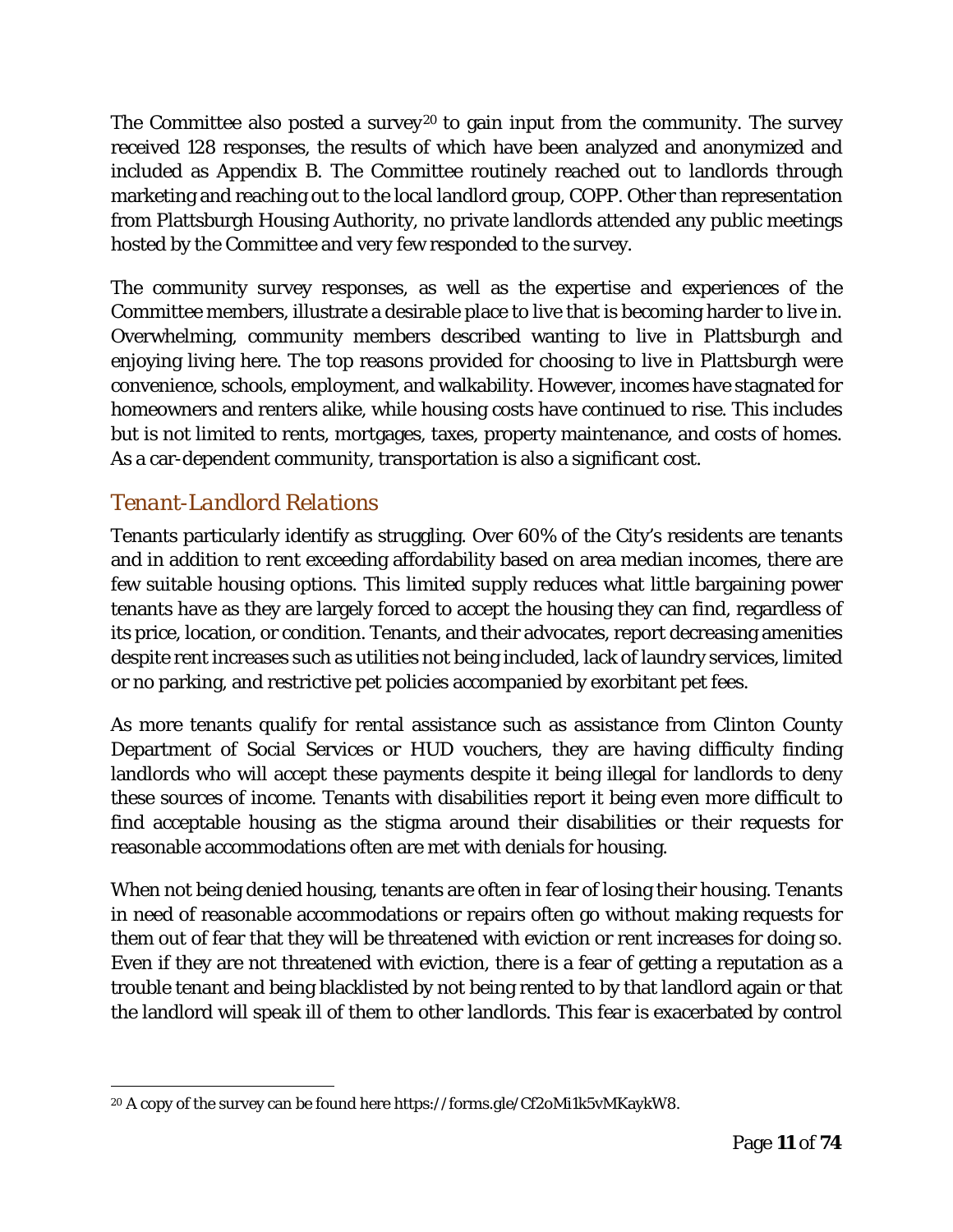of a significant portion of the rental housing market being in the hands of a few property owners.

## *Housing Conditions*

Both homeowners and tenants report deteriorating conditions as a problem. As cited above, the Asterhill Research Company cites that 76% of the housing was built before 1980, which can include homes that are over 100 years old. This aging housing stock indicates there may be substantial upgrades needed such as knob and tube wiring, lead pipes, or galvanized pipes to meet current housing standards. In the survey, 44% of tenants reported plumbing issues and 33% of tenants reported electrical issues. The potential repairs go on and for homeowners with limited capital, this means home repair and improvement costs. For tenants, this often means poor conditions and quick fixes that can lead to a decrease in quality of life, an increase in utility and housing costs, and/or hazardous living conditions. Exteriors of homes are also in need of repairs from roofs to facades, to porches and accessory structures.

The community also reported an interest in community-wide improvements to make the City can be more walkable, improve access to public transportation, improve our park and recreation systems, and increasing community events.

# <span id="page-11-0"></span>**Local Market Conditions as Determined by SUNY Plattsburgh**

Under the guidance of Dr. Liou Xie, upper-level students within the Fall 2021 GEG307 Urban Geography and Planning course conducted a study of housing conditions and the challenge of housing affordability within the City of Plattsburgh. Their findings and recommendations, which often parallel the recommendations of the Housing Advisory Committee, provide a unique perspective from which to consider vital housing matters. This study is annexed as Appendix C. Due to concerns about safety, especially in light of COVID-19, the students studied only property conditions that could be observed from the street. Interiors of buildings were not observed and the number of housing units in any particular building could not be determined.

The students were divided into groups and assigned to different wards within the city to observe residential housing quality. The groups then collected and analyzed data on household income, rental prices, and transportation costs. Based on the data they observed and collected, they made actionable policy recommendations.

In summary, the recommendations, which can be read in full in Appendix C, are:

- Expanding the rental registry
- Incentives for converting or building affordable housing
- Education programs for homeowners, landlords, and tenants
- Improvements in enforcement of building quality standards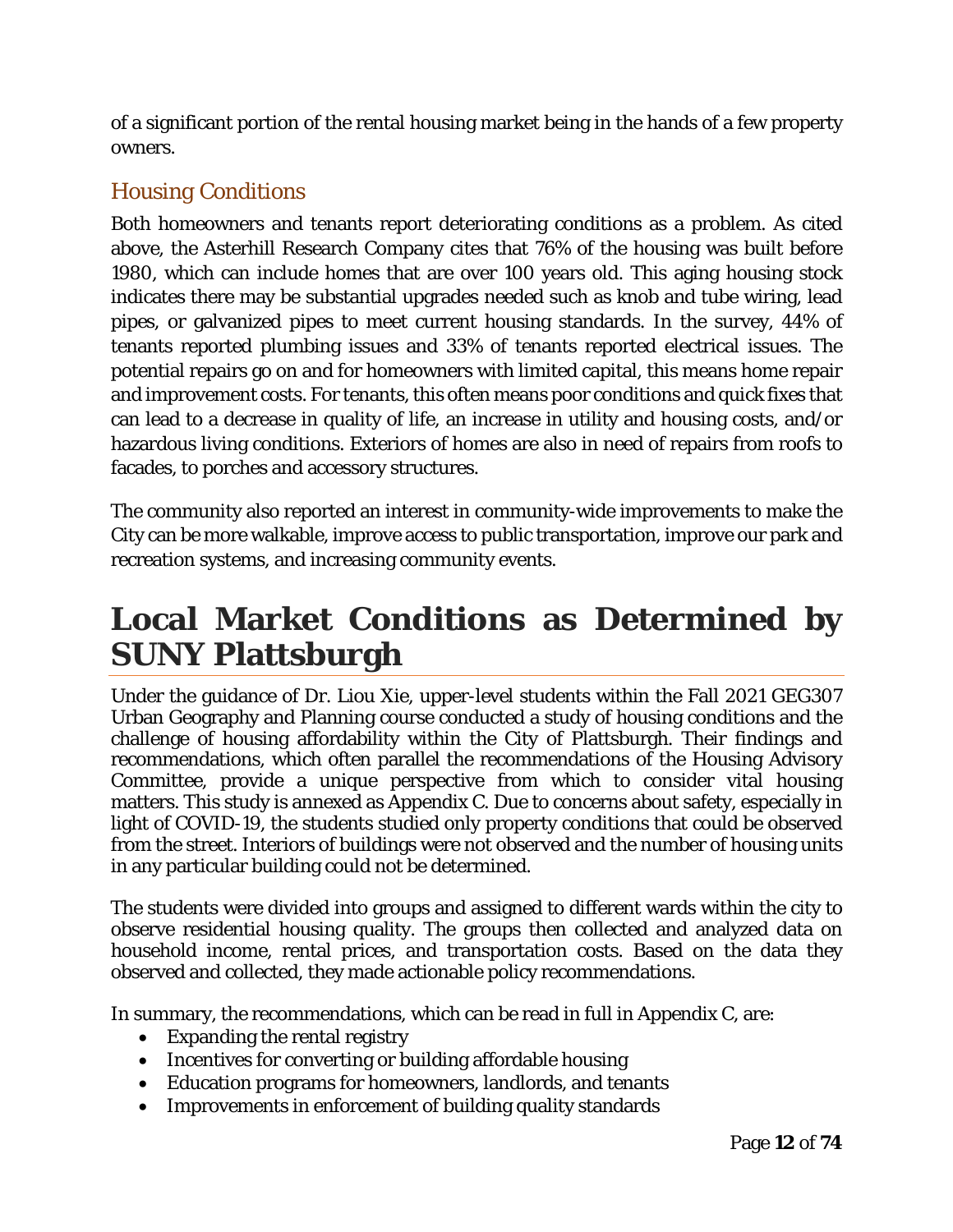- Rent stabilization efforts
- Paths to homeownership
- Public transit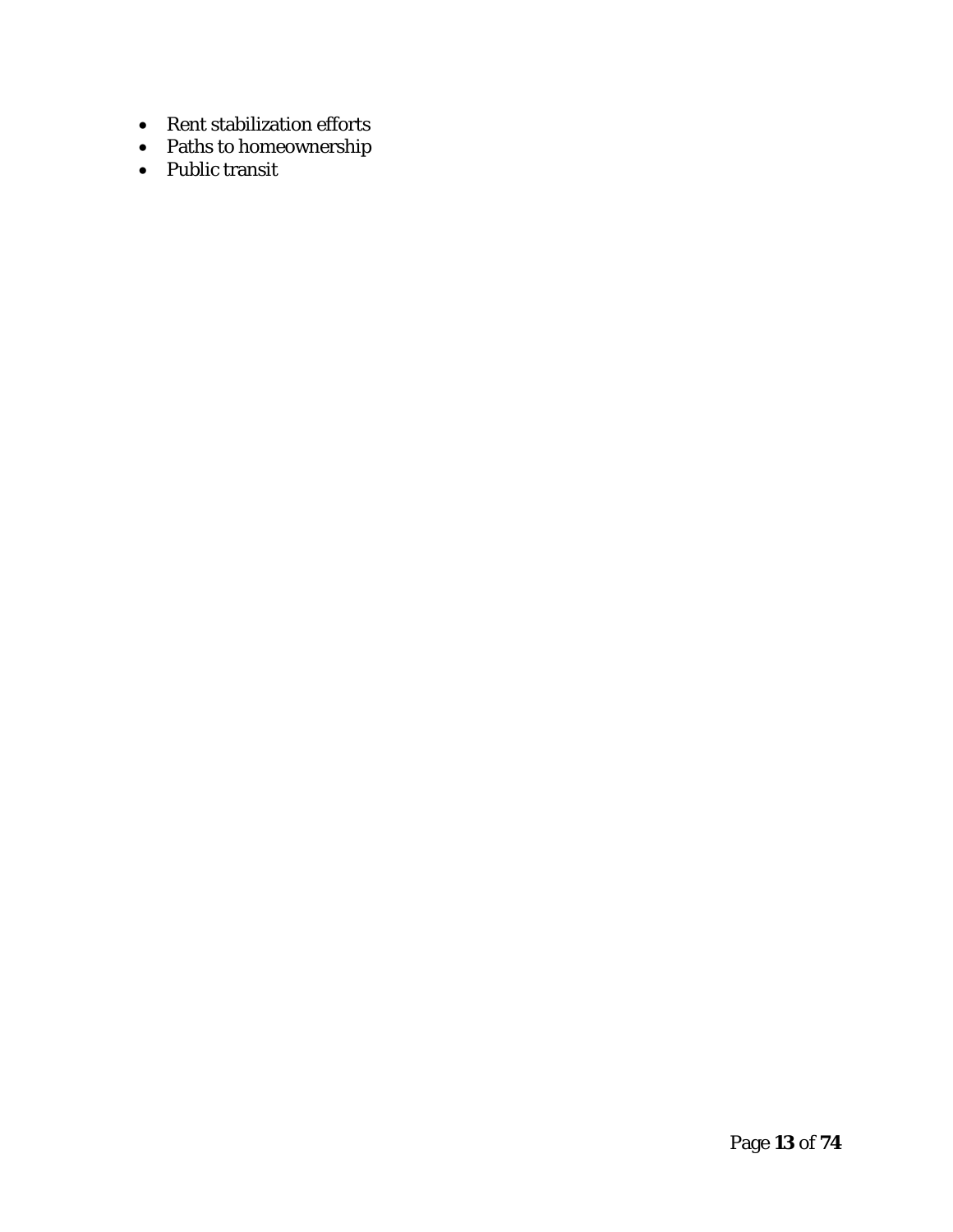# <span id="page-13-0"></span>**Recommendations**

As described by the prior sections of this report, housing concerns are multi-faceted and often are caused by forces over which the City of Plattsburgh has little control or will require long term planning and coordination with other government and private entities. The authors also acknowledge that budget constraints may limit what the City can do. With that in mind, we have ranked our recommendations in three phases taking these limitations into consideration.

The Committee Members are available to answer any questions in the report or in the recommendations, including providing additional written materials or attending council meetings.

#### Phase 1 Recommendations

Recommended Implementation Timeline: within the next 12 months.

#### *Education*

In our discussions about housing issues, we determined that many of the local manifestations of housing problems stem from a lack of knowledge – not understanding one's rights or obligations, not knowing of state or local programs that they may be able to take advantage of, lack of skills to meet one's obligations, etc. We propose that the City host regular seminars on these issues which can be recorded and shared on the City's website and/or social media platforms. This offers an opportunity for all citizens to access these seminars if they cannot attend the live seminar or if they would like to revisit the seminar. There are local experts on these issues that the City could partner with which will reduce the cost to the City for these seminars. Our thinking on these seminars would be the City would provide the space, advertising, recording, and hosting the videos and the community partners would provide the content without charging the City. As an incentive, the speakers could promote their organizations or business. The City should also seek community input on how the seminars could be improved or new topics they would like to see.

Topics we recommend the City provide seminars on:

- 1. **Know Your Rights** At the center of many of the housing issues we face locally are people not knowing what their rights, and conversely what their obligations, are. These seminars can also provide a first line of interaction with between the City and citizens how are out of compliance; when a citizen is not adhering to the rules, they can be directed to the seminars as a warning before any fines are threatened or issued. They could also serve to ease tensions between landlords and tenants. One of the largest complaints we received from tenants was the prohibition on having pets in a leased space. These seminars could prove as a middle ground solution such as landlords requiring any tenant who wants to have a pet to have to complete the seminar, or seminar series, before getting a pet or moving in.
	- a. In the world of landlords and tenants, there is a lot of misinformation out there exacerbated by a dramatic law change in 2019. There should be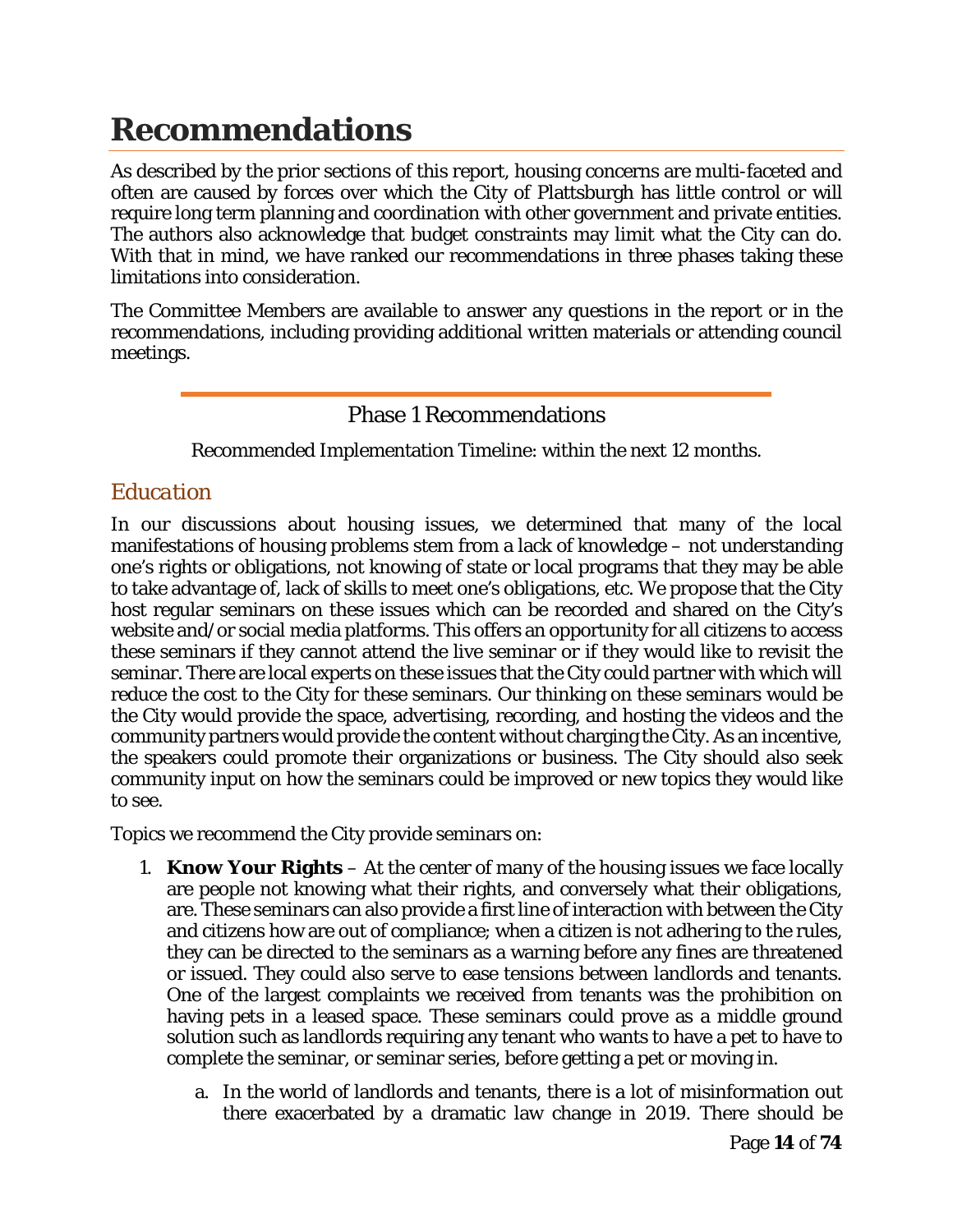separate seminars for landlords and tenants. While anyone can attend any seminar, the seminars should be provided from the perspective of either the landlord or the tenant to encourage learning and not adversarial feelings.

- b. For homeowners, there is no book that comes with the home telling you what the various codes, laws, or requirements are with your house. Tackling topics about code requirements, zoning restrictions, shoveling requirements, etc. will help homeowners stay in good standing with the city and improve our neighborhoods.
- c. Pet owners as well, whether you own your home or rent, do not always know of their rights and obligations as a pet owner as it related to the property as well as the general community.
- d. Partnership with SUNY Plattsburgh to offer a course for students who live, or plan to live, off campus.
- 2. **Property Maintenance** for property owners, whether owner-occupied or rented, not just understanding what is required of them to maintain their property, but how they can do it. Many property owners are first time property owners, and some are first in their family. There can be a lack of knowledge of how to maintain their property and a lack of awareness, and even embarrassment, of how to find out. For owners of rental property, either residential or commercial, the requirements can be different from their owner-occupied property. Some repairs are costly and property owners may not be aware of grants, loans, or other funding opportunities to help them offset the costs.
	- a. Improve property value hand in hand with maintenance is property value. There are a lot of simple things property owners can do to improve their property value which not only brings value to the property owner but to the whole community.
- 3. **Legal Proceedings** Evictions and foreclosures are some of the biggest fears for anybody. Part of what makes it so fear inducing is a lack of understanding of how these proceedings work, what one can do to prevent them, and how one can access assistance.
- 4. **City Projects** Our feedback from our survey showed a lack of awareness of ongoing or upcoming city projects and a high level of interest in knowing about them.
- 5. **Budgeting** Homeowners and tenants alike are interested in education on budgeting. This can help community members better understand how to utilize their home's equity, how to save for a down payment, and programs that can help them afford a home or lower their taxes.

#### *Proactively Enhance Tenant Protections*

More than half of the citizens of the City of Plattsburgh are renters. As documented by Dr. Xie's study and our survey, there is a disparity between property owners and renters. Some of this cannot be controlled by the city. However, city officials can take steps to counterbalance the inequities experienced by tenants.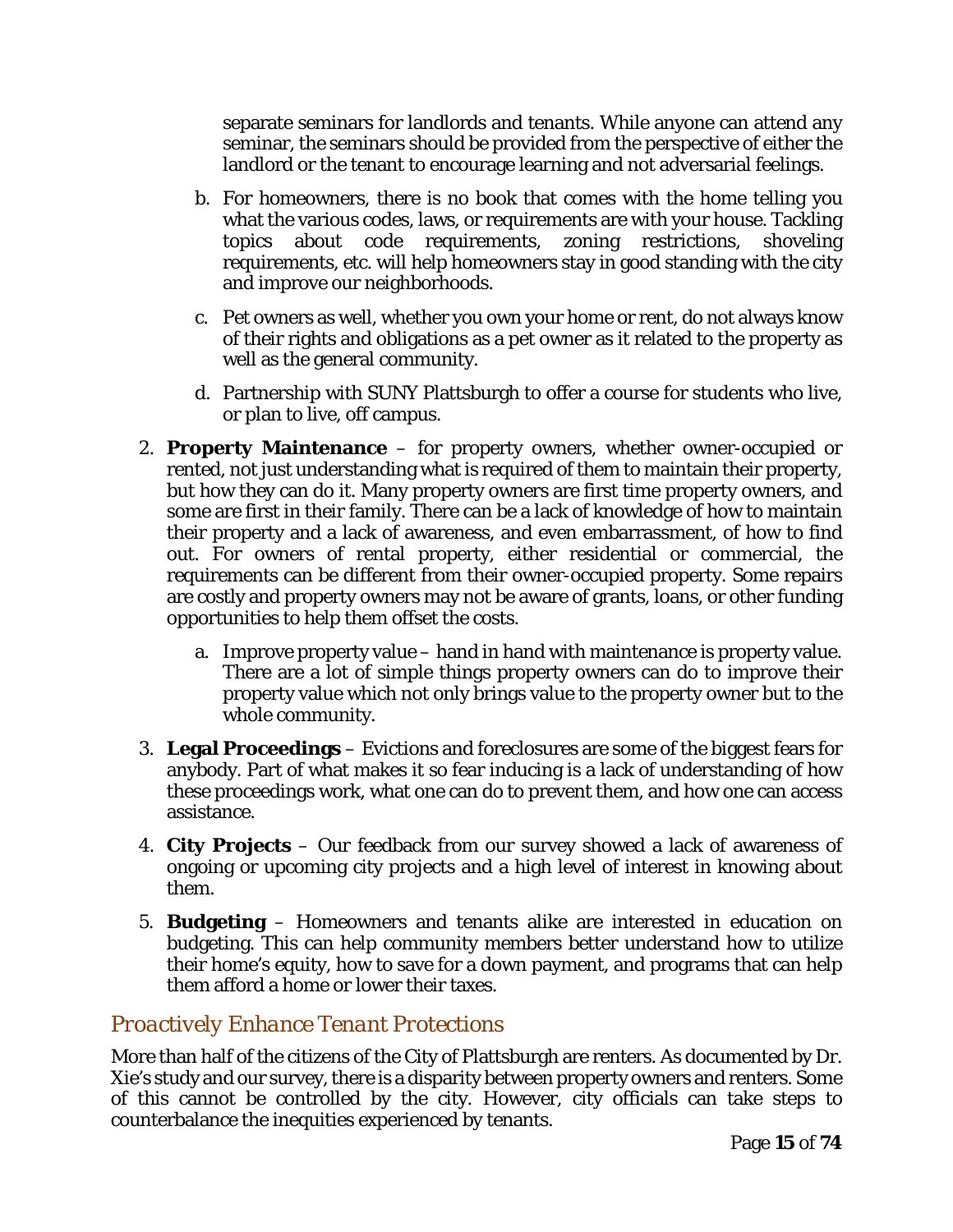- 1. **Providing a model lease available for landlords and tenants to use** A model lease has been provided in other jurisdictions, like in St. Lawrence County which was written by their Housing Task Force. A model lease helps promulgate a lease that is compliance with the law and makes sure the parties are on the same page. The Clinton County Housing Task Force has been working on a model lease and likely could be a community partner on this.
- 2. **Seeking funding for right to counsel in eviction proceedings** New York City passed right to counsel legislation approximately five years ago. Since that time, they have seen a dramatic reduction in evictions because tenants have had representation in court. The majority of the citizens in Plattsburgh are renters and maintaining housing stability for the majority of our community is clearly a good goal to have. New York State has released funding for right to counsel programs and the City of Plattsburgh should review this funding and see if implementing a program would work here.
- 3. **Good cause eviction legislation** The City of Albany passed good cause eviction legislation and the State of New York is contemporaneously considering statewide legislation. Copies of these laws are attached as Appendix E. In the event the state does not pass this legislation, the City of Plattsburgh should pass good cause eviction protections. As explained in the "Evictions" section of our report, found beginning on page 8, currently in Plattsburgh landlords do not need to establish a meritorious case to evict someone from their home. Examples of good cause, or meritorious cause, include but are not limited to non-payment of rent, repeated lease violations that cannot or will not be cured, and posing a health and safety risk to the property or other tenants. These are justifications for evictions that virtually everyone, including tenants and tenant advocates, agree justify bringing an eviction proceeding. In actuality, many evictions, often brought as holdover eviction proceedings, are brought without a stated cause at all, based on profit-motivated reasons by landlords like increasing the rental amount, or are based on small disputes or annoyances. As described in the "Evictions" section, eviction and subsequent homelessness is traumatizing and destabilizing for anyone to go through. Requiring landlords establish a good cause before subjecting households to that trauma will go a long way towards housing stability in the City of Plattsburgh.

#### *Creation of a Community Resource Coordinator*

The housing concerns of this community cannot be addressed with one-time action and will need ongoing attention from the city as well as a point of contact for the public to address the city on these issues. Thus, we recommend the City create a community resource coordinator. This position would serve to provide resources to community members, direct resident inquiries to their appropriate department or agency, liaison with area agencies and nonprofits, develop an expertise in the available community resources, and collect data for real-time identification of community problems and for use in future community planning. This position could plan and coordinate the community education seminars and coordinate relevant resources on the City website. It would seem that the Community Development Office would be a natural home for this position, where they could also coordinate City-sponsored Housing/Economic Development/CDBG loans and grants.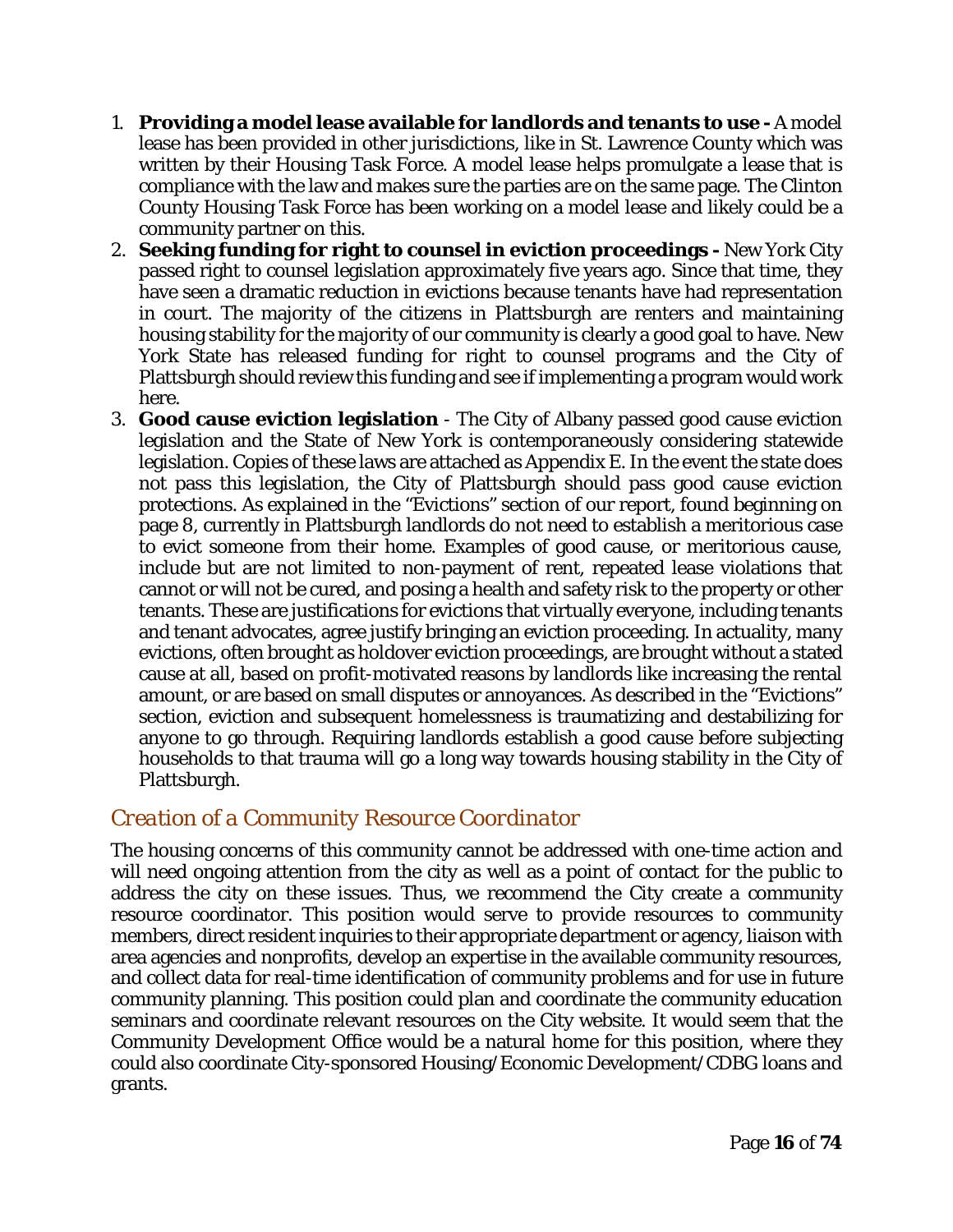#### *Vacant Buildings Law*

Vacant building registries have been used across the country to curb blight and to prevent the deterioration of neighborhoods. Here In the city of Plattsburgh we estimate that roughly 40 properties could potentially meet the description of vacant at this time. Establishing a definition for "vacant buildings" and subsequently developing a law or registry will provide property owners with an understanding of what is expected in order to properly maintain a property in the city of Plattsburgh. Fees associated with maintaining a vacant building registry will support staffing needs and adds incentive for property owners to put buildings back into productive use. More than half of the estimated vacant buildings in Plattsburgh are single family homes. With the ongoing lack of housing availability, these additional homes could make an impact in replenishing stock. When a building sits unoccupied without proper upkeep nobody benefits. With a registry, homeowners can be sure that their neighborhood will remain free from unnecessary blight and deterioration, prospective renters and home buyers may be given additional opportunities if homes are kept in use and code enforcement has another tool to help ensure that properties don't fall into disrepair.

### *Adopt Adequate Housing Bill of Rights Policy*

The City should consider adopting an Adequate Housing Bill of Rights policy to guide policymaking, code enforcement, and housing administration. The following is adapted from Fact Sheet No. 21, The Human Right to Adequate Housing, by the United Nations.

1. Legal Security of Tenure

All persons shall possess a degree of security of tenure which guarantees legal protection against forced eviction, harassment, and other threats. The City of Plattsburgh shall enact policy consistent with this goal.

2. Availability of Services, Material, and Infrastructure

All occupants of housing shall have sustainable access to natural and common resources, clean drinking water, energy for cooking, heating and lighting, sanitation and washing facilities, food storage facilities, refuse disposal, site drainage, and emergency services.

3. Affordable Housing

Personal or household costs associated with housing should be at such a level that the attainment and satisfaction of other basic needs are not threatened or compromised. Housing subsidies shall be available for those unable to obtain affordable housing, and tenants should be protected from unreasonable rent levels and rent increases.

4. Habitable Housing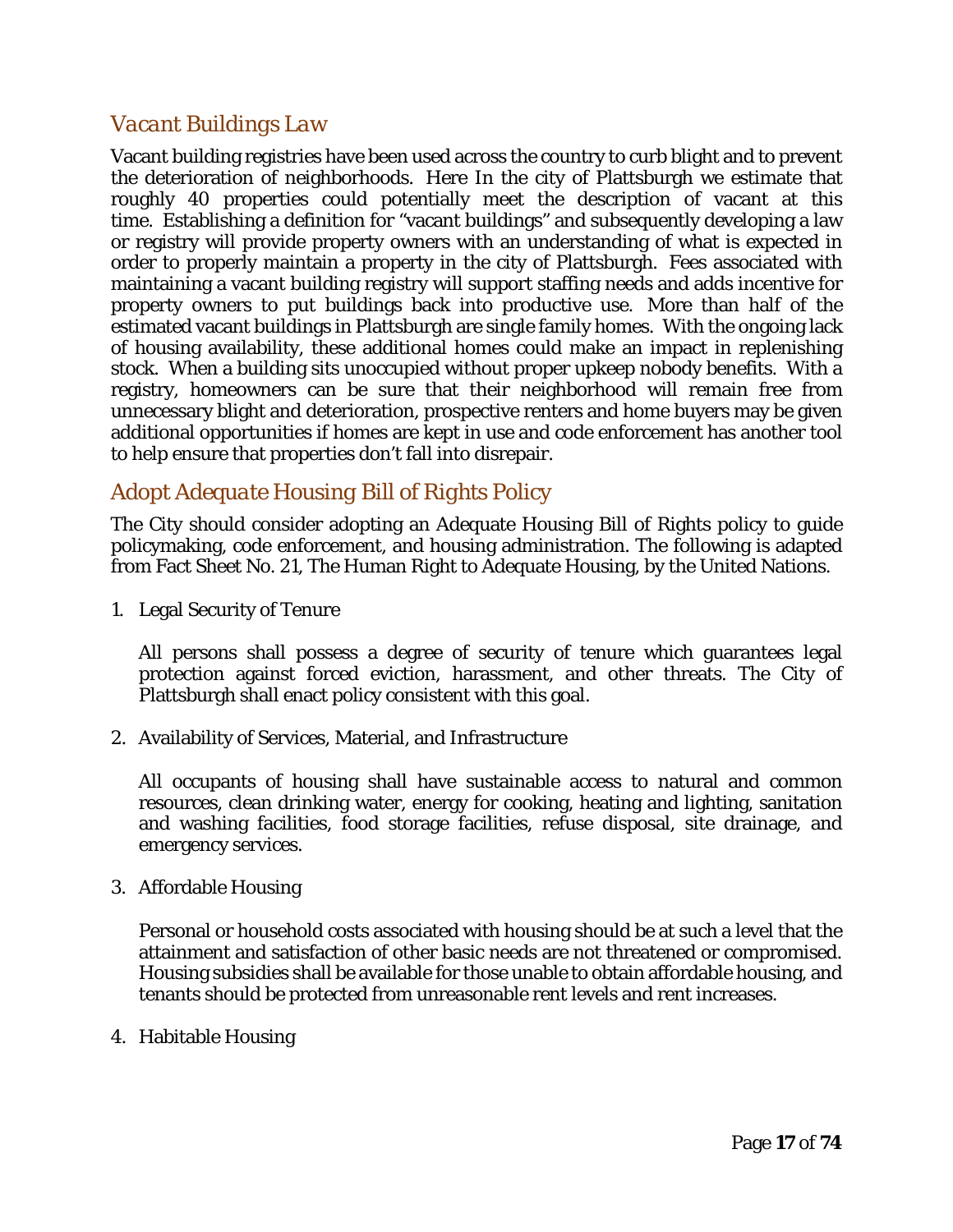Housing must provide the inhabitants with adequate space and protect them from cold, damp, heat, rain, wind, or other threats to health, structural hazards and disease vectors. The physical safety of occupants must also be guaranteed.

5. Accessible Housing

Housing must be accessible to those entitled to it. Disadvantaged groups must be accorded full and sustainable access to adequate housing resources. Disadvantaged groups such as the elderly, children, the physically disabled, the terminally ill, persons with persistent medical problems, the mentally ill, victims of natural disasters, and other vulnerable groups should be ensured some degree of priority consideration in the housing sphere. The special housing needs of these groups will be taken into consideration in policy making and future housing planning.

6. Location

Housing must be located in such a manner as to allow access to employment options, health care services, schools, childcare centers, and other social facilities. Housing shall not be built in immediate proximity to unmitigated pollution sources that threaten the right to health of the inhabitants.

7. Culturally Adequate Housing

The way housing is constructed, the building materials used, and the policies underlying these must appropriately enable the expression of cultural identity and diversity. Subsidized housing shall be inclusive and integrated into the community and not separate in form, materials, or location.

#### Phase 2 Recommendations

Recommended Implementation Timeline: within 2 – 5 years.

#### *Historic Districts and Housing*

Four Historic Districts have been established in the City of Plattsburgh. These districts include the Brinkerhoff Street Historic District (approximately the section of Brinkerhoff between Oak Street and North Catherine); the Court Street Historic District (the entirety of Court Street); the Point Historic District (approximately parts of Macomb, MacDonough, Pine, and Hamilton Streets); and the US Oval Historic District (approximately the properties adjacent to the US Oval).

These districts were established with broad community support with the intention of preserving the history and character of certain neighborhoods within the city that reflect distinct architectural features of a certain period or is a significant contribution to Plattsburgh's history. In addition to the creation of these districts, the city has adopted a subsection of the City Zoning Code to apply the standards of historic preservation as presented by the U.S. Secretary of the Interior.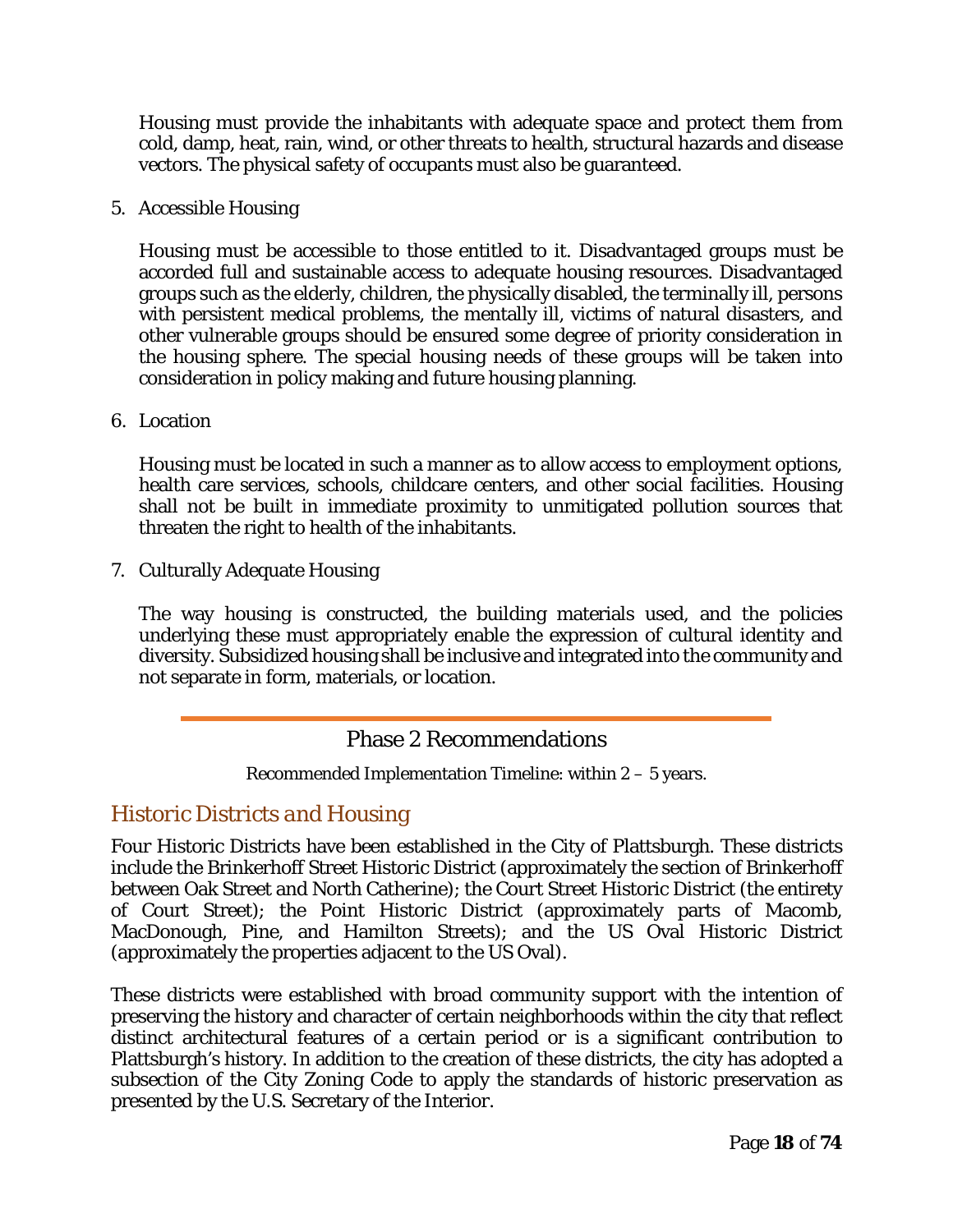Renovation and maintenance of older housing stock preserves important historical resources, is more sustainable than removal and construction of new housing, is more economically prudent than demolition and new construction, and also serves to provide affordable housing options.

Strict application of historic preservation standards, however, may present an "economic hardship" to owners unable to afford alterations that are consistent with preservation and rehabilitation standards. While federal and state tax credits are available to assist owners with renovations that meet historic preservation standards, such credits fail to cover the high cost of historic materials. The unaffordability of historic maintenance presents a potential scenario in which property owners fail to maintain the property due to cost, resulting in potential loss of the historic structure altogether. Further, the time period for review and approval of proposed historic site modifications can range from several weeks to several months, regardless of the simplicity or complexity of the proposal. The process overwhelms and discourages some homeowners seeking to make minor repairs to their property. While noting the greater community benefits of having historic districts within the City of Plattsburgh, we recommend the following:

- 1. Establish a low-interest revolving loan or forgivable grant fund to assist historic property owners in maintaining and preserving historic homes. Explore including metrics to determine economic hardship on a per-case basis (i.e. repair cost as a percentage of income); on a sliding income scale; and/or restricted to homes that benefit low-moderate income owners and tenants.
- 2. We recommend adopting an "Administrative Review" process to fast-track simple modifications that meet an established set of criteria. Planning staff will review the application for compliance with the established historic review criteria and, if all conditions are met, will by-pass Planning Board review. Moderate-to-major requests and requests that fail to comply with the established criteria will be referred to and undergo a formal review by the Planning Board.

#### *Housing Supply, Development, and Zoning Reform*

Outdated codes paralyze sound planning efforts, leading to income disparities, uncoordinated development, poor land use and, inevitably, housing problems. The City of Plattsburgh has recognized the need to review and modernize the city's comprehensive plan and zoning ordinance. This process is currently underway. The following ideas are recommended to be included within this update.

- 1. Adopt an Inclusionary Zoning Policy
	- a. Inclusionary housing policies are local policies that tap the economic gains from rising real estate values to create affordable housing for lower income families. Many, but not all, programs partially offset the cost of providing affordable units by offering developers one or more incentives such as tax abatements, parking reductions, or density bonuses, in exchange for selling or renting 10-30 percent of new residential units to low-to-moderate income residents. Some programs allow for payment of an in-lieu fee for use by the municipality in other housing projects.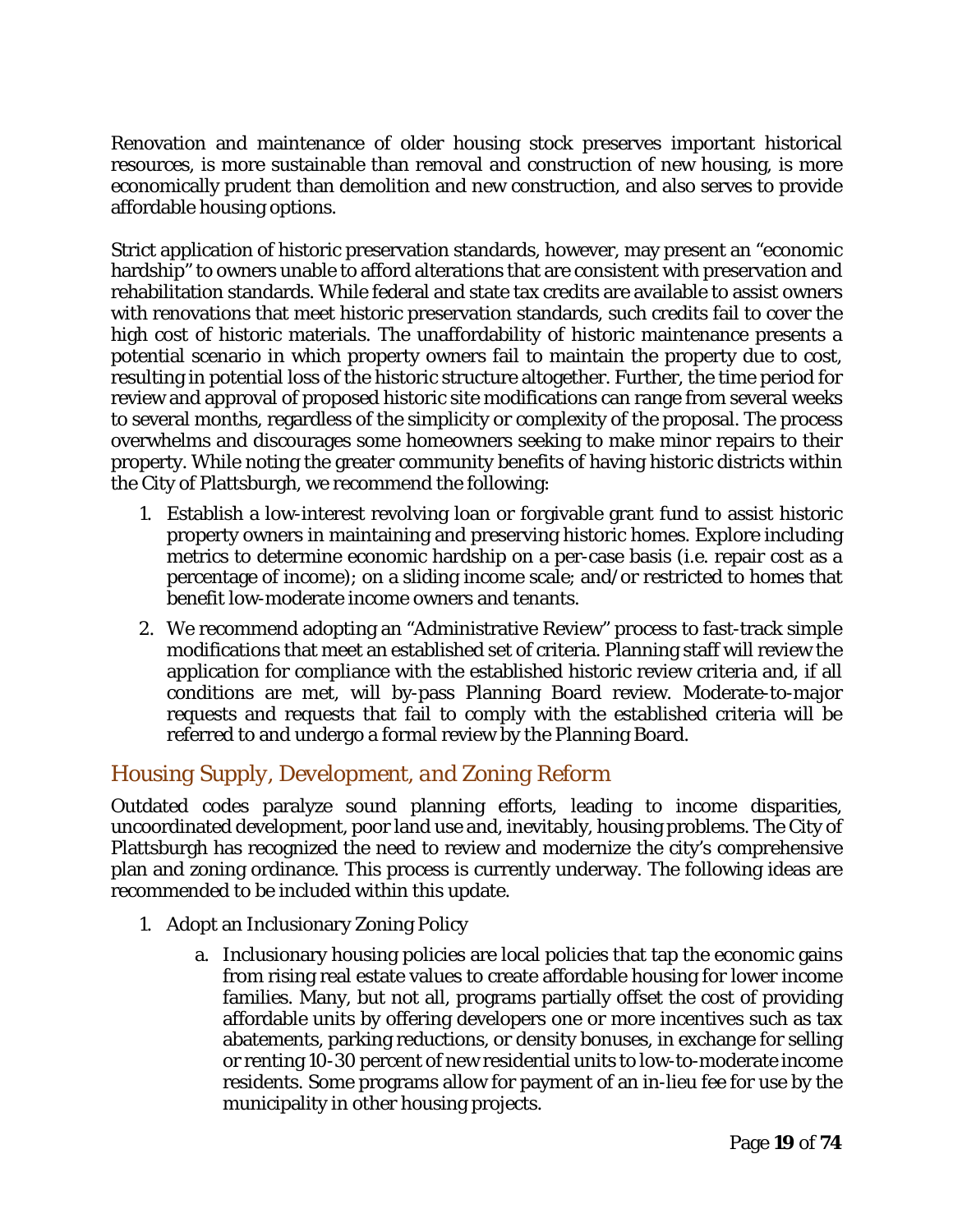- 2. Maintain robust state, federal, and local partnerships and programs to acquire and administer housing finance tools (i.e. CDBG, HOME, etc…)
- 3. Zoning Reforms to incrementally increase density.
	- a. Reduce or eliminate minimum lot size requirements
	- b. Reduce or eliminate off-street parking minimums.
	- c. Allow multifamily housing by-right by eliminating single family zoning.
	- d. Allow the creation of Accessory Dwelling Units (ADUs)
	- e. Allow more than one principal structure on a lot.
	- f. Allow more mixed-use development
	- g. Encourage construction of a variety of housing types and price points, including micro-apartments and tiny homes.
	- h. Consider regulations to short term rentals that meet the needs of the community.
	- i. Encourage multi-generational housing (with specific design allowing for the conversion of the housing to grow or reduce to the family's need).
- 4. Plan for Adaptive Reuse of Single Family Neighborhoods and Homes
	- a. Receivership program
		- i. A local law to allow the building inspector to petition a court for the appointment of a "Receiver" to help raze, rehabilitate, or sell a vacant building.
	- b. Vacant to Value Program
		- i. Property under city ownership is transferred to a developer for improvements and eventual resale (quickly addresses nuisance properties and prevents property speculators from sitting on dilapidated properties over an extended period).
	- c. Agrihood Program
		- i. Turn vacant lots into micro urban agricultural sites via market gardens (mini-lot for growth of food to be sold); community gardens (spaces rented to individuals for the growth of food); or micro farmer's markets directly within a neighborhood.
	- d. Gentle Infill Development (compatible with neighborhood surroundings in a manner to increase housing supply).
	- e. Embrace and encourage development of Missing Middle Housing. Part of the pressure on existing neighborhoods stems from the fact that in the U.S., housing is largely constructed in two forms: large, suburban style singlefamily homes, and large, mid-rise apartment complexes. This gap in housing types is what is often called the "missing middle:" duplexes, fourplexes, small multiplexes, live-work units, and bungalows. Missing middle housing, if properly designed, can bridge the gap between dense mid-rise residential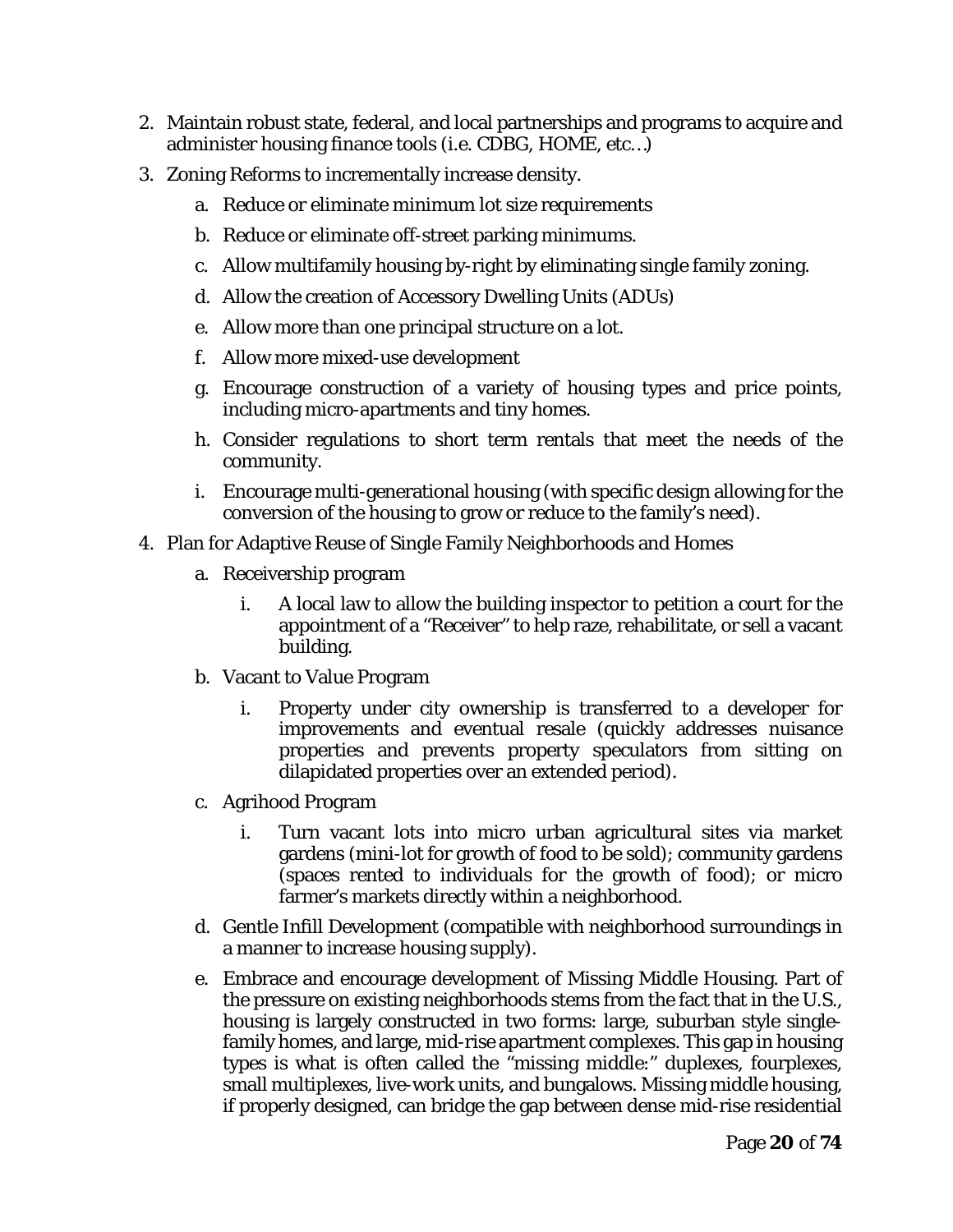neighborhoods and lower-density, auto-oriented neighborhoods. Missing middle housing has a small footprint and medium density (but is perceived as lower), and can be walkable. This type of housing preserves many of the community and neighborhood aspects of single-family homes, but allows for the added densities that are needed to reduce sprawl and retrofit American neighborhoods.

- f. Consider enhanced Building Codes
	- i. A lower cost of construction does not always translate into a highquality, affordable unit. The total cost of occupancy or ownership, not simply the cost of production or acquisition, should be taken into consideration when looking at local building and zoning codes. Building techniques that reduce maintenance and risk, while costlier at the outset, may have a substantial positive impact on the total cost of occupancy over time. For example, exceeding minimally acceptable insulation requirements during construction will typically reduce utility bills over the tenancy of the dwelling unit.

#### *Tenant Protections and Rental Registry Recommendations*

When a property owner errs – whether by neglect, ignorance, or deliberate malice – resident lives and livelihoods can be put at risk. While there is no assertion that landlords are inherently careless or cruel, leaving our residents' livelihoods to the luck of the draw is an unconscionable abrogation of societal responsibility. For this reason, we need effective, consistently applied housing protections for tenants, and methods of assuring that those who provide housing do so in a manner that is consistent with laws to protect the health, safety, and rights of others.

The rental registry program is an important tool in monitoring rental housing and maintaining communication with providers of rental housing. The following adjustments to the rental registry program are recommended to enhance protections for all occupants of rental housing.

- 1. Require Periodic Training for Landlords during Permit Process
	- a. Despite the enormous responsibility entailed in being a landlord, nearly no training or qualifications are required to become one. While accredited training, state licensure, and continuing education is required to become an aesthetician in New York, absolutely no training is required to become the sole owner and manager of the homes in which people work, cook, clean, eat, study, sleep, play, and raise their children.
	- b. **Recommendation:** Require that landlords attend a periodic training to ensure they understand their responsibilities and obligations in providing rental housing.
		- i. Match the training period to length of permit (i.e. once every three years).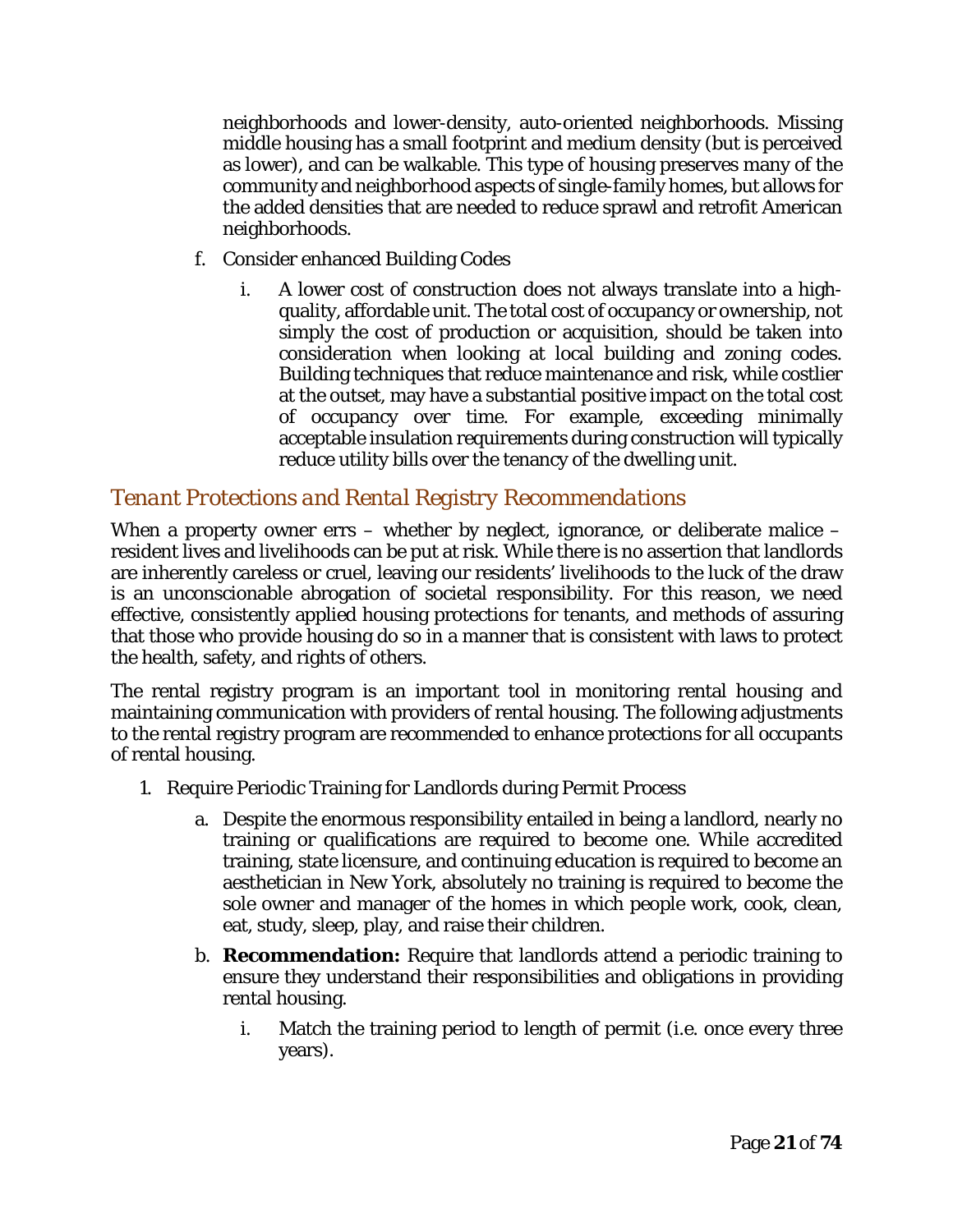- ii. City may host community education courses in partnership with other agencies that may qualify (see community education recommendation).
- iii. Classes may include Tenant Rights, Building Codes, etc…
- 2. Enhance protection of tenants against repeated bad actors.
	- a. Despite a legal framework existing for tenants to complain or seek damages against a landlord who has engaged in illegal or discriminatory practices, there is nevertheless substantial evidence of these practices occurring. Though this issue is not isolated to the City of Plattsburgh, the issue is prevalent in our community as evidenced by public comments received throughout the development of this report. There is further evidence of some landlords establishing a continued pattern of this behavior in their rental practices.
	- b. Landlords who have evidence of recent violations of tenant rights or significant property code requirements should be denied the opportunity to obtain a rental permit/license for some period of time as discouragement from continuing such practices.
	- c. **Recommendation**: Require landlords to certify on rental permit application that they have not received a negative ruling in a court proceeding filed against them for violations of Real Property Law, Wrongful Eviction, etc…; or have been fined for a violation of real property law within a specified time frame (i.e. within the past three (3) years). Landlords with such a history shall be denied a rental permit/license for a period of three (3) years.
- 3. Expand the Rental Registry to Single-Family and Duplex Housing
	- a. The issues presented in rental housing are not isolated to multi-family housing, and are present in duplex and single-family rentals, as well.
	- b. Tenant-initiated complaints to report inadequate housing places tenants at risk of retaliation by landlords. Fear of retaliation, alone, serves as a barrier to prevent tenants from seeking assistance from code enforcement when needed. Mandatory, periodic inspections to ensure building and safety code compliance are the only ongoing system of checks and balances that ensures the condition of housing without risk to the tenant.
	- c. Incorporating the other recommendations within this section establishes the framework for comprehensive, well-maintained rental housing stock and strengthens protections designed to safeguard the wellbeing of tenants.
- 4. Enact a mechanism to encourage reasonable, timely remedy of code violations by landlords.
	- a. In testimony provided by the public and representatives of agency experts, it has been determined that some landlords elect to forego necessary repairs as a form of "illegal eviction." Rather than perform the necessary repairs, the landlord opts to run out the clock to force the property to be deemed "uninhabitable" – resulting in the displacement of the tenants. After the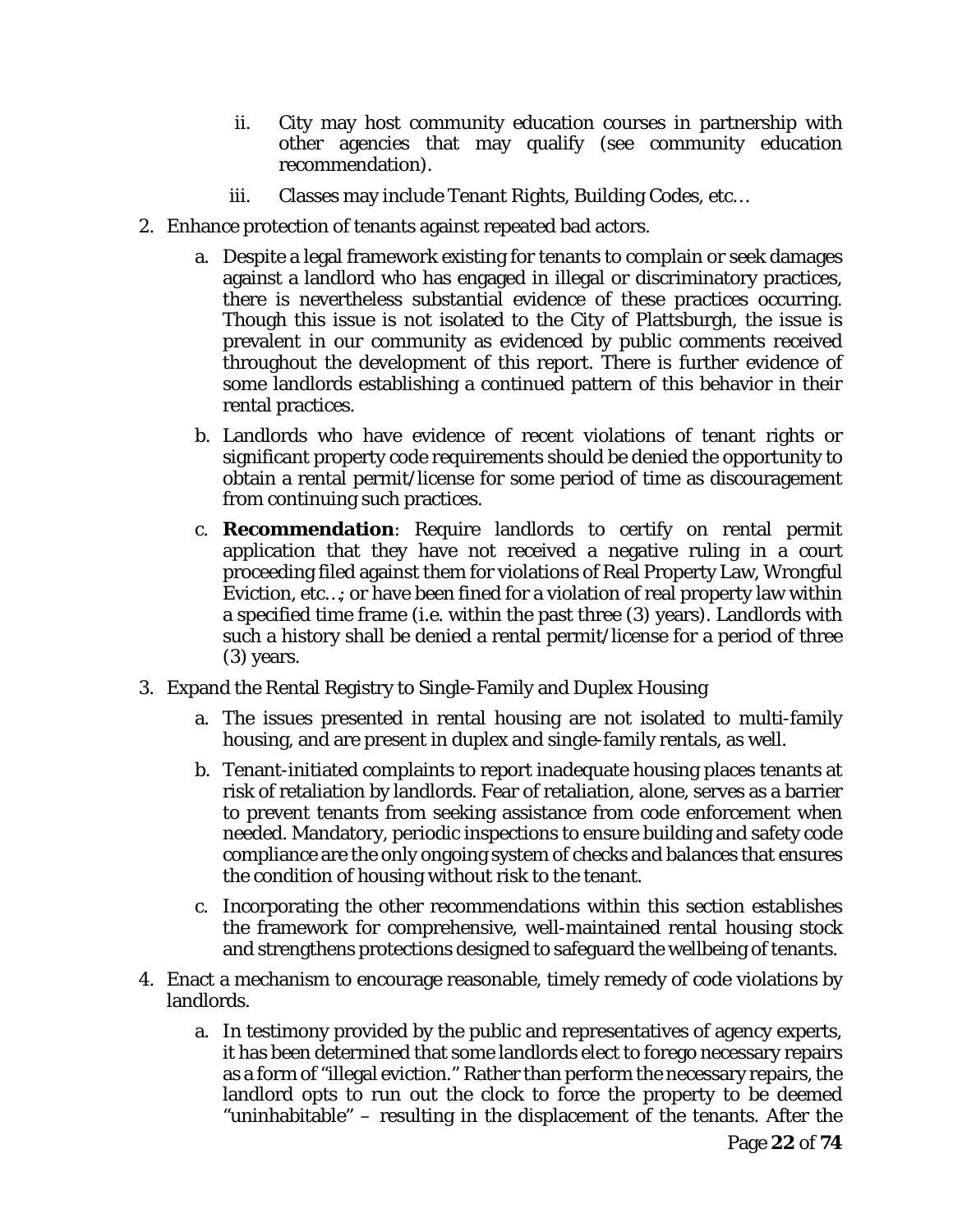tenants have left the premises, the landlord will perform the repairs. This is often done for the purpose of removing tenants secured by a lease whom the landlord to whom the landlord no longer wants to rent, and/or to increase the rent for the next tenant. This process has significant financial and logistical impacts on rent-burdened tenants, who must relocate immediately at their own expense in a limited housing market with limited financial resources.

b. **Recommendation:** Include a mandatory rental reimbursement schedule for the length of time the tenant is unable to occupy the premises, up to treble damages. (see proposed schedule below)

| <b>Proposed Reimbursement Schedule</b>                                                 |                           |  |  |
|----------------------------------------------------------------------------------------|---------------------------|--|--|
| Length of Time Unreasonably* Reimbursement Required<br>unable to Occupy Premises       |                           |  |  |
| $<$ 24 hours                                                                           | No Reimbursement Required |  |  |
| <b>24-72 hours</b>                                                                     | 1/4 Monthly Rent          |  |  |
| $72$ hours $-1$ week                                                                   | 1/2 Monthly Rent          |  |  |
| >1 Week                                                                                | <b>Full Month of Rent</b> |  |  |
| $>30$ Days                                                                             | 3 Months of Rent          |  |  |
| *Reimbursement is required only when occupant is Unreasonably prevented from occupying |                           |  |  |

*the premises. Will likely require a list of reasonable vs. unreasonable causes and a clause for interpretation of reasonable cause established by Council or Building Inspector.*

Expand the Rental Registry to All Rental Housing.

- 1. The issues presented in rental housing are not isolated to multi-family housing, and are present in duplex and single-family rentals, as well.
- 2. Tenant-initiated complaints to report inadequate housing places tenants at risk of retaliation by landlords. Fear of retaliation, alone, serves as a barrier to prevent tenants from seeking assistance from code enforcement when needed. Mandatory, periodic inspections to ensure building and safety code compliance are the only ongoing system of checks and balances that ensures the condition of housing without risk to the tenant.
- 3. Incorporating the other recommendations within this section establishes the framework for comprehensive, well-maintained rental housing stock and strengthens protections designed to safeguard the wellbeing of tenants.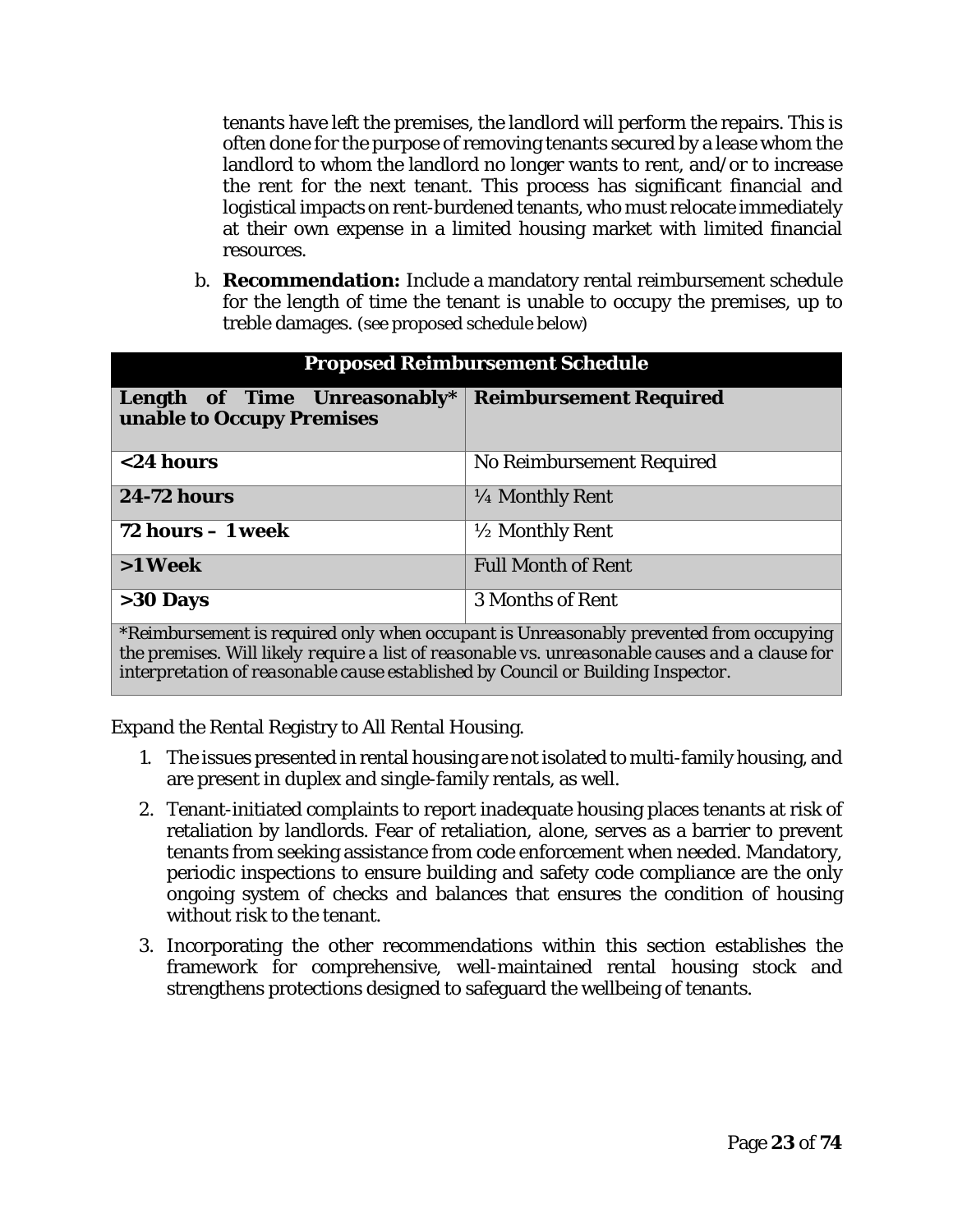### Phase 3 Recommendations

Phase 3 are recommendations that are long term projects that need further research and planning and will likely take several years to phase in. While these recommendations will take time, the Committee strongly believes the Common Council should take a proactive approach and begin considering these projects quickly.

### *Path to Homeownership*

As discussed earlier in this report, homeownership is generally more affordable than renting and has other long term financial benefits. However, the increases in housing costs for renters makes saving for a down payment, often required by lenders to purchase homes. Not only is this damaging for individuals, but also to the community. This can leave homes vacant for long periods of time or can lead to the properties being bought and turned into rental property typically by large property owners. While this Committee supports the creation of more rental property, it is important for that there is diversity in property ownership. If a few land owners own large swaths of the real and rental property, this makes enforcement of property codes difficult, makes rental prices inflate, and limits the number of properties tenants can rent should they run afoul of one of these property owners. Lastly, when people who have income high enough to afford homeownership but are artificially kept in the rental market because of barriers outside their control, they can drive rental properties up as landlords vie for the high income rentals.

Creative solutions are needed to address this problem. Education is one prong of this issue, as described in Phase 1, making sure people are aware of programs that already exist to help first time homebuyers and educate about property maintenance. The Committee recommends collaboration with the County as this is an issue that exists county wide. The Committee also recommends exploring the creation of a land bank, relying on the example of the City of Albany's land bank and how that program has rehabilitated and returned many properties to citizens of the city.

### *Rent Control, Regulation, Stabilization*

 $\overline{a}$ 

In 2019, the NYS Legislature passed new legislation allowing municipalities outside of New York City to pass rent regulation<sup>[21](#page-23-0)</sup> laws. This Committee explored these programs and at this time cannot recommend any particular path or example to follow. The few municipalities that have passed rent regulations programs across the United States have had a mixed bag of success, and are generally thought to have led to increased housing costs even by housing advocates. This is not to say that these programs are inherently

<span id="page-23-0"></span><sup>21</sup> Rent control, rent regulation, and rent stabilization are often used as interchangeable terms but generally refer to different types of programs. Unless the distinctions between the programs are being specified, this report shall use "rent regulation" as a catch all term to mean any of these types of programs.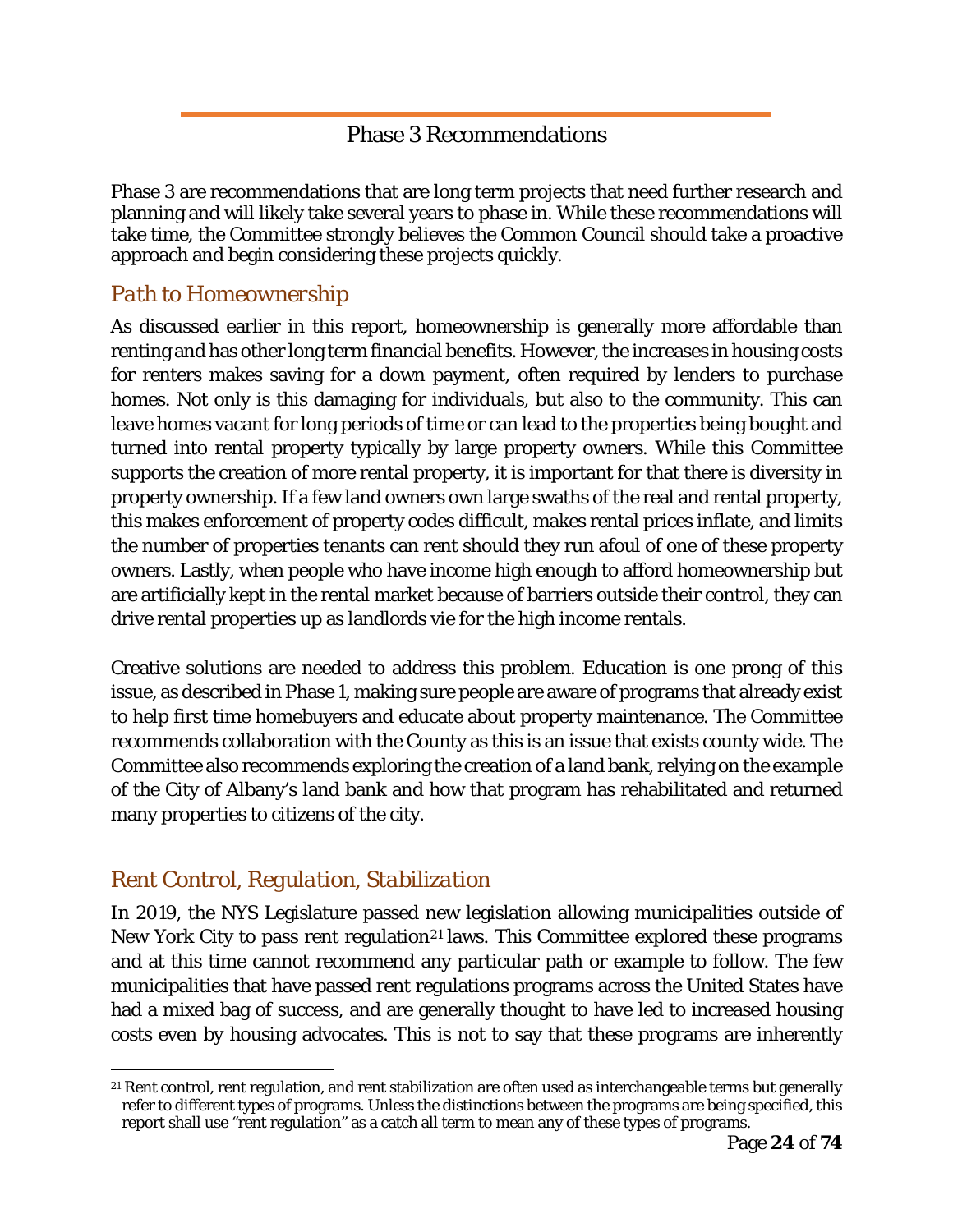flawed. There are many reasons these programs in other cities have not worked as designed, often due to corrupt enforcement or loopholes allowed in the law. However, what has been made clear by these other examples is that these programs should be carefully implemented and tailored to their communities.

Due to the limited time frame of this Committee, there was not the time nor resources for this Committee to conduct proper research, study, and planning to recommend a particular path forward. As more municipalities throughout NY, as well as other states, pass rent regulation more data and more examples will be available to the City of Plattsburgh for consideration. We recommend the City continue to investigate rent regulation ideas and conduct a proper study of what rent regulation could look like in the City of Plattsburgh.

### *Housing Stock Survey*

The conversation around housing will always be limited to self-reported accounts without a housing stock survey. A survey will have its limitations as it will always reflect a point in time, but once it is completed the City will know how they can conduct it again in the future. There are resources to gain a fair amount of this knowledge through publicly accessible information such as the ACS and the Clinton County Clerk's Property and Parcel Search [22](#page-24-0) but this information is limited to sharing what properties are multi-unit properties; it doesn't say necessarily how many units there are, if those units are occupied, and does not account for single family homes which are being rented out. Especially when considering the other recommendations of this Committee, such as rent regulation or paths to homeownership, a housing stock study will go a long way to getting a true understanding of the state of housing in the City of Plattsburgh.

### *Right of First Refusal*

Right of first refusal legislation would requires if a rental property is being sold, the tenants of that property be given either the first offer to purchase or be offered the right to match and supersede any bonafide purchase offer on the property. Typically, nationwide this is seen more frequently in manufactured home parks. New York State has a version of this law for manufactured home parks found at Real Property Law 233-B. This type of legislation is gaining momentum nationwide and the Committee recommends the council should research adopting such a requirement for the City of Plattsburgh. This legislation would encourage homeownership when single-family rented homes are being sold and in multi-unit buildings would encourage the creation of tenant unions and tenant associations that could buy the property collectively. Collectively, or cooperative, owned buildings give tenants equity in the property<sup>[23](#page-24-1)</sup> and tend to regulate rents. This could easily be partnered with funding offered by the city or in connection with cooperative housing

<span id="page-24-0"></span> $\overline{a}$ <sup>22</sup> Clinton County has online access to some of these records which can be accessed here https://clinton.sdgnys.com/search.aspx

<span id="page-24-1"></span><sup>&</sup>lt;sup>23</sup> See the earlier section of the report explaining why equity is an ideal form of wealth, found on page 5.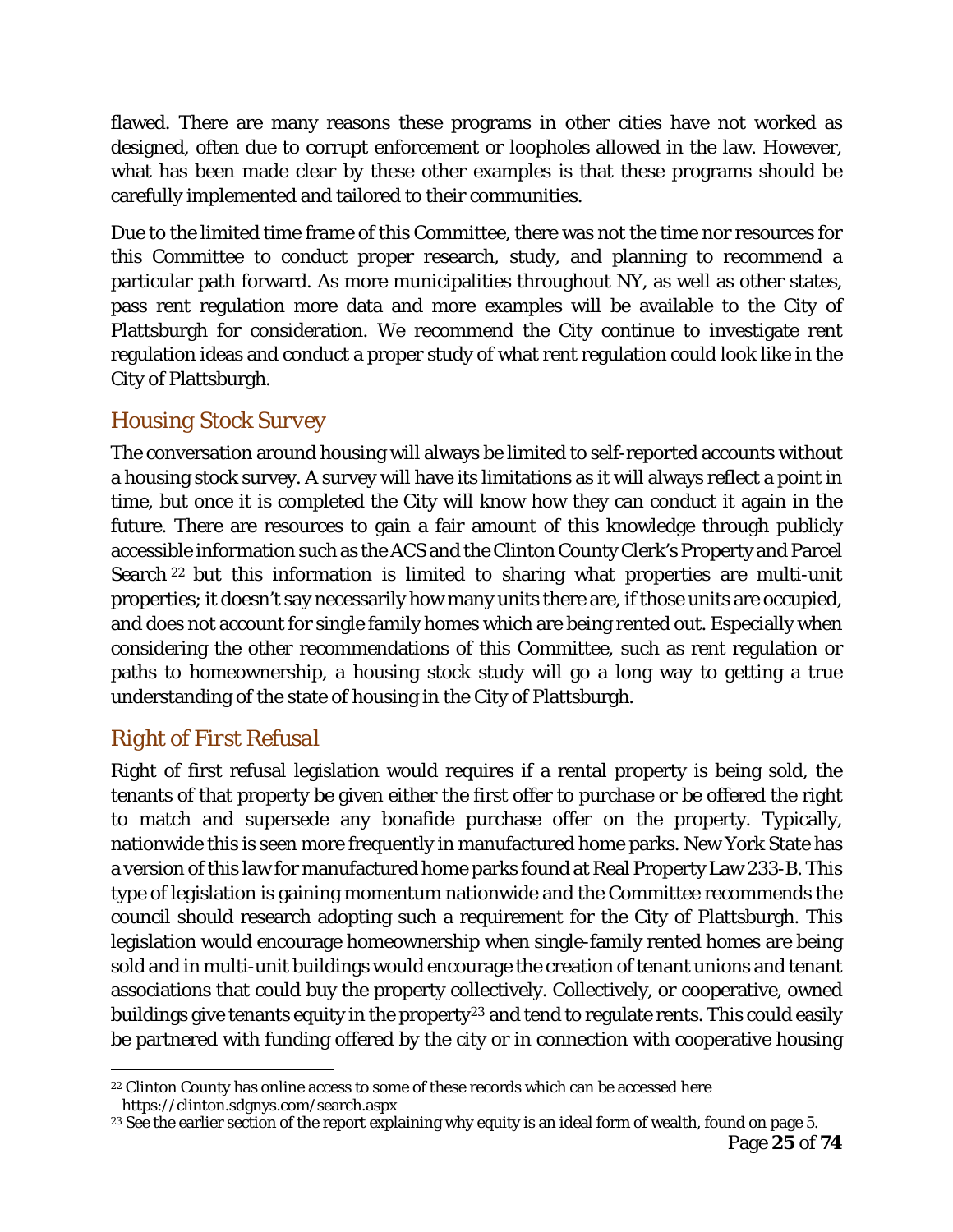initiatives which could help connect tenant associations to funding opportunities in exchange for assurances that the property will be kept accessible to low- to moderateincome households.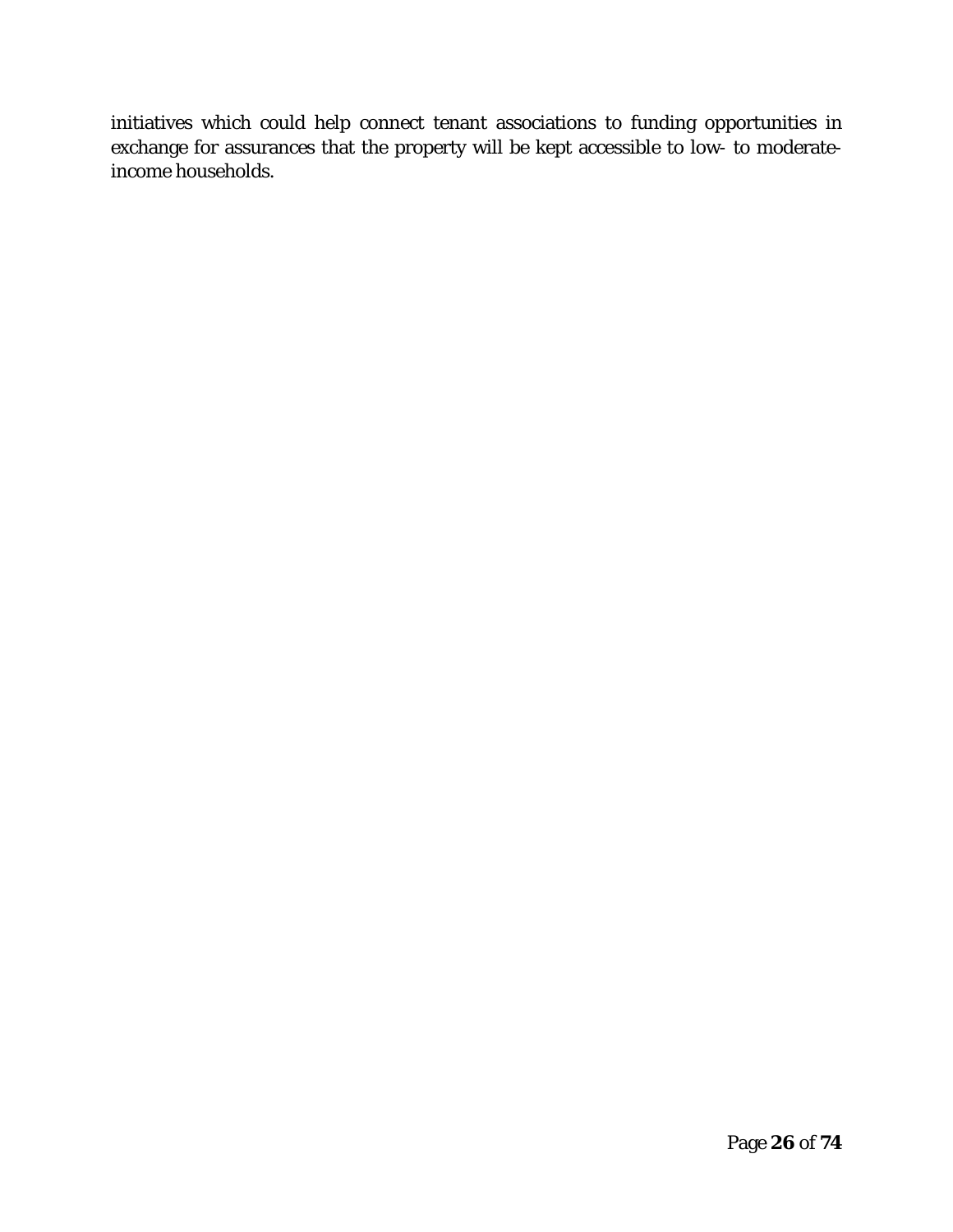# <span id="page-26-0"></span>**Appendix A**

The Housing Advisory Committee took a snapshot of rentals available in the City of Plattsburgh on January 10, 2022. The predominant methods of finding rental listings in Plattsburgh are through online sources like Craigslist.com or Facebook Marketplace, or through word of mouth. For the purposes of this snapshot, we utilized online resources. Below is the data collected used in making Table 2 of this report.

|                         | <b>Rental Listings</b><br>1/10/22 |                               |
|-------------------------|-----------------------------------|-------------------------------|
| #Bedrooms               | <b>Price</b>                      | <b>Name/Location</b>          |
| $\mathbf{1}$            | \$775.00                          | <b>North Shore Apartments</b> |
| 1                       | \$795.00                          | 34 Broad St                   |
| $\mathbf 1$             | \$925.00                          | <b>Turner Heights</b>         |
| $\mathbf{1}$            | \$950.00                          | Gregory Heights (Fort Brown)  |
| $\mathbf{1}$            | \$1,050.00                        | Deland Way Apts               |
| $\mathbf{1}$            | \$885.00                          | Adirondack Lane               |
| $\mathbf{1}$            | \$895.00                          | Lafayette                     |
| $\mathbf{1}$            | \$925.00                          | <b>Margaret St</b>            |
| $\mathbf{1}$            | \$950.00                          | Sailly Ave                    |
| $\overline{2}$          | \$995.00                          | North Shore Apartments        |
| $\overline{2}$          | \$1,095.00                        | North Shore Apartments        |
| $\overline{2}$          | \$1,495.00                        | Club Rd Apts                  |
| $\overline{2}$          | \$1,495.00                        | Fort Brown Dr                 |
| $\overline{2}$          | \$775.00                          | <b>Riverside Ave</b>          |
| $\overline{2}$          | \$1,150.00                        | 390 Margaret St Apts          |
| $\overline{2}$          | \$1,375.00                        | <b>Hamilton St Apts</b>       |
| $\overline{2}$          | \$775.00                          | 8 Healey ave                  |
| $\overline{2}$          | \$900.00                          | Dockside Apts                 |
| $\overline{2}$          | \$1,200.00                        | Gregory Heights (Fort Brown)  |
| $\overline{2}$          | \$1,250.00                        | Stonegate Way                 |
| $\overline{2}$          | \$1,100.00                        | The Crossings (Lorraine)      |
| $\overline{2}$          | \$1,200.00                        | <b>Tiffany Way</b>            |
| $\overline{2}$          | \$1,075.00                        | Adirondack Lane               |
| $\overline{2}$          | \$1,075.00                        | 280 Cornelia                  |
| $\overline{2}$          | \$1,100.00                        | 61 Bridge St                  |
| $\overline{2}$          | \$1,015.00                        | 310 Margaret                  |
| $\overline{2}$          | \$1,750.00                        | 2 Leonard Ave                 |
| $\overline{2}$          | \$1,295.00                        | Sailly Ave                    |
| $\overline{2}$          | \$1,195.00                        | Court St.                     |
| $\overline{2}$          | \$1,595.00                        | Seth Square                   |
| $\overline{2}$          | \$975.00                          | Sailly Ave                    |
| 3                       | \$1,275.00                        | Stonegate Way                 |
| $\overline{\mathbf{3}}$ | \$1,800.00                        | Club Rd Commons               |
| 3                       | \$1,225.00                        | Adirondack Lane               |
| 3                       | \$1,495.00                        | Elm St                        |
| 3                       | \$1,750.00                        | Willow Beach                  |
| $\overline{4}$          | \$3,400.00                        | Renaissance Village           |
| Studio                  | \$895.00                          | 390 Margaret St Apts          |
| Studio                  | \$795.00                          | <b>Hamilton St Apts</b>       |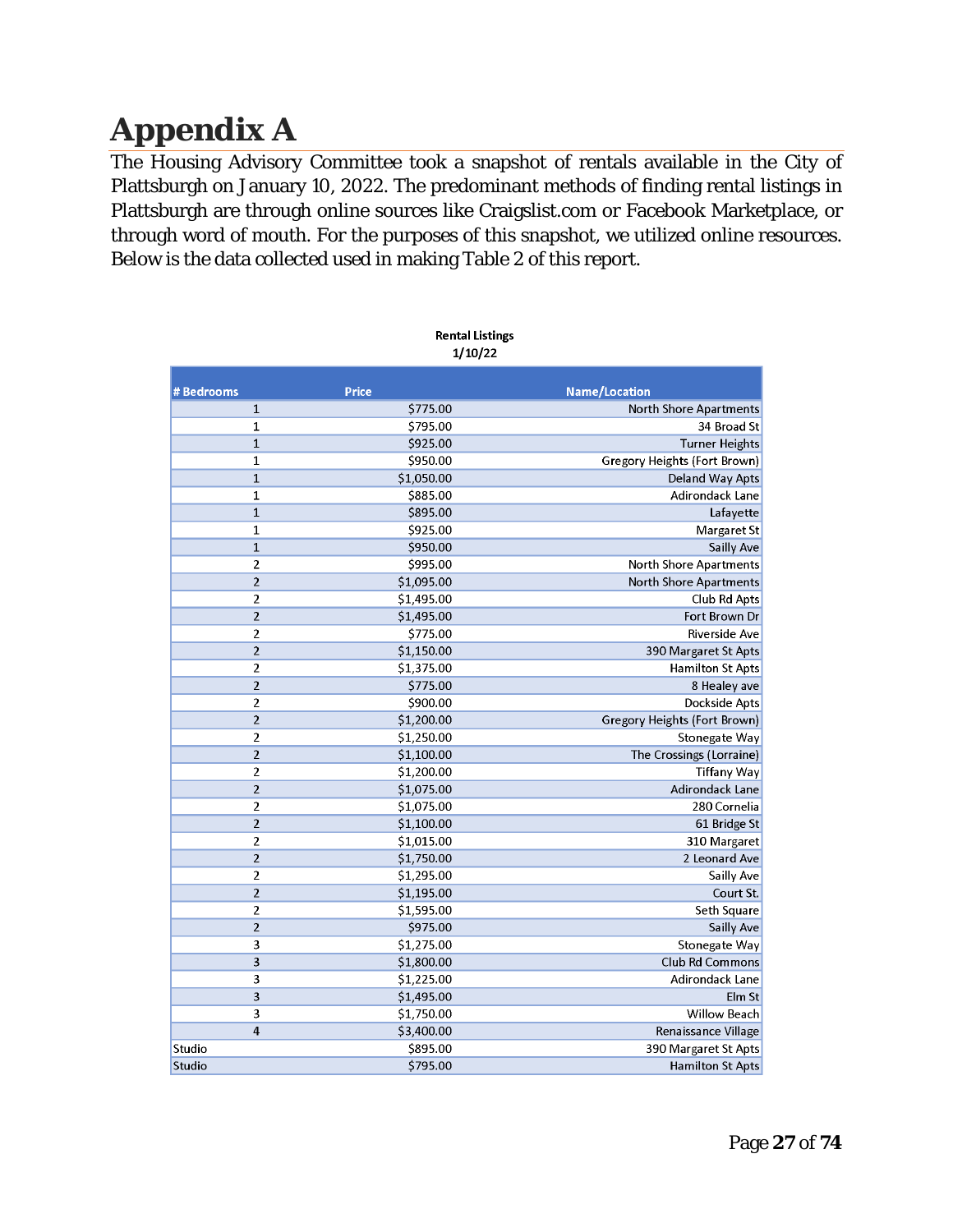# <span id="page-27-0"></span>**Appendix B**

The Housing Advisory Committee hosted an online survey about housing for the community. The survey had 128 responses. The relevant data has been analyzed, anonymized, and provided below.





# <span id="page-27-1"></span>General Information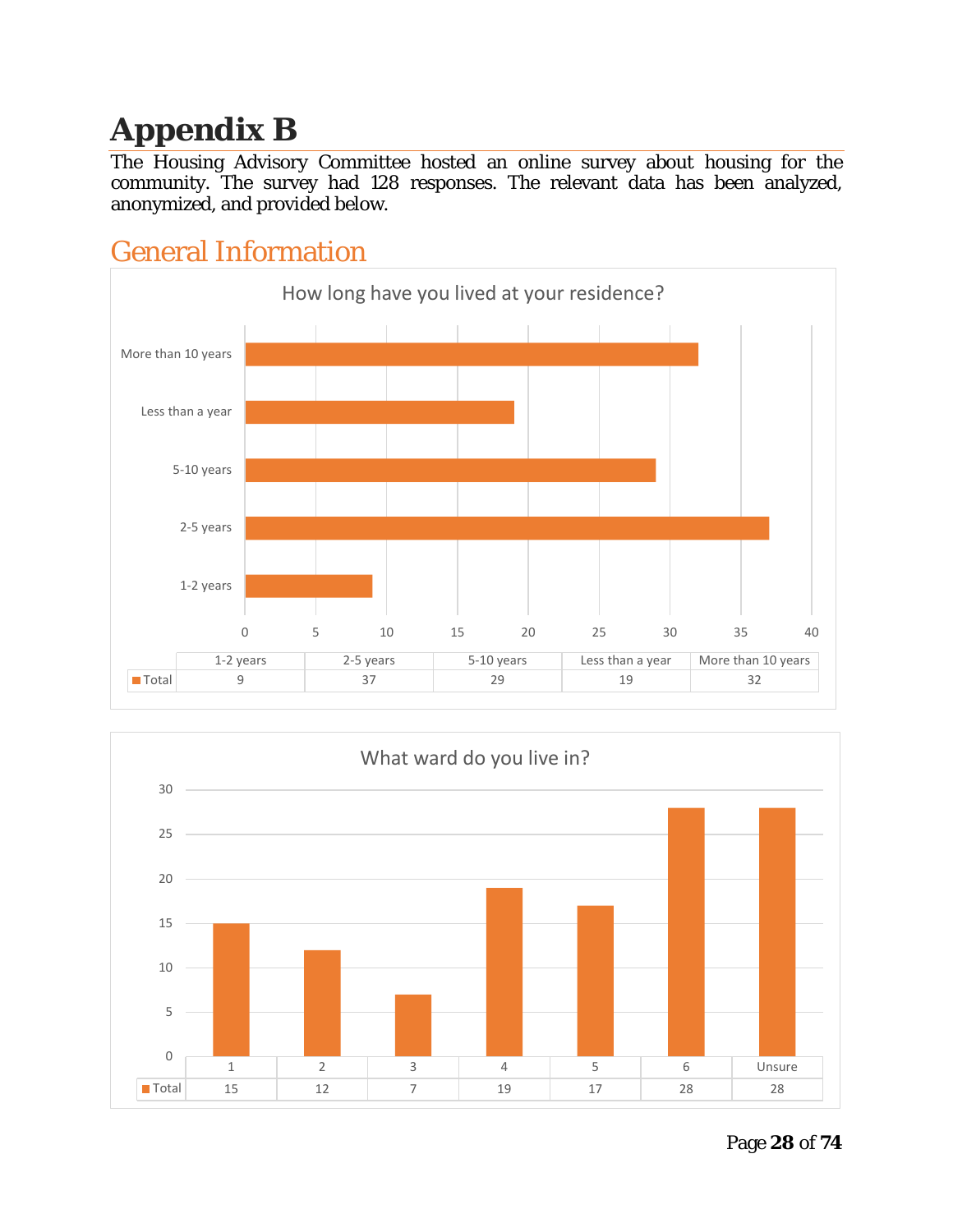

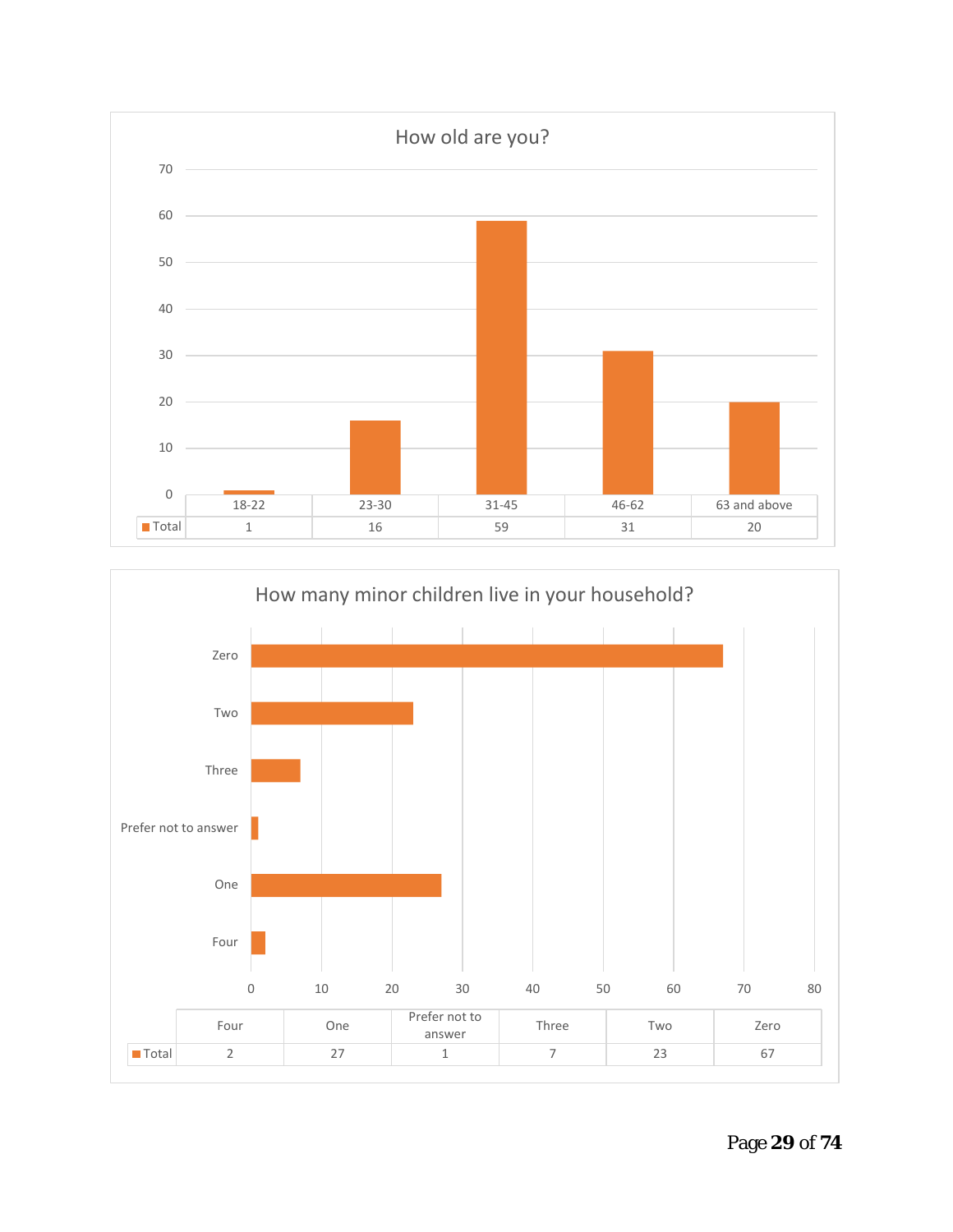

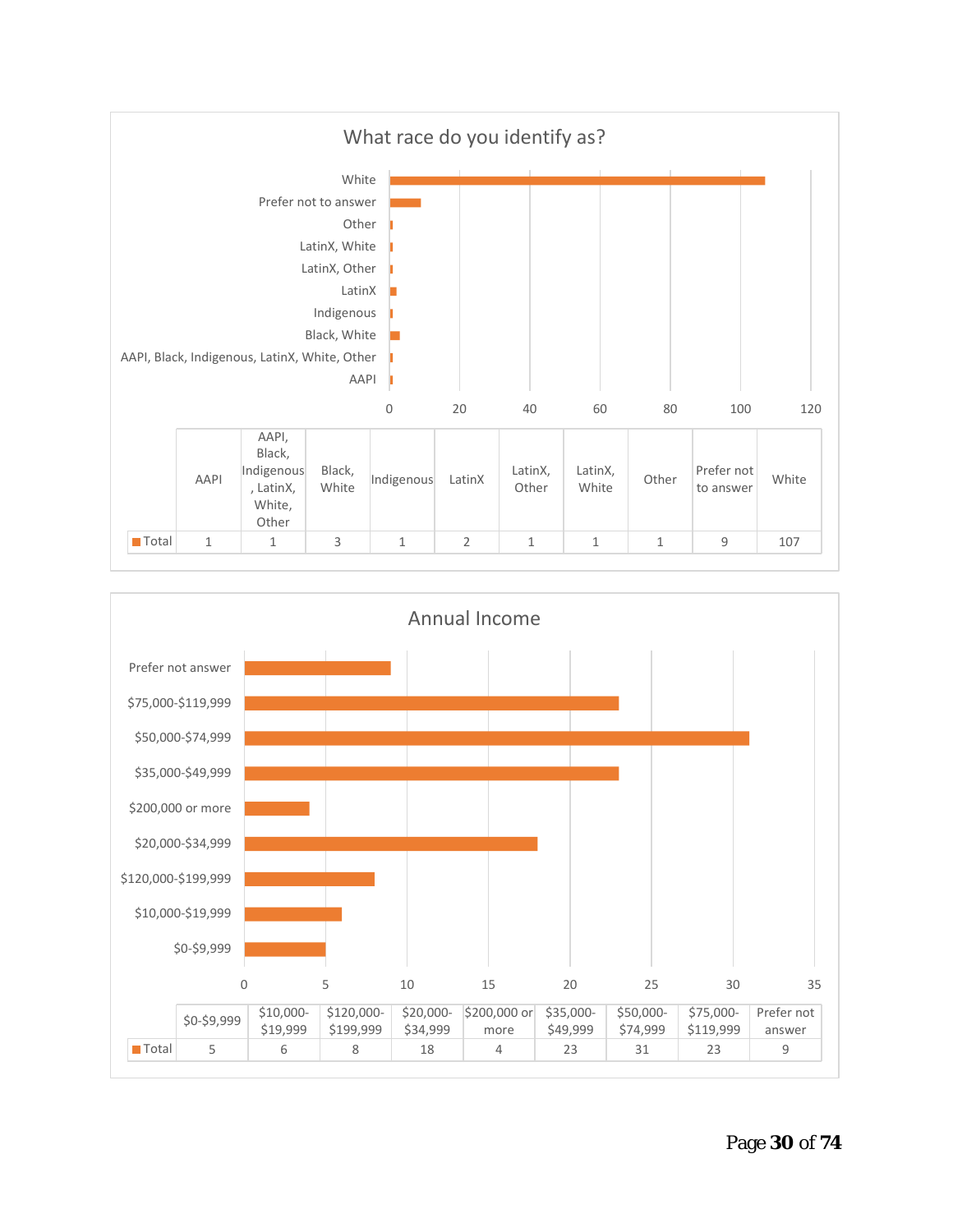

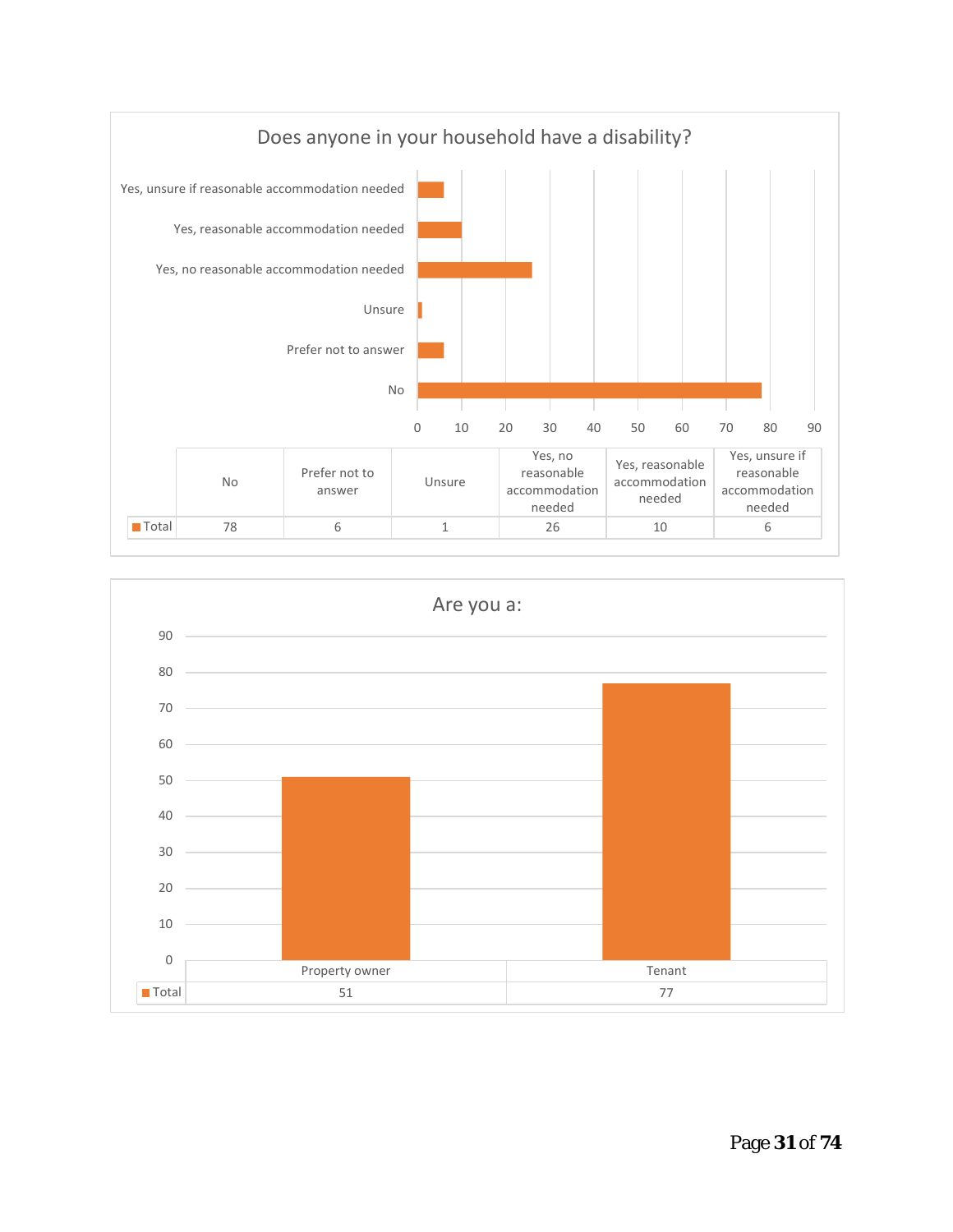# Why did you choose to live in the city? (Open-Ended Responses)

| <b>Summary of Responses</b>              |    |  |  |
|------------------------------------------|----|--|--|
| Convenience/Walkability/Amenities        | 55 |  |  |
| <b>Education (PCSD/SUNY Plattsburgh)</b> | 15 |  |  |
| Work                                     | 9  |  |  |
| <b>Other</b>                             | 8  |  |  |
| Family/Friends/Community                 | 7  |  |  |
| Native to Area/Have always Lived Here    | 7  |  |  |
| Affordability/Utility Rates              | 6  |  |  |
| <b>Housing Options/Availability</b>      | 4  |  |  |
| City was cheaper, but no longer is       | 3  |  |  |

- Walking distance to most everything
- Convenience
- Retirement near family
- The school system
- No car
- Spouse moved here for job at SUNY I wanted to live in the city to be closer to the lake, restaurants, music, art, etc.
- Convenience
- The convenience of being close to stores and shopping, and the low electricity rates
- We moved to this city for my wife's work. We've stayed here because it is good place to live because in need subsidized housing because I am old and poor
- I love the convenience to stores, restaurants, the college and walkable areas.
- Looking to move  $b/c I$  don't agree with current City Hall politics
- No reason
- less travel
- Stores doctors
- Cheap electric
- Close to the college
- We love the area and enjoy the walkability. We're excited for the growth and hope things continue to be more accessible and walkable.
- Was hired at SUNY Plattsburgh
- Proximity
- Close to work and good school district
- Like to walk, great schools
- Close to work
- Work proximity
- Proximity to services and amenities. Also school district but I regret that now.
- Close to work, cheaper utilities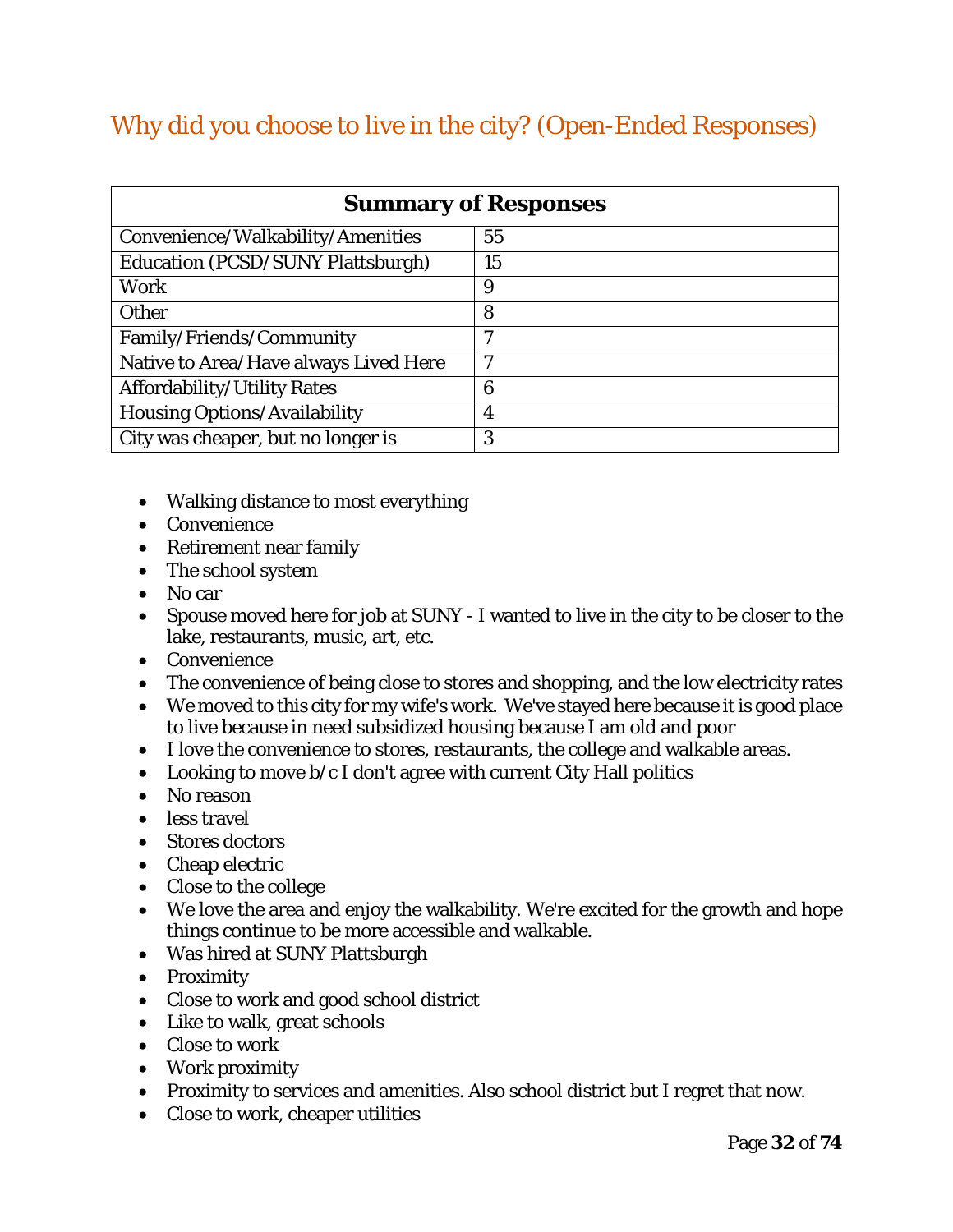- School district, convenience to shopping and work
- To attend Plattsburgh city school
- Low cost of living, proximity to city services, ability to walk and bike downtown, proximity to Montreal
- To be closer to family and friends
- Transportation is an issue outside of the city and I have to be near my job.
- Family of my children
- Only place with available housing
- I love everything about it.
- my wife
- Have always lived in the city
- Closer to work
- Preferable location within walking distance of what we enjoy doing.
- Convenience, proximity to work and businesses
- More affordable
- Convenience
- Convenience
- To try and be close to the community and participate in events when possible.
- Convenience
- Walking access to downtown
- Grew up here
- Proximity to work, schools, shopping, restaurants
- Close to work. No driving license.
- Convenience
- Needed an apartment anywhere
- "grew up in the country
- At the time I needed something walkable to where I needed to go.
- It was the reasonable price but not anymore.
- Convenience
- Walkability, Proximity to locally owned businesses and groceries, sense of community, and bike able
- Close to relatives and best schools in the area.
- Originally because of job, now because I own and don't want to move!
- Close to work, walkable distance to parks and school, close to family, low cost of living.
- Water/City Electric, closer to work/stores
- cheap electricity
- Great neighborhood
- Proximity to schools and CVPH
- I've lived here all my life
- Convenience, amenities
- Closer to civilization, walking city, closer to work, drs and stores
- Because this is where I'm from
- Convience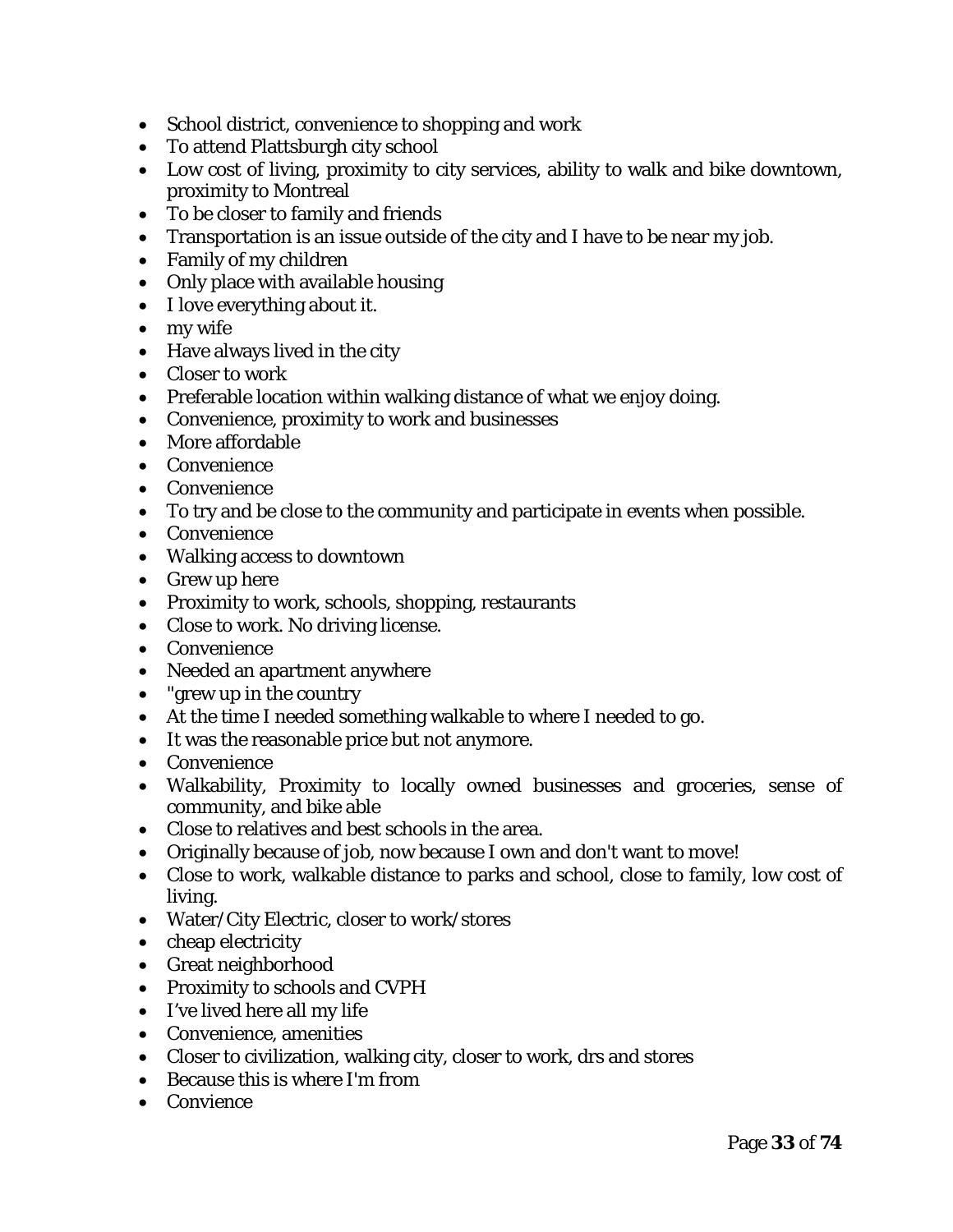- Close to downtown, lake, schools
- Convenience of proximity to work.
- convenience to work and services we also like to walk places throughout the city
- Close my children
- Convenience...near to caring neighbor's....
- I have lived here a good portion of my life. Rent has always been cheap until about 7 years ago. Now with prime rent us getting ridiculous and I'll be leaving.
- Closer to everything and having little kids I want to be able to do more things with them.
- Close to work, cheap electric rates
- Closer to work
- Convenience
- Near work
- Close to amenities. Safe for walking. Good school district. Close to work.
- I don't know, convenience
- Close proximity to work and shopping, didn't want to live in the sticks
- Cheaper utilities and convenience
- Convenience, the only availability
- At the time lower lights and taxes . Not now
- Location
- Work
- Schools and short commute
- Initially, I moved to Plattsburgh to attend SUNY Plattsburgh, and one of the reasons for choosing the college was due to it's location between Burlington, Montreal and the Adirondacks, and the many recreational activities the area offers. I also liked the small town feel and the shopping opportunities in the neighboring Town of Plattsburgh.
- Apartment fit all our needs
- Want kids in city schools
- Convenience
- Close to work and childcare
- Grew up in the city of Plattsburgh
- It is closer to everything. If we are without a vehicle we can take a bus, cab, or walk to get what we need.
- It's where my kids go to school
- The school district
- Convenience
- Convenient. Also employment
- Born here
- Close to ferry
- Special education friendly
- Moved here for grad school, price and location of apartment were within our budget
- Attending SUNY Plattsburgh
- Originally it was because it was cheaper to live there but I've since moved an hour and a half away because the cost has exceeded my income. I was paying \$1000 a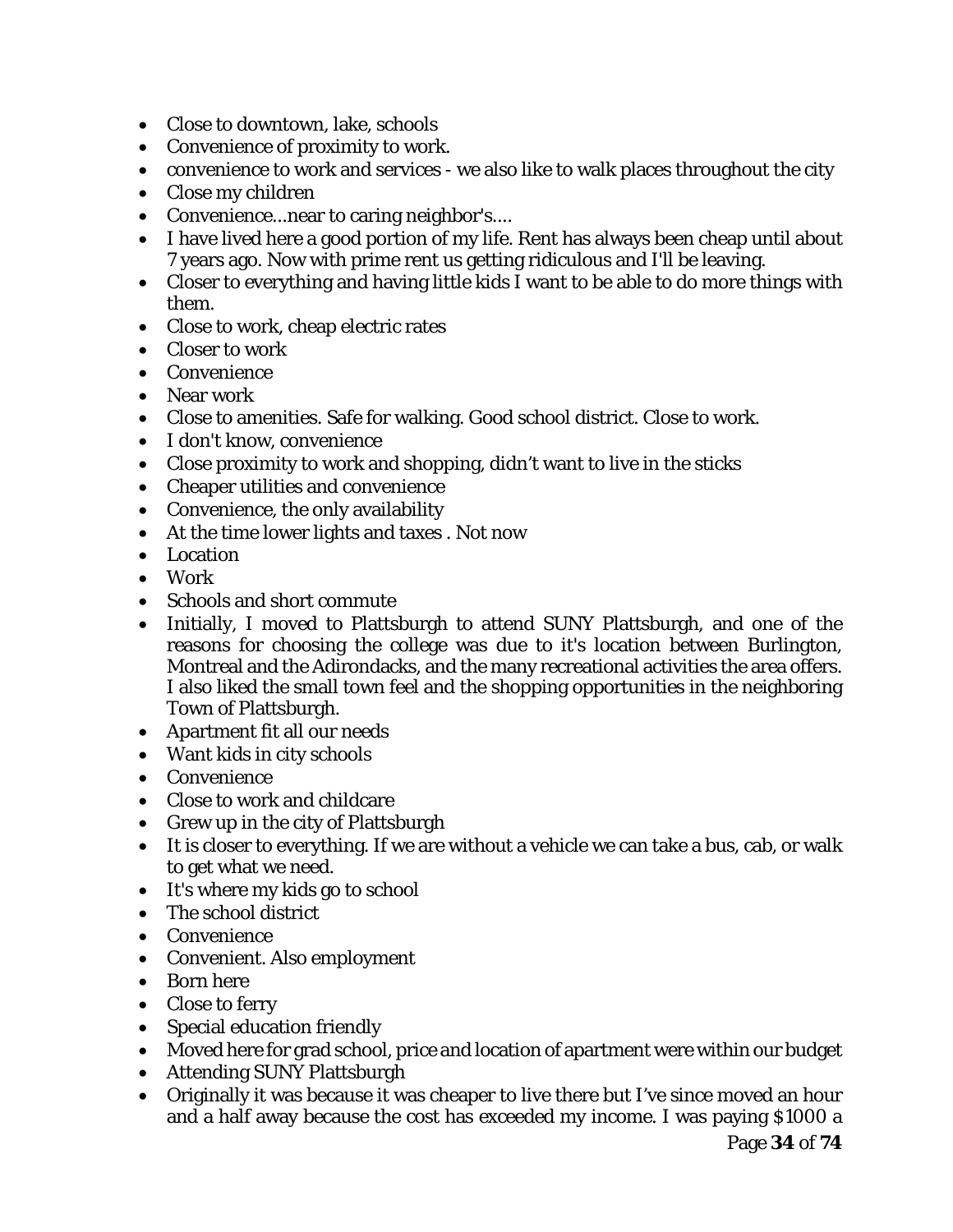month for a small 2 bedroom and now pay, everting included, under 600 a month for a house with land.

- Don't have/want a car. Want to live close to things.
- I got dumped here from the air base!
- location and the school district
- walking access to shopping
- Where I could find an apartment
- Electric rates
- Downtown to access local business
- Convenience
- Do not want to change school district.
- Walking distance to work and businesses
- Lake view
- It's close by to my family and friends
- Good school when my kids were young. Now low electricity rates and convenience of grocery, pharmacy, church and restaurants.
- Yes, I love living in the City of Plattsburgh.
- Quiet and affordable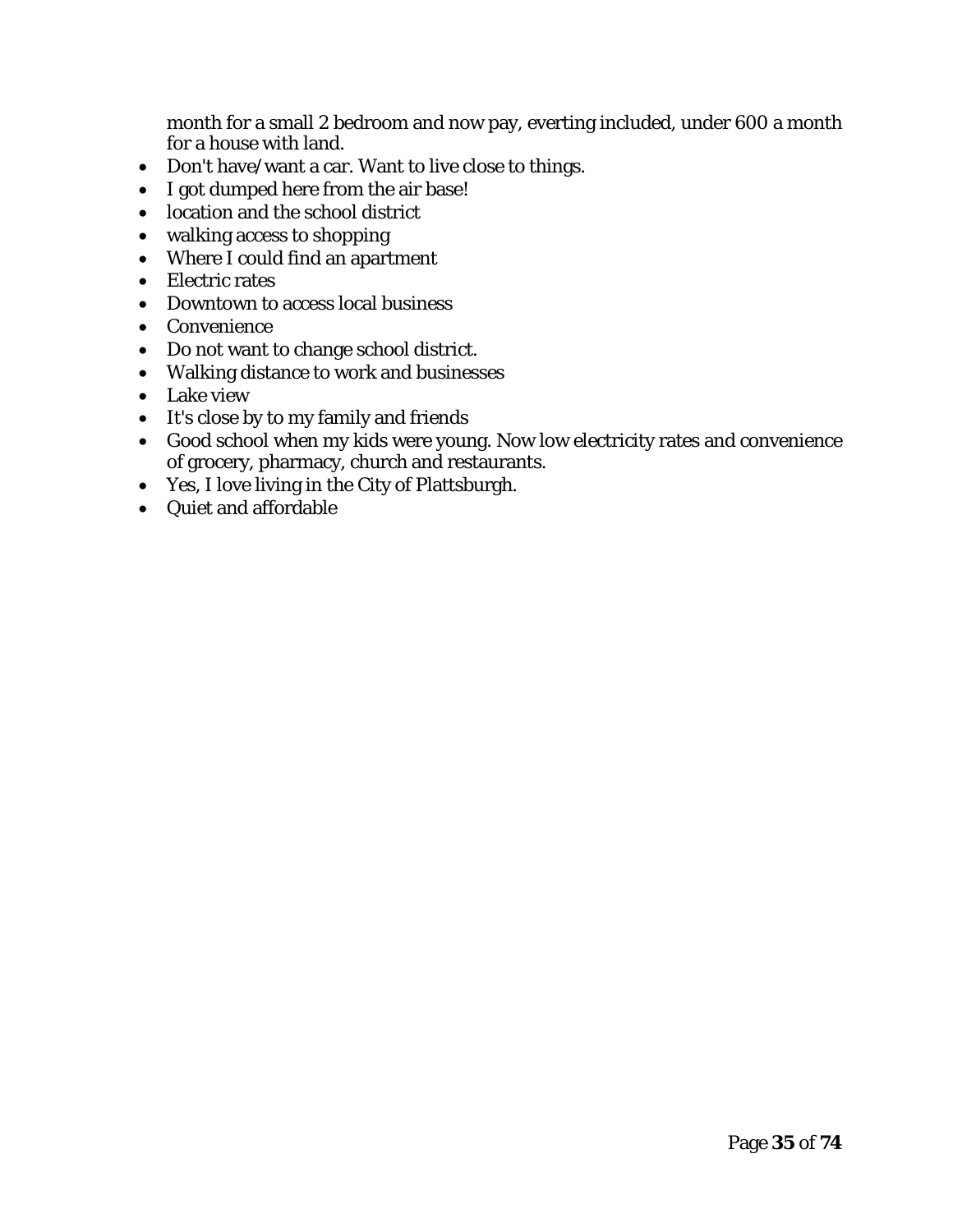Is there anything else you want to tell us regarding housing that this survey did not address? (Please identify if you are a property owner, rental property owner, property developer, or tenant.)

- Landlords in Plattsburgh judge people when they have a HUD voucher, they expect you to pass a credit check, charge obscene amounts for unsafe/unclean housing. I'm looking into leaving the area now because I can't afford to live here and have a safe place for my son. Which would mean moving him to a different school district when he has severe anxiety and is happy and established well in Plattsburgh. Also I have a PTSD service animal and as soon as landlords find out they deny rental and claim it was for something else. Landlords also try to require some form of certification for my service dog but the ADA does not require any form of certification for her. She performs tasks that aid in my day to day quality of life. Currently I live in a building where my neighbors beat each other, the cops come frequently, the building itself is in disrepair, and my rent is nearly unaffordable. It's absolutely ridiculous. Try to find a 3 or more bedroom apartment in the city for less then \$1300 that's actually clean and updated. I guarantee you won't and if you do then your landlord will make you cut off your right arm to live there. I'm frustrated. We have been looking for almost a year.
- "Thank you for having this conversation. There are many ways the City of Plattsburgh could work to invite more development from local developers. Let's make sure that this conversation includes the voices of smaller developers who need access to capital in order to begin projects."
- I wish the residents would have some respect for their neighbors, unfortunately they do not. The quality of life here is poor and it really damages a person's wellbeing. Housing ignores complaints of harassment and they do not care about excessive noise. I guess because we are poor or low income we do not matter.
- Road conditions, sidewalk cleaning lack of parking. Too much off campus housing...
- I am a tenant, I wish there was a cap on what a landlord can charge a tenant based on what the amenities are and what condition they're in. I am paying a lot of money for amenities that do not work and are dirty.
- As a homeowner, I believe the city should look into creative ways to encourage property development that keeps in line with our local community and isn't just a copy of what is done other places. I believe all development and city projects should be reflective of the varying demographics we have in the city including but not limited to race, age, and income. I believe we need to take steps to better integrate our communities rather than having single family households so separate from multi-family or rental properties. I believe the city should take a much stronger and proactive step against vacant properties, dilapidated structures, and property owners who are neglecting their properties, especially those who are renting out those properties.
- Again, my sole concern is taxes. When I tell people in Plattsburgh that I just moved here, they often comment or joke that I made a poor choice. I'm very prepared for the weather—it's the mismatch between taxes paid and the poor state of our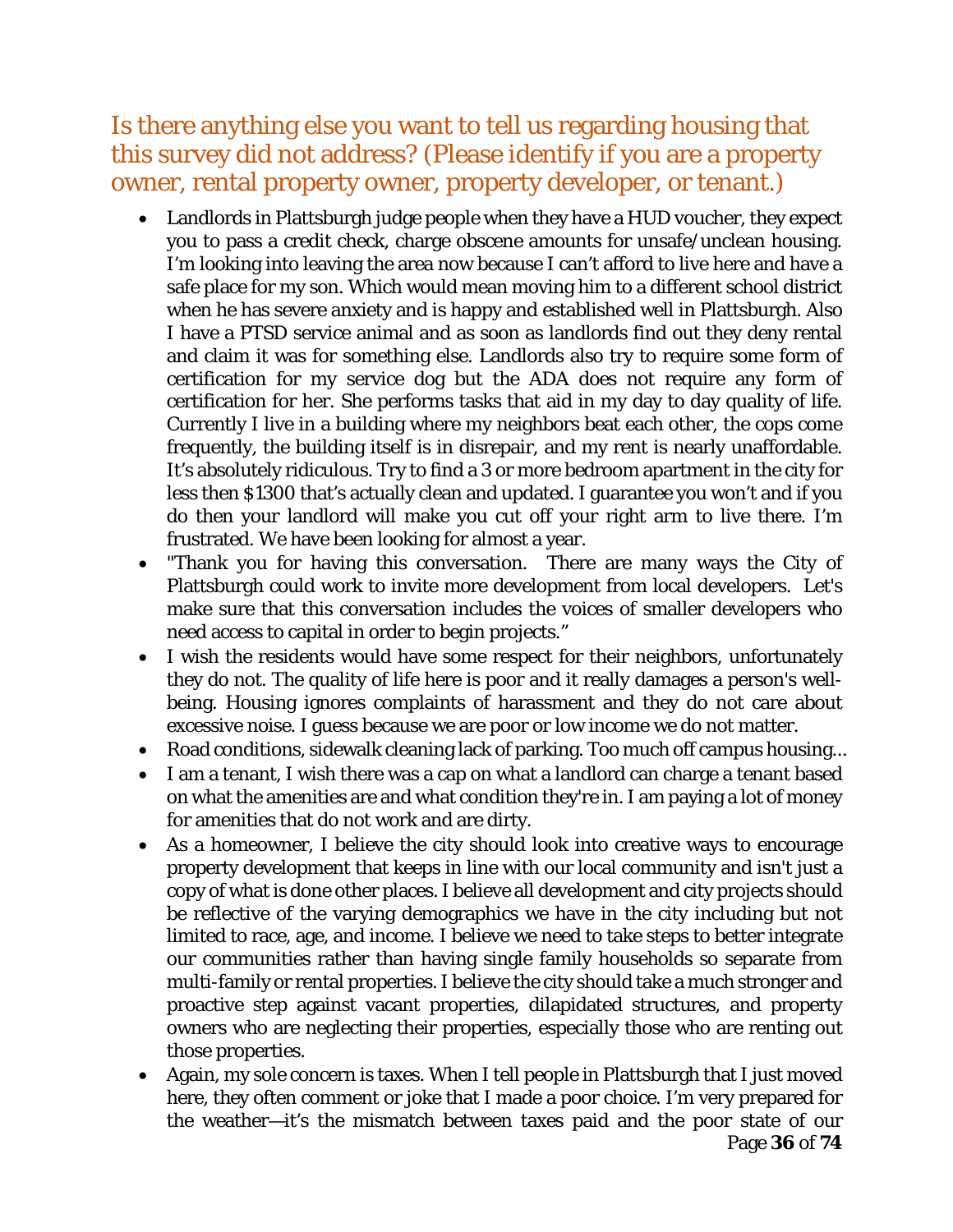parks/roads and lack of capacity in schools that frustrates me. I really want to love my new city, but the cost of property taxes is the subtlest biggest concern I have with living here.

- The property taxes in the city definitely discourage people from buying here as they are disproportionately higher than any other area I have been able to research.
- As a property owner, I do not approve of the excessive garbage on other streets than mine (especially after students' parties where bottles, cans, paper plates etc. are left on the lawns)
- All neighborhoods should be held to the same standards
- Tenant: Pets are an important part of for retirees and single people. Many rental owners refuse to allow pets. This policy is the opposite of the rest of the country. Also, many apartments, especially multi-unit properties are owned by a small number of people, creating a monopoly. It's great that affordable housing is being built for low income residents, but there is a lack of rentals for those who are middle income.
- The landlords are all in cahoots.
- I find rent to be incredibly high and almost out of reach for most families employed in Clinton County. With rent continuously going up, there is no way to move, make a change, or save money. it's devastating to see your landlord drive around in his beautifully polished vehicle and not have the same pride in the homes they own. it's unfortunate and the homes are not well tended to. I live in a 5 unit apartment. I pay 1,100 and I know my neighbor pays \$1,200. For a 5 unit home that is generating \$5,500 dollar for one home with little to no funds being put back in the home. This is after my landlord moved me into another property because the first one I moved into was not fit.
- I am a renter, I am aware of a NYS law that states landlords cannot charge more than first months rent and security deposit, however I was charged 3X the rent upon moving in (first, last month and security deposit equal to the rent).
- I'm a tenant for [REDACTED] and they want to raise my rent from 760 to 1200 as they are upgrading units and grounds work. When it is raised, I won't be able to afford it anymore and don't know where else I will be able to live.
- There needs to be more wheelchair accessible affordable family housing
- I have a great landlord at the moment, but he is an exception to the rule here in Plattsburgh. I have rented downtown for ten years and have had many horrible experiences with property owners. The majority of them are exploitative and petty while allowing their buildings to fall into disrepair.
- better inspections of the city mobile home parks, instead of hearing its private property
- [REDACTED] is a horrible landlord.
- My 2 bedroom is \$1,100. The fact that you didn't give higher options shows how little you know about the housing issue in Plattsburgh.
- Student housing has spread way too far across the city. Housing is either student or a dump that is no longer taken care of.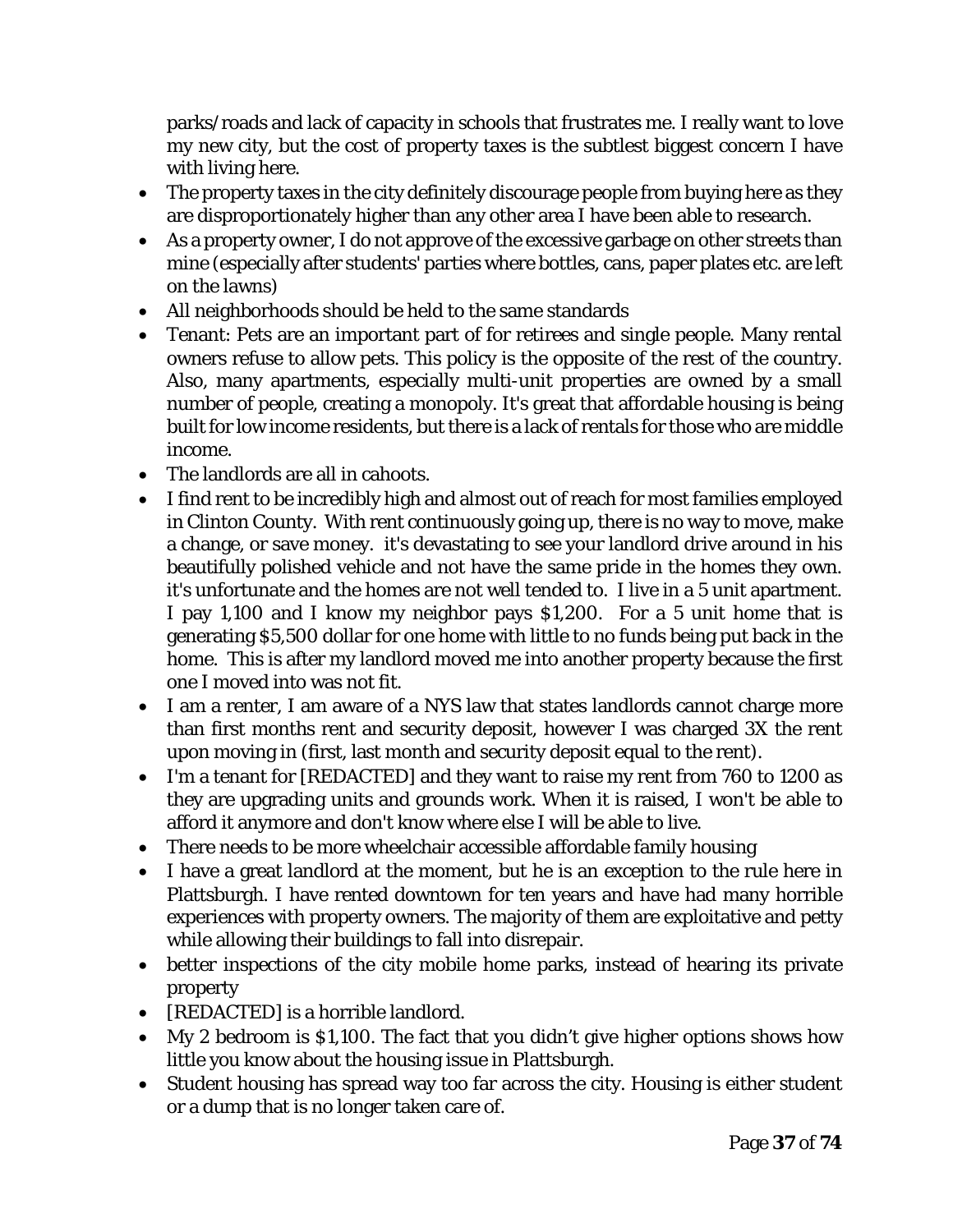- I believe there should be a cap on rent. Working ppl an ppl on fixed incomes should not have to live in run down apartments that the landlords do not want to fix up. You don't need to have a updated fixtures or granite counter tops. We just need to have safe clean an working apts.
- [REDACTED] are crooks and should not be supported as landlords. Run down properties and sky high rents
- "We own a home close to Melissa Penfield Park and we go there almost daily. It's the biggest park in the city and it absolutely pales in comparison to parks in neighboring communities. Schuyler Falls and Morrisonville have 3 parks that each are better than any of the parks in the city. Literally every surrounding community has better parks than us. There are so many simple things that can be done to improve them starting with simple maintenance. For instance, cut down the apple tree above the playground. No parent wants to take their kid to a playground and spend half the time telling them to leave the rotten apples on the ground. Put mulch in the music area and cover up the concrete around the poles. Install an actual sandbox so the kids don't dig in the sand around the music area. Fence in the playground. Have someone fix the bell on the music area, I keep forgetting to bring my wrench. Repair the path so kids have a smooth area to ride bikes and scooters. Trim the trees around the racquet ball court so it doesn't look so sketchy. Have someone paint some murals on the walls of the racquet court. Fix the benches or install new ones, maybe let people advertise on them to cut costs? We don't have a dog but that dog park definitely leaves a lot to be desired as well. Empty the trash cans over the weekend when people are actually using the parks. Lastly, hire people who care about the city. Watching them mow the grass the day after a storm even though the ground is way too wet for the weight of their vehicles is infuriating and the wheel marks in the field will now be there forever. It's so disappointing to see such amazing potential be completely wasted.
- I also look forward to our city being more bike and pedestrian friendly. The sidewalks are not in great shape and there are many intersections that need crosswalks and lights installed. Bike lanes and free bike safety courses would be amazing as well as accountability for bicyclists who do not use the roads abs sidewalks safely. "
- Renter. I find it ridiculous that [REDACTED] raise rent every year. I have lived in my place for almost 3 years. And I pay my rent a year at a time and each time it is more expensive. As increases happen it makes it harder to move while also making it harder to continue to live in the city. Taxes here are ridiculous and make me want to buy a house outside of a city that wants to try and cater to a group of people that don't even live in the area.
- I am a property owner but would like to speak on rental availability There are not enough affordable decent apartments/houses that allow pets for local renters. My daughter has been looking for months. She owns 1 cat. The new affordable housing complex doesn't allow pets. I've never seen a more pet unfriendly city. College housing is abundant but year round residents/employees in the area can't find decent affordable peaceful housing.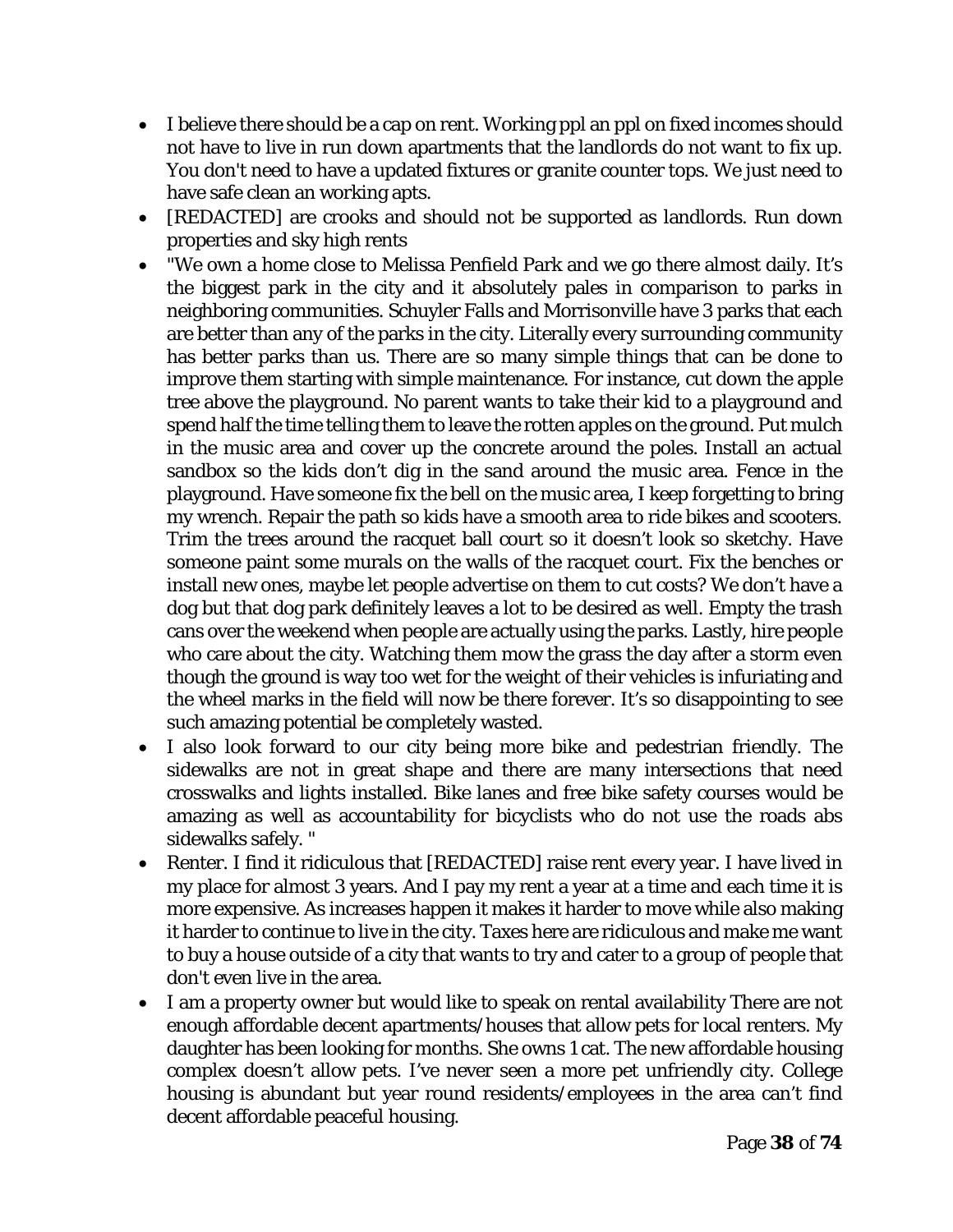- Property Owner-outside public Trash cans should be placed throughout the city, including Brinkerhoff, Broad, And Court streets and emptied every few days to prevent the littering of our yards and disposal of pet waste.
- The town as a whole is not very disability friendly
- I am a tenant. The housing availability does not leave us any options. My family makes too much but no one will rent to us due to mediocre credit scores due to student debt. We make plenty to pay our bills.but we end up having to live in less than satisfactory conditions. The city inspectors need to do better making sure they get to everyone. I have lived where I am with landlords ignoring our complaints and BUGS for 3 years now. Never had an inspection. Plattsburgh is full of slum lords. And the only people being helped are the ones who live below a certain poverty line. Very sad.
- Why do some people purchase a home and have the land taxes lowered 13.7% as everyone else goes up? It took place in 2017 and never gone up.
- Tenant. I've looked at several apartments over the years, and most of them were trash. Also, the rental prices in Plattsburgh are absurd thanks to the high property taxes. I am literally disgusted when I visit friends' apartments and see how tiny they are, how poorly they are maintained and how landlords consistently half-ass repairs with the lowest quality parts they can find considering the high price of rent.
- I am a tenant. Last Spring the a value malfunctioned with prevented the regulation of heat in my rented home. This caused for the heat to be on full blast with the temperatures exceeding 85 degrees. My landlord took 4 days to get someone out. He asked if it was urgent as he didn't want to pay the after hours fee for the technician to come out. Once it was finally repaired we were advised that it was a fire hazard and that the temperature in the home was very unpleasant. When asking for more than one repair I have been asked to buy the property or threatened that it will soon be sold. Changes were made to my lease to include the cease of include garbage removal. Upon moving in, I discovered drug paraphernalia left by a previous resident. My home has chipping paint falling from the ceiling, water damaged floors, and leaking bathroom and light fixtures that don't work. My closet doesn't have a door knob on it and I pay 1150 per month. I am an educated, gainfully employed person who embarrassed to have people Over to this run down home.
- Property owner—we love to see that you are seeking feedback and working to improve our city. Kudos to you all!
- Page **39** of **74** • I'm a tenant who lives towards at the west end of brinkerhoff & Williams St. It would be nice if the building the strand owns was made to upkeep the outside of their building. Whoever owns the two buildings next door to legal aide on brinkerhoff should also be made to up keep their two buildings also. This is a very nice end of the street yet these 3 buildings at this end make it look raggedy. The other end of brinkerhoff st ( east end) by the ex funeral home also have buildings that look raggedy. It's terrible these landlords get all the rent money and are not made to up keep their buildings and their property of debris example , trees overgrown, no paint on their buildings.... I can only wonder these landlords or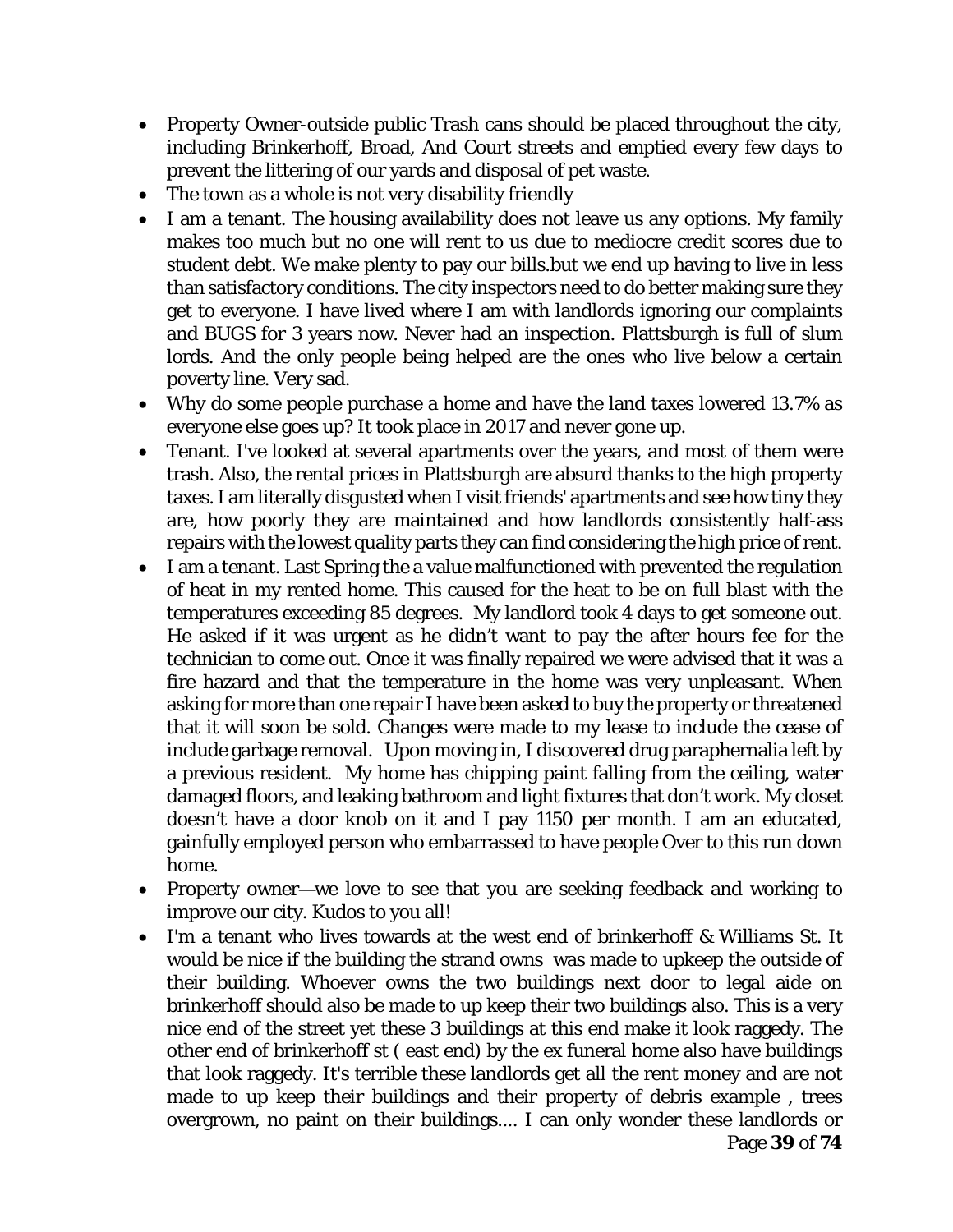owners take care of tenants well. Of course the two buildings next to legal aide office always have the cops their.

- As a tenant who is always on time with rent, responsible, quiet, pick up after my pets, the fact that my rent went up \$275 is absolutely insane. There should be a cap on how much a landlord can raise the rent. I realize i could move, i have pets and most landlords will not allow them. Can't buy a house in this market because of the price gouging, otherwise i would no longer be renting!
- We need affordable housing for families. And I mean affordable for our area.
- I am a tenant. I have a great landlord but this is the exception not the norm.
- Nope
- "Stop letting landlords refer to some apartments as only ""Student Housing."" Housing is housing, period. The downfall of housing in the City can largely be attributed to ""Student Housing.""
- Everyone deserves housing, not just students. Student housing is a sham for landlords to charge 4x the amount of rent and take advantage of barely-adults who are receiving all kinds of money from student loans and financial aid and handing it over to landlords without a care in the world.
- Not only that, but then the landlords never maintain or invest in the properties and all of them eventually become run down (just look at the housing marketed to students near the college). Because landlords recognize student housing as a cash cow, they buy up all of the property and when its become so rundown students choose other options, they let it sit vacant instead of renting to families, elderly, and young adults that need housing."
- People smoking pot in the building it smells up the hallways and other apartments!!
- "I am a property owner but may wish to sell my home and rent. I am also 61 yrs old. The rent in this city is pretty high. All the new housing being built is for either income based which I don't qualify for because I still work or luxury apartments which I can't afford because my income is not high enough. Those of us in the middle are once again forgotten. This issue needs to be addressed."
- There are great landlords in the City and there are some not-so-great ones don't punish the goods ones just because of the bad ones. If you're a tenant and have issues with your Landlord...MOVE!
- I have 42 acres of property that is for sale that would be perfect for low income housing at [REDACTED].
- I'll likely be transitioning from home ownership to apartment living in the next few years. I love the apartments at Tall Pines Estates. Are more developments like that being planned in the City or Town of Plattsburgh?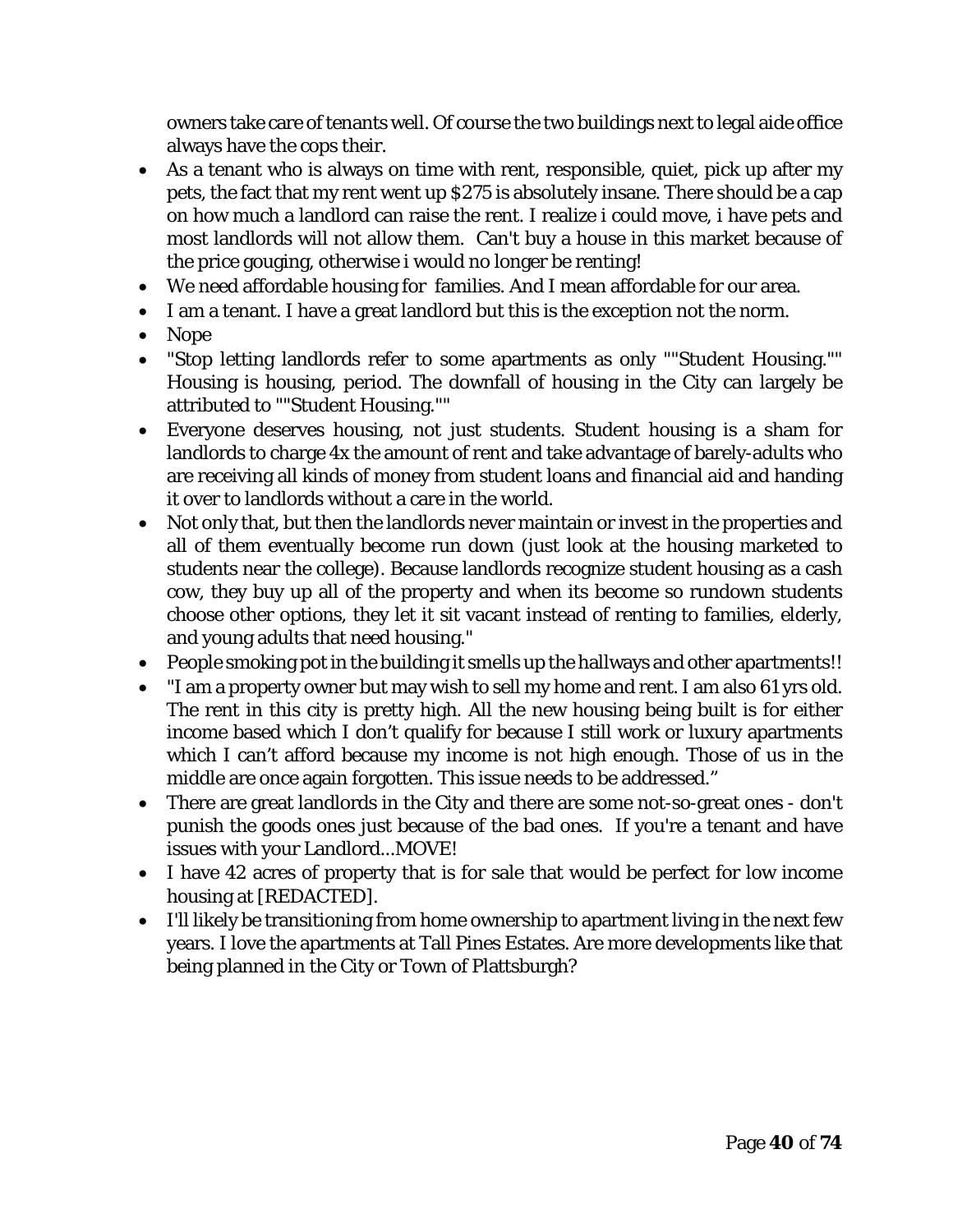# Tenant Responses

Do you have a written lease?

77 responses



What is your rent?



If you have needed repairs in your unit, has your landlord made those repairs? 77 responses

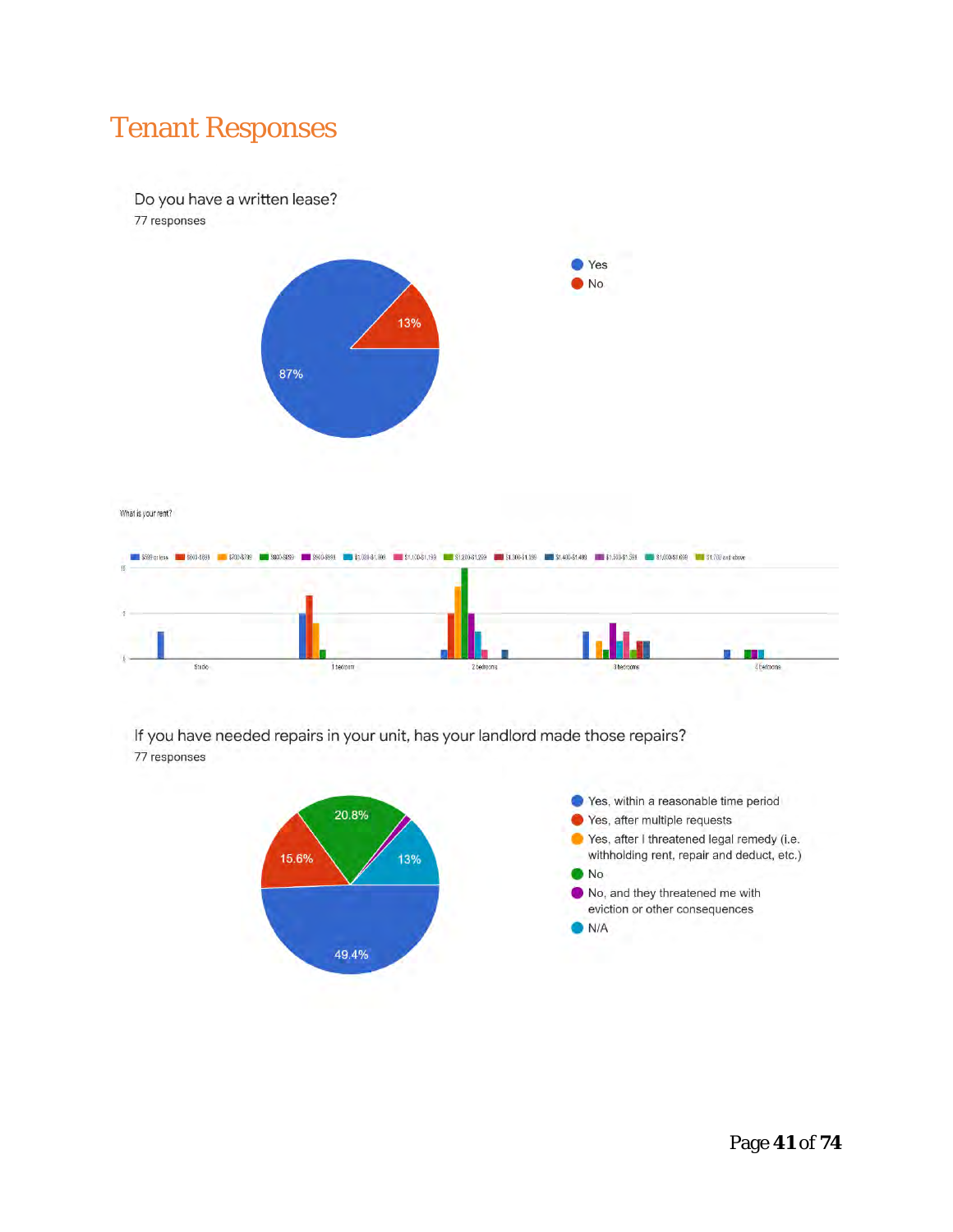If you have needed repairs in your unit, please select the types of repairs you have needed: 68 responses



How much does transportation impact your housing decisions? 76 responses

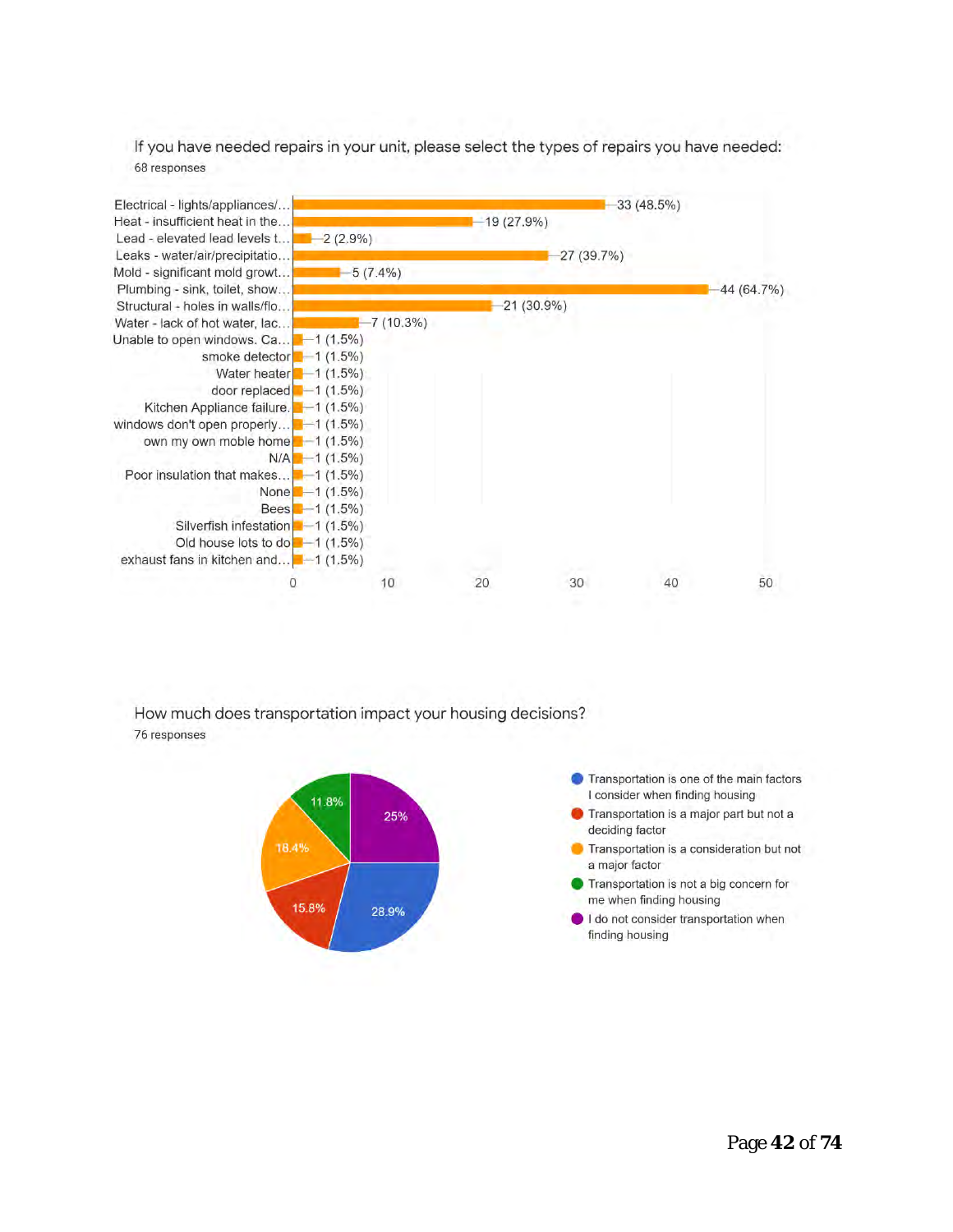Have you ever faced barriers to housing because of any of the following: 60 responses



Would you benefit from education in any of the following:



35 responses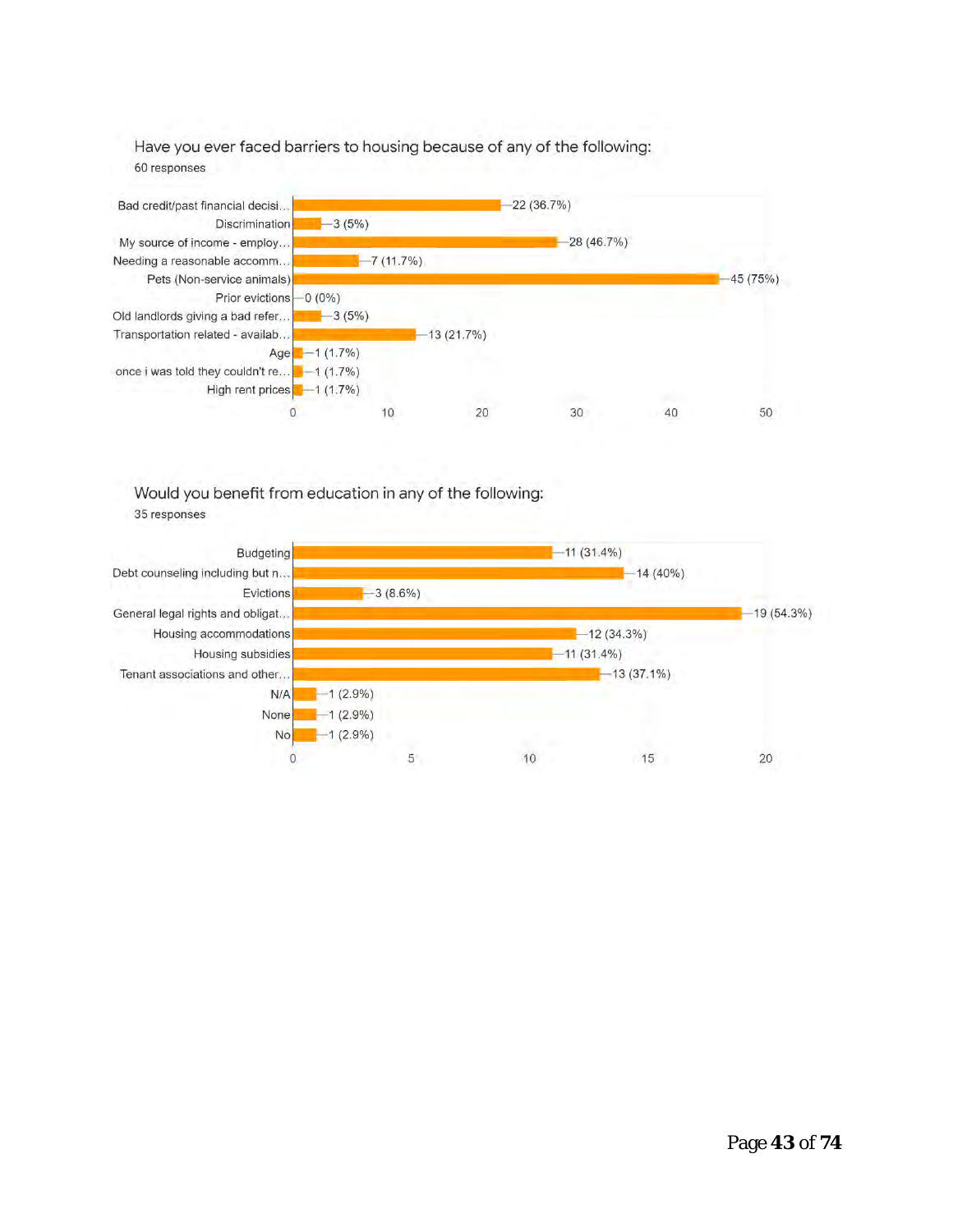Do you have any of the following issues in your neighborhood or surrounding your rental: 52 responses



## Property Owner Responses

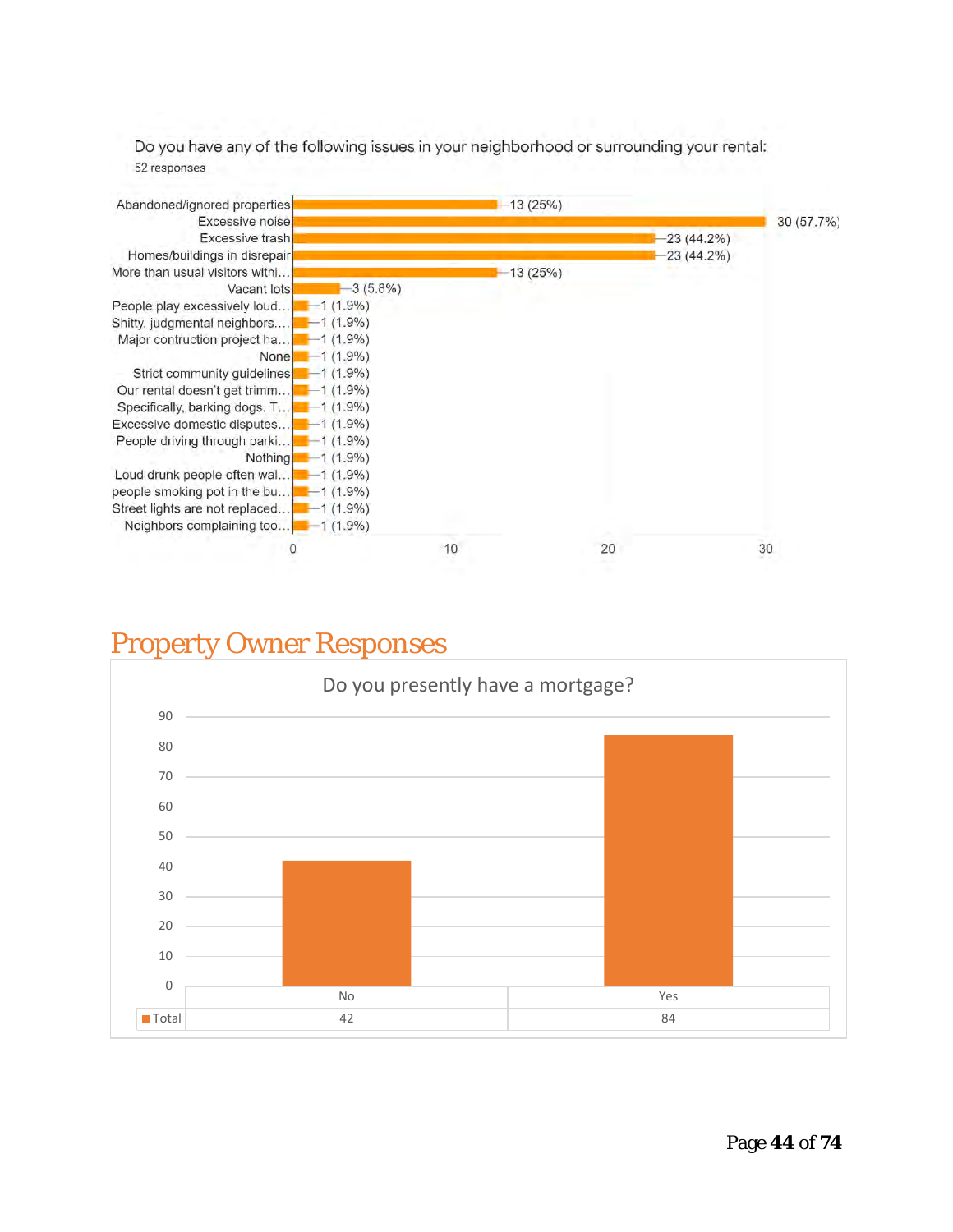

#### Do you have any issues with the following: 24 responses

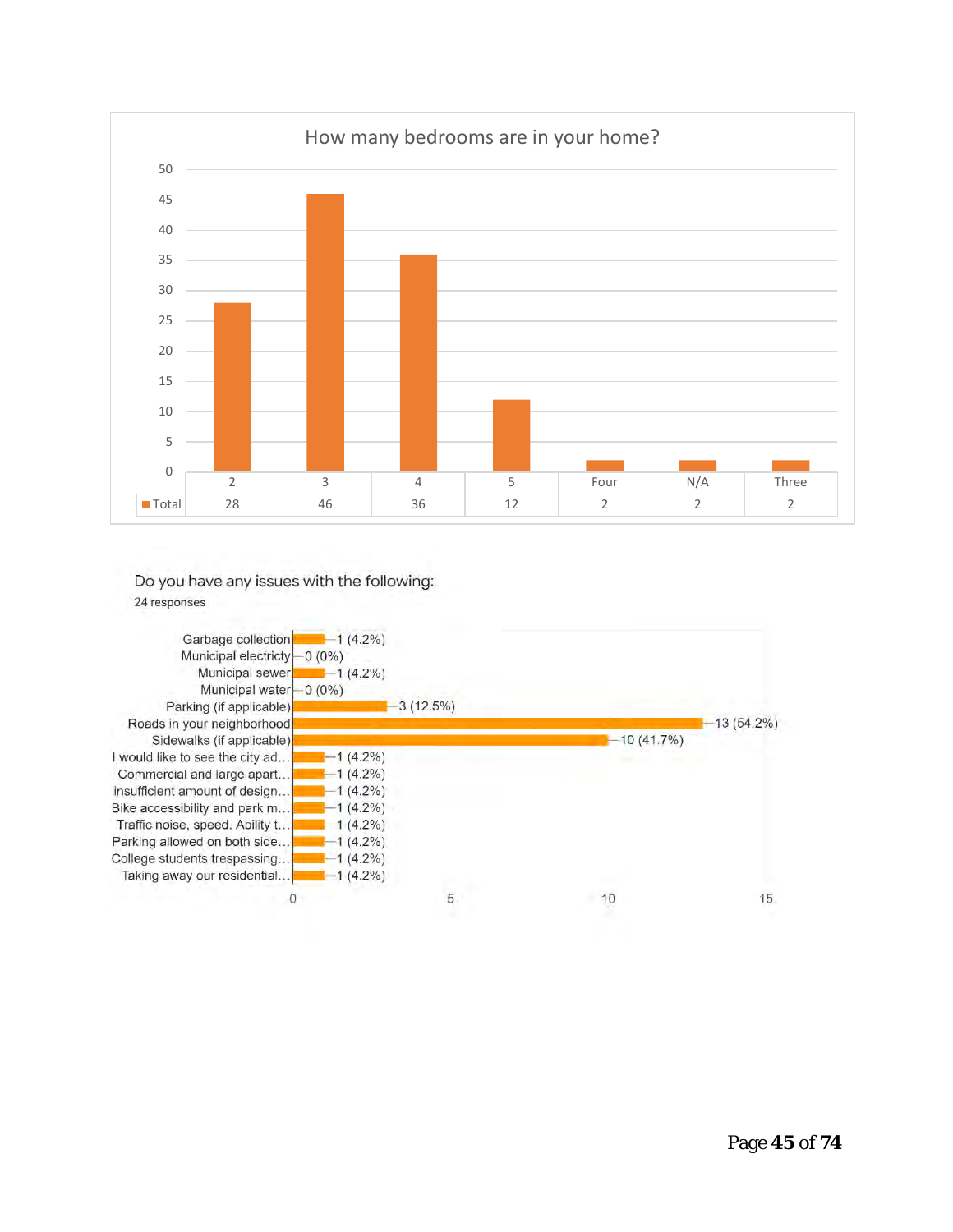Do you have any of the following issues in your neighborhood or surrounding your home: 23 responses



Would you benefit from financial support in any of the following: 24 responses

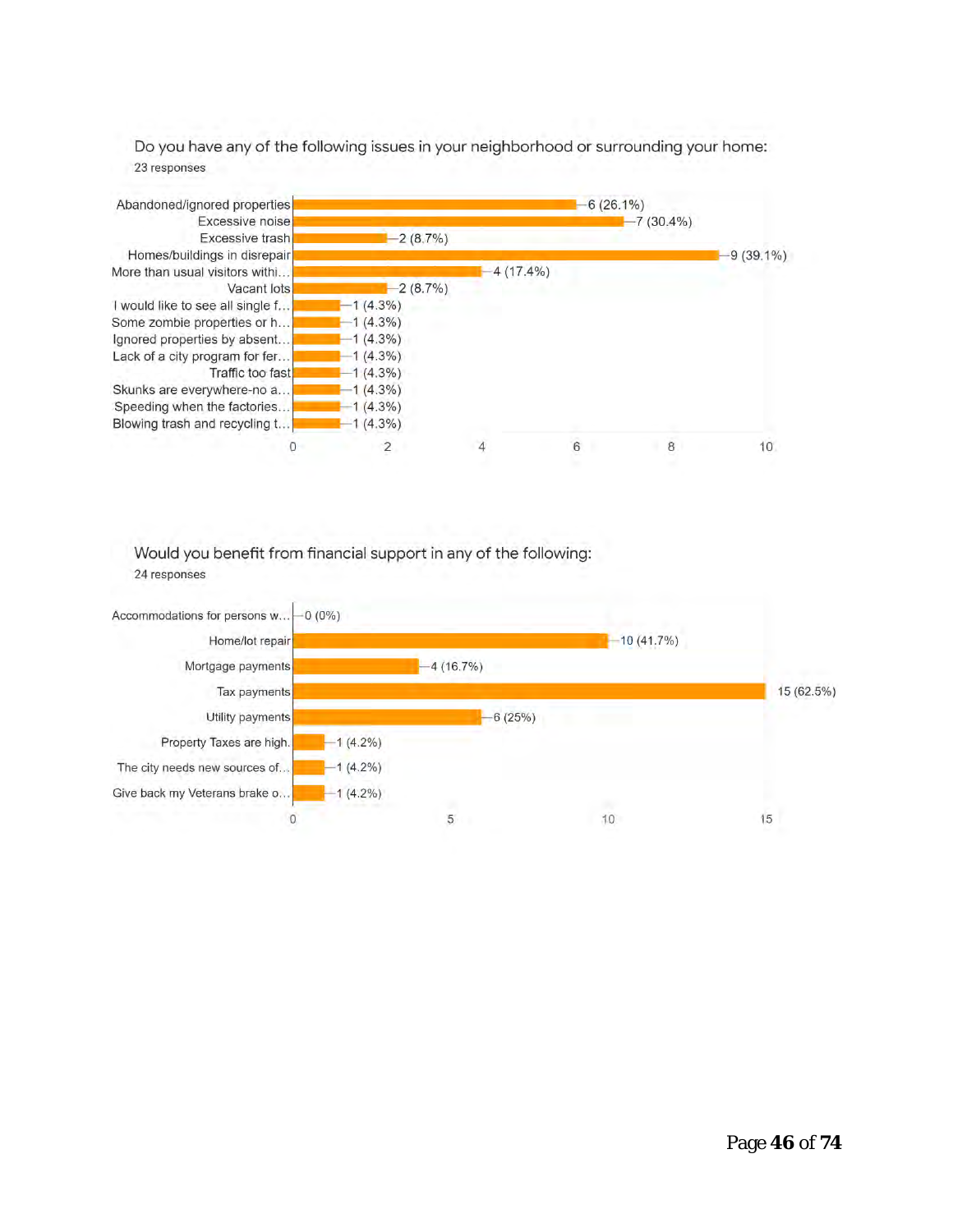Would you benefit from education in any of the following: 20 responses



## Are there any other issues you would like to bring up related to your housing?

- City infrastructure projects, Taxes
- Lower property and school taxes or get rid of one of the taxes. It's crazy!
- Would like the city refuse collection service to offer better recycling options.... Right now they take very little of what should be recycled
- Parking minimums per property should be lifted and single family home neighborhoods should allow construction of 2, 3, and 4 plex apartment structures on single lots.
- City infrastructure projects
- Property Taxes are high.
- City infrastructure projects, Housing accommodations
- I would like to see the city address deferred maintenance issues in the City Parks.
- Abandoned/ignored properties, Vacant lots
- Taxes in the city are way too high for services provided. I'm paying, between city and school property taxes, three to four times the taxes for a property at a similar appraised value than I payed in my previous location. I really want to love living here, but I'm looking at other jobs solely because I'm losing thousands of dollars a year in taxes that many other states abs cities fo not charge. When I hear the city is thinking about charging residents to use the beach when I pay about \$4,000 in city taxes, and I'm on a waitlist to get my kid into pre-K at schools where I pay almost \$7,000 a year in taxes, it just further angers me.
- Less property tax maybe higher sales tax?
- Tax payments
- Tax payments
- City infrastructure projects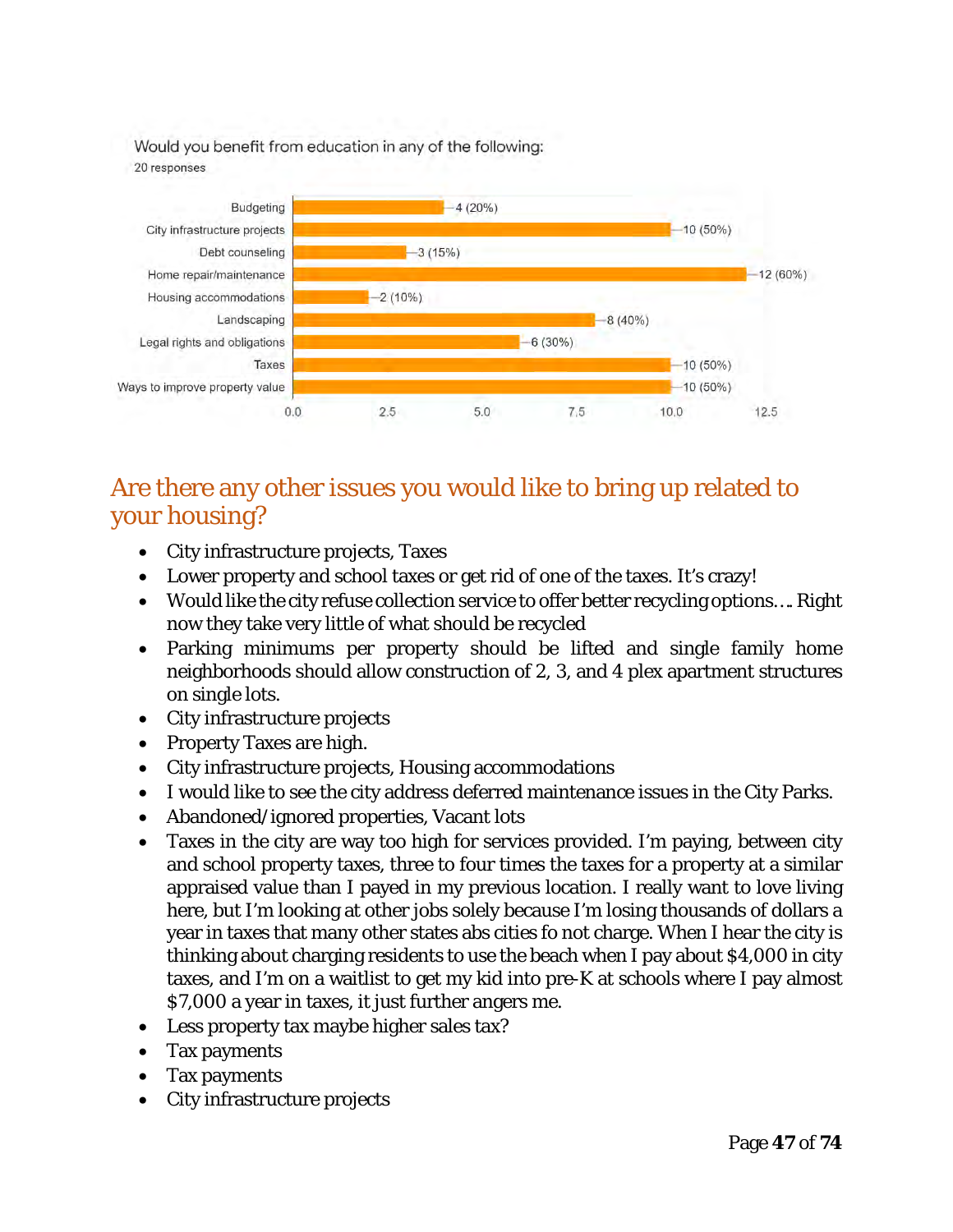- Excessive noise, Excessive trash, Homes/buildings in disrepair
- Parking (if applicable), Roads in your neighborhood
- Budgeting, City infrastructure projects, Debt counseling, Home repair/maintenance, Landscaping, Legal rights and obligations, Taxes, Ways to improve property value
- Home/lot repair, Mortgage payments, Tax payments, Utility payments
- Some zombie properties or homes that need to be demolished in the neighborhood
- Taxes
- No
- Home/lot repair
- Abandoned/ignored properties, Excessive noise, Homes/buildings in disrepair
- More attention needs to be paid to preserving quality of life in neighborhoods with single family homes in the city. Many families are choosing to move to communities outside of the city (Saranac, Beekmantown, Peru, etc.) where taxes are lower and they don't have to worry about apartment complexes or commercial development next door.
- The city needs new sources of revenue. Too much of the burden is on property owners with large sections of the city (hospital, college, etc.) not paying taxes.
- Commercial and large apartment complexes adjacent to single family homes. Very high taxes for property owners and not enough regulation of development surrounding neighborhoods to preserve quality of life for families.
- Taxes
- Tax payments
- Excessive noise
- I appreciate and value living in a designated historic district, however present zoning and regulations appear outdated and impede upkeep of historic properties. Changes in zoning could present opportunities for historic, large homes to both be preserved and become greater assets to the community through bed and breakfasts, mixed use, or thoughtful conversion to multi-family units.
- City infrastructure projects, Home repair/maintenance, Legal rights and obligations, Taxes, Ways to improve property value
- Landscaping
- Roads in your neighborhood, Sidewalks (if applicable), Bike accessibility and park maintenance
- Sidewalk repair! All around city!
- Tax payments
- Traffic too fast
- Parking (if applicable), Roads in your neighborhood, Sidewalks (if applicable), Traffic noise, speed. Ability to get out of driveway
- Homes/buildings in disrepair
- Sidewalks (if applicable)
- Municipal sewer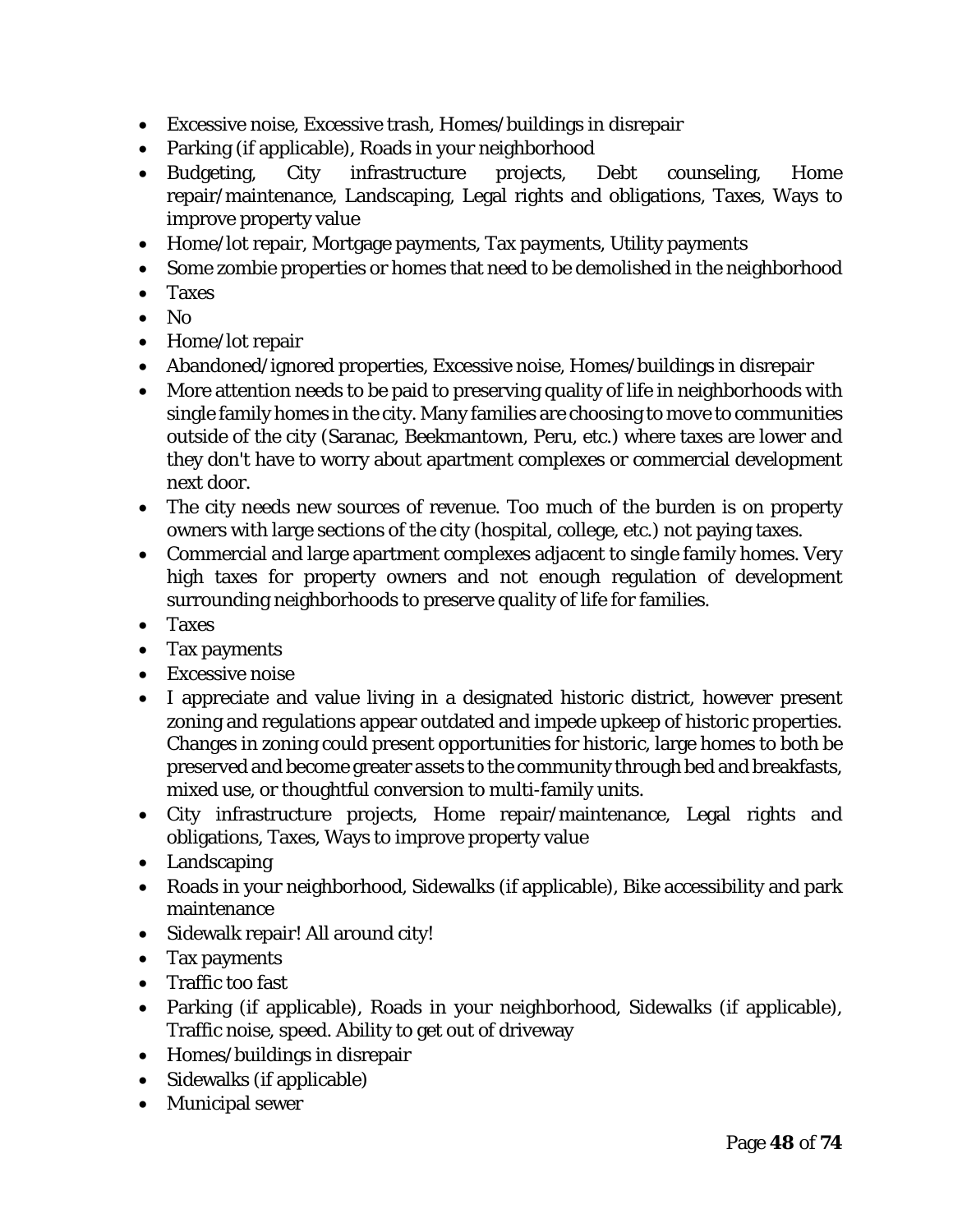- Home repair/maintenance, Landscaping, Ways to improve property value
- Home/lot repair, Mortgage payments, Tax payments, Utility payments
- Tax payments
- Parking allowed on both sides of street is dangerous in my opinion.
- Excessive noise, Excessive trash, More than usual visitors within the neighborhood, Skunks are everywhere-no animal control to remove them
- City infrastructure projects, Legal rights and obligations, Taxes, Ways to improve property value
- City playgrounds and parks are in disrepair, particularly in our neighborhood. Zero opportunities for children (sports)—we pay extremely high taxes to live in the city and have little benefit. All of our surrounding communities offer free or extremely affordable opportunities for youth.
- Home/lot repair
- Stop putting student housing in residential areas. Harder to keep families with children in the city because it's students housing on every street now.
- Speeding when the factories get out of work and the trailer park
- Give back my Veterans brake on land tax.
- Excessive noise, More than usual visitors within the neighborhood
- Debt counseling, Home repair/maintenance, Legal rights and obligations, Ways to improve property value
- Home/lot repair, Mortgage payments, Tax payments, Utility payments
- Budgeting, Home repair/maintenance, Landscaping, Legal rights and obligations, Ways to improve property value
- Home/lot repair
- Taxes, Ways to improve property value
- Home/lot repair
- Homes/buildings in disrepair
- Home repair/maintenance, Taxes
- Home/lot repair, Tax payments, Utility payments
- Homes/buildings in disrepair, More than usual visitors within the neighborhood
- Roads in your neighborhood
- Home/lot repair
- Blowing trash and recycling that is not secured
- Garbage collection
- NO
- Home repair/maintenance
- Utility payments
- Home repair/maintenance, Housing accommodations, Taxes
- Tax payments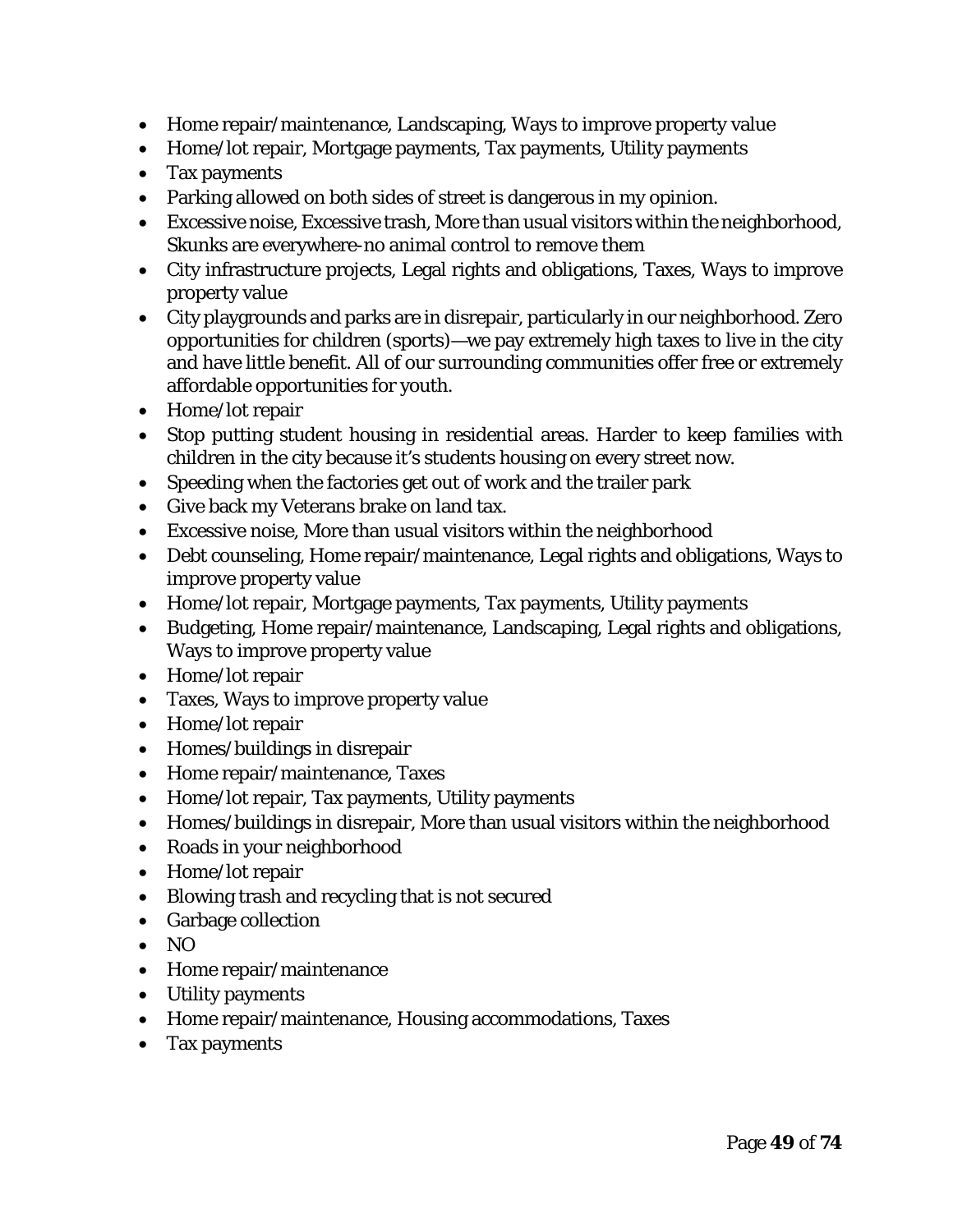# **Appendix C**

# **GEG307 Urban Geography and Planning Report**

Under the guidance of Dr. Liou Xie, upper-level students within the Fall 2021 GEG307 Urban Geography and Planning course conducted a study of housing conditions and the challenge of housing affordability within the City of Plattsburgh. Their findings and recommendations, which often parallel the recommendations of the Housing Advisory Committee, provide a unique perspective from which to consider vital housing matters.

Students were separated into six groups to study each of the 6 City Wards. The students were tasked with the following:

- 1. Conduct a visual external evaluation of residential housing quality;
- 2. Collect and analyze data on household income, rental prices, and transportation costs for the city; and
- 3. Brainstorm and propose actionable policy recommendations for the city based on the above research, and their own experience as renters.

The students considered it important to include livability into the affordability study. This is particularly relevant to the city as a large percentage of renters are college students. Having the students conduct this quality survey, while drawing from their own experience as home renters, will provide valuable insights for our policy makers in the city. The following sections summarize on their findings.

## *1. Visual Housing Quality Survey*

After consulting with the City's Building Inspector's Office, the students compiled a list of 12 criteria for the non-invasive visual physical quality evaluation on walking/driving through (see Appendix D). Map 1 compiles all the addresses of houses/apartments that students consider to be lower quality or need some maintenance work immediately.



**Figure 1: Visual Housing Quality Survey Result**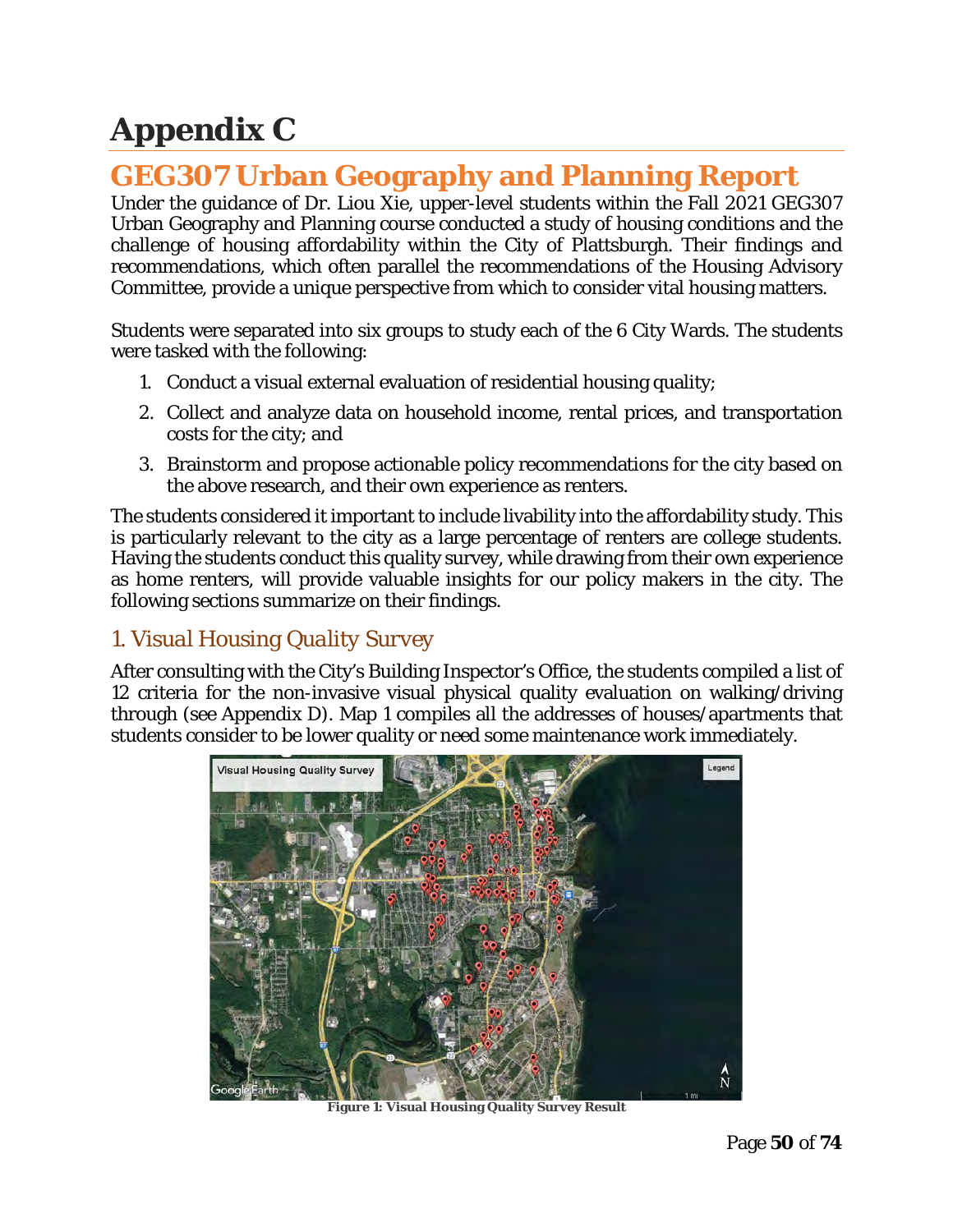| <b>Housing Quality Assessment by SUNY Students</b>                                    |                                                                                                                                                                         |  |
|---------------------------------------------------------------------------------------|-------------------------------------------------------------------------------------------------------------------------------------------------------------------------|--|
| The spatial patterns of these perceived-to-be lower quality housing are summarized as |                                                                                                                                                                         |  |
| follows:                                                                              |                                                                                                                                                                         |  |
| Ward 1:                                                                               | Low-quality houses are observed to be on Sharron Avenue, South Peru Street, and                                                                                         |  |
|                                                                                       | Tyrell Avenue, which are near South Acres Park and Saint Peter's Cemetery on the                                                                                        |  |
|                                                                                       | southside of Plattsburgh. The lots seem to be smaller than many other higher                                                                                            |  |
|                                                                                       | quality neighborhoods. A few houses Sharron Avenue, while seem to be slightly                                                                                           |  |
|                                                                                       | older and of lower income, are in need of repair and have some overflow of items                                                                                        |  |
|                                                                                       | outside. The stretch along US Oval has relatively nicer houses that are well kept.                                                                                      |  |
|                                                                                       | However, most of the houses alongside the road seem to need some serious roof                                                                                           |  |
|                                                                                       | work. Louisiana St., and Maine Rd. seemed to contain several new construction                                                                                           |  |
|                                                                                       | homes that were in good condition and well maintained.                                                                                                                  |  |
| Ward $2:$                                                                             | There seems to be low quality houses scattered around in this ward, especially to                                                                                       |  |
|                                                                                       | the south of the Platts Bridge. Examples are houses on Hartwell St, Waterhouse St,                                                                                      |  |
|                                                                                       | Monty St, Bouyea St., and Underwood Ave.                                                                                                                                |  |
| Ward 3:                                                                               | Overall, houses in this ward seem to be in good conditions with only a few houses                                                                                       |  |
|                                                                                       | showing some easy-to-fix issues. These houses seem to be randomly distributed                                                                                           |  |
|                                                                                       | without a spatial clustering pattern. Mostly on either the north or the south end of                                                                                    |  |
|                                                                                       | Prospect and Leonard Avenues, and Ollivetti Pl. A few are on Beas Way. Most                                                                                             |  |
|                                                                                       | houses had problems that were easily fixable, like chipped paint, dirty exteriors,                                                                                      |  |
|                                                                                       | driveways that needed to be repaved, and overgrowth. One of the houses on Broad                                                                                         |  |
|                                                                                       | Street was completely covered on one side with weeds. A couple of homes did have                                                                                        |  |
| Ward 4:                                                                               | stone or brick steps that needed to be replaced as well.                                                                                                                |  |
|                                                                                       | There seems to be a major divide between the west of Prospect Avenue (West part)<br>and the east side of Champlain Valley Physicians Hospital (CVPH), or the East part. |  |
|                                                                                       | In the West part, houses seem to be very well kept, and occupied by prideful owners                                                                                     |  |
|                                                                                       | who are better off. But in the East part (between Beekman St and N Catherine St),                                                                                       |  |
|                                                                                       | housing quality seems to decrease as one moves towards the east from the hospital.                                                                                      |  |
|                                                                                       | Lots are smaller, with some properties having nonexistent yards. The majority of                                                                                        |  |
|                                                                                       | them have exterior wear-and-tear from improper upkeep, but very few homes are                                                                                           |  |
|                                                                                       | in major disrepair. Here the students observe a mix of rentals, small residential                                                                                       |  |
|                                                                                       | low-income homes, and businesses that are in overall a poorer condition.                                                                                                |  |
|                                                                                       | Champlain St, Montcalm St, and Stetson Ave seem to have more of these lower                                                                                             |  |
|                                                                                       | quality residential homes.                                                                                                                                              |  |
| Ward 5:                                                                               | The majority of low-quality houses is observed to be right north of Downtown                                                                                            |  |
|                                                                                       | Plattsburgh, on Streets Sailly Ave, Miller St, and Oak St. Houses closer to the water                                                                                   |  |
|                                                                                       | are kept in excellent conditions. As one moves away from the water, the quality of                                                                                      |  |
|                                                                                       | housing seem to decrease, especially if it's closer to the train tracks. Some of the                                                                                    |  |
|                                                                                       | main issues observed are overgrown grass, cracked cement down the pathway to                                                                                            |  |
|                                                                                       | the porch, porches missing rails, abandoned structures, houses missing paint on                                                                                         |  |
|                                                                                       | the siding, and roof shingles that are missing or damaged.                                                                                                              |  |
| Ward 6:                                                                               | This is the main student housing "zone". All the students of this group are renting                                                                                     |  |
|                                                                                       | and living in this ward. Not surprising, there are a lot of rental properties aiming at                                                                                 |  |
|                                                                                       | students, with lower quality, especially along and around Brinkerhoff street and                                                                                        |  |
|                                                                                       | broad street. The general spatial pattern is that housing quality decreases moving                                                                                      |  |
|                                                                                       | towards east and away from the campus but improves slightly again once closer to<br>downtown. The mentality is that students don't consider housing maintenance as      |  |
|                                                                                       | part of their responsibilities. As long as the inside is functionally livable, they                                                                                     |  |
|                                                                                       | wouldn't mind if a deck was collapsing or other external components are                                                                                                 |  |
|                                                                                       | dilapidated. The landlords, on the other hand, would only fix things up to a livable                                                                                    |  |
|                                                                                       |                                                                                                                                                                         |  |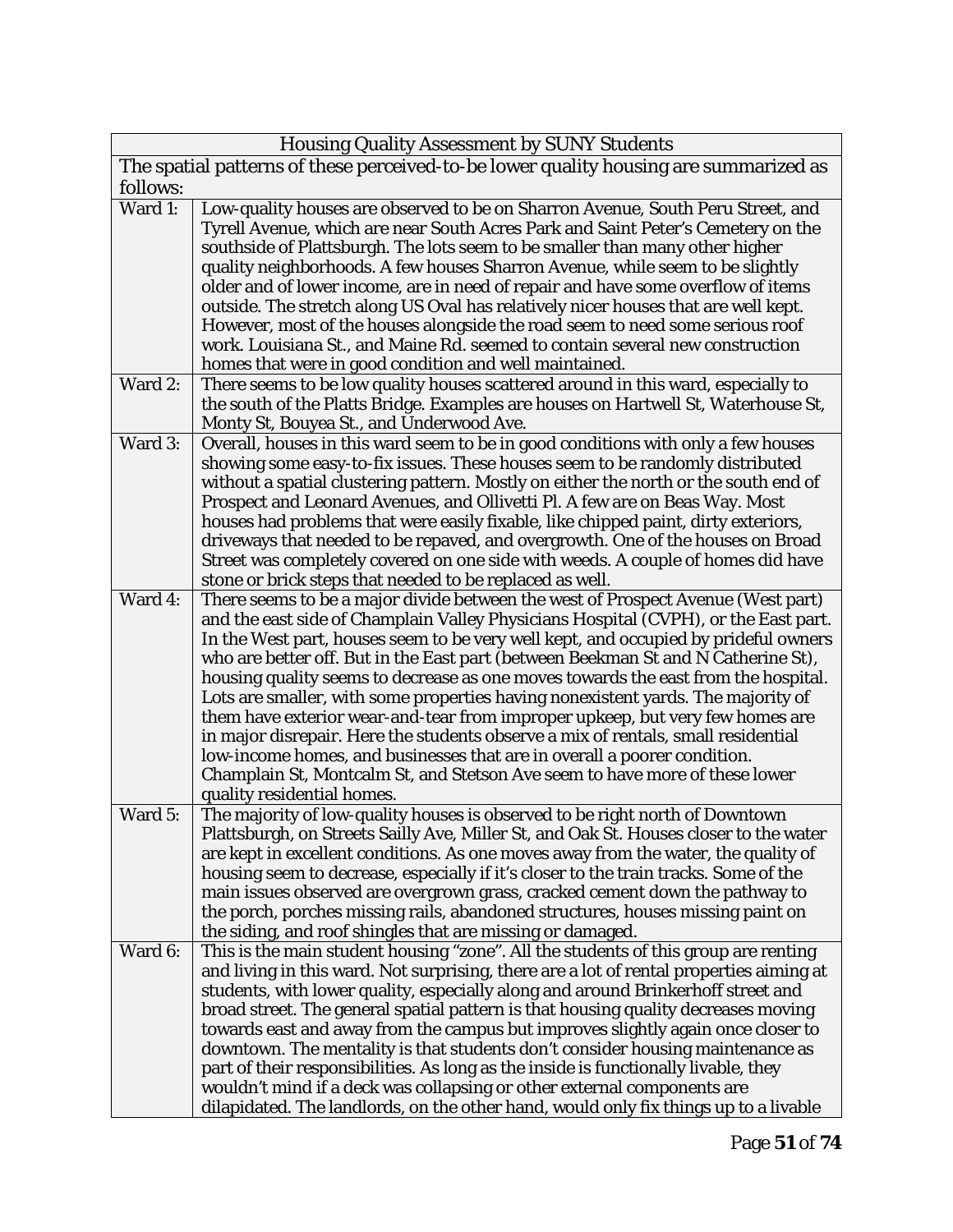condition, expecting damages in the next semester. A few taller houses are observed to have windows higher up boarded, making it an eyesore. The students also find it surprising that quite a few low-quality student housing buildings along Broad St, a main road in the city connecting downtown and the campus. This is particularly damaging to the image and reputation of our college community and our city.

## *2. Student Analysis of Income, Rental and Transportation Cost Data*

The students compared household income data and found out that the overall poverty rate in Plattsburgh in 2021 was 21.1%, a very high rate. In Ward 1, this rate was even higher, at 35.5%. Coupled with higher than FMR market rents, many families are burdened with rental costs that far exceed the 30% affordability rate. In addition, according to the U.S department of transportation, the average annual cost of transportation for a family is \$9,826 in 2020. A few of the factors that play into this average are, total monthly payments =  $$4,502$ , fuel and oil =  $$1,568$ , insurance =  $$1,575$ , and maintenance cost = \$875. This average turns into a monthly total of \$819 to own, maintain, and operate a personal vehicle. For a city lacking a public transportation system that meets the needs of its residents, such as Plattsburgh, private vehicle ownership becomes a significant contributor to the monthly cost burdens to the households. Some student groups used an alternative method of sampling 10 households and concurred with the above findings. The students concluded that transportation costs should be factored into determining true affordability factored in housing affordability indicators and cost burden. Therefore, effective policies that address the transportation needs and costs of our residents should be included in our recommendation for improving housing affordability.<sup>[24](#page-51-0)</sup>

The students found rental costs far exceed the 30% affordability rate with regard to median income within the City of Plattsburgh. This conclusion achieved a consensus determination across all six student groups. Further, the students found transportation costs, which are seldom discussed within the context of housing affordability, to be a significant contributor to general cost burdens to residents. A city lacking a public transportation system that meets the needs of its residents, such as Plattsburgh, results in a community dependent on private vehicle ownership and its associated costs (vehicle financing, insurance, and maintenance costs). The students concluded that transportation costs should be factored into determining true affordability and cost burden.

## *3. Actionable Policy Recommendations*

The students concluded that the housing affordability crisis within the City of Plattsburgh is the result of the following factors: overpriced rental rates, reduced availability of suitable housing options, and transportation cost burdens borne from insufficient public transportation options. Their recommendations are provided in Table 3, with revision and complementary additions provided by Dr. Liou Xie.

<span id="page-51-0"></span> $\overline{a}$ <sup>24</sup> Bureau of Transportation Statistics, U.S. Department of Transportation, *available at*  https://data.bts.gov/stories/s/ida7-k95k (last accessed 17 Jan. 2022).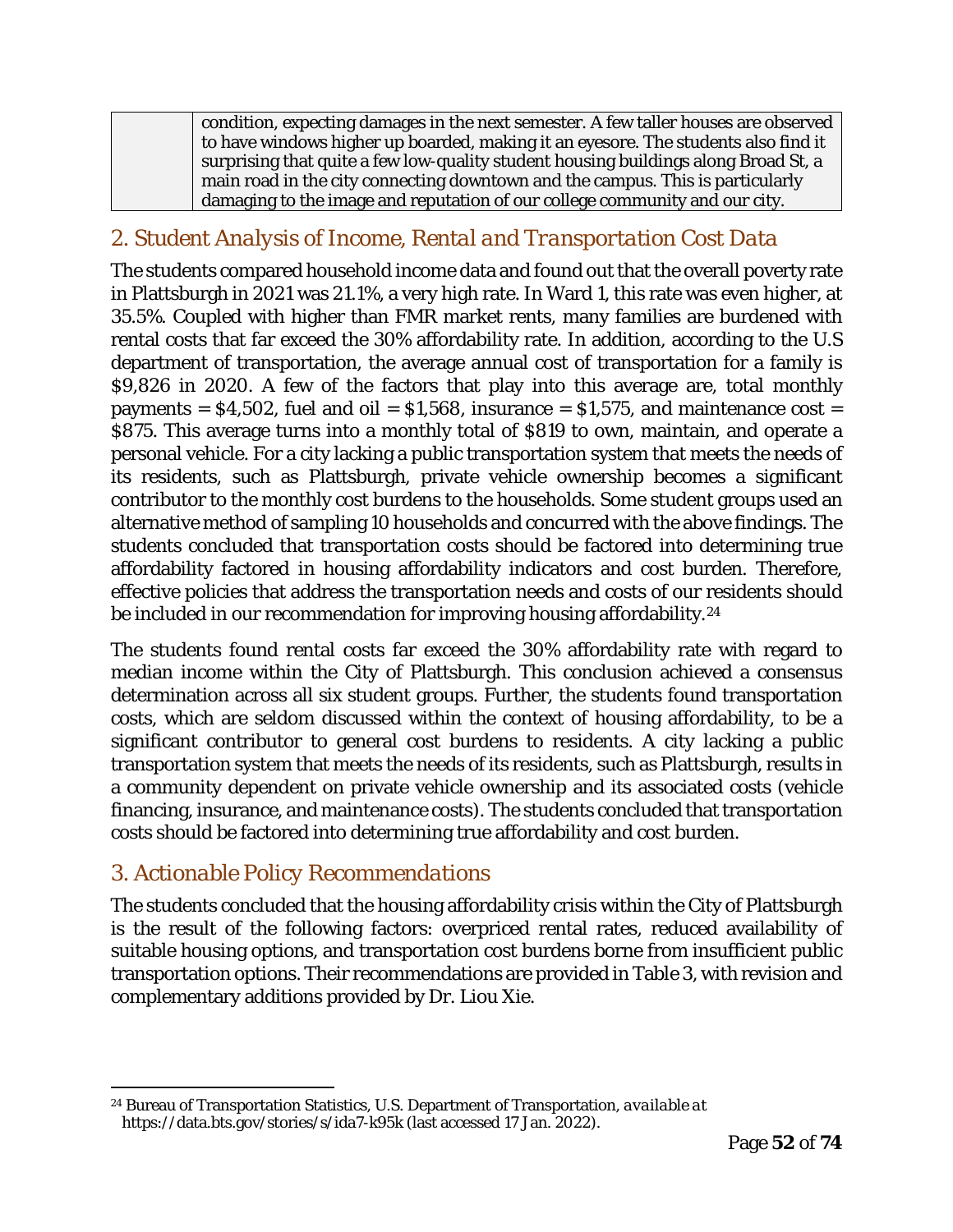Student policy recommendations are provided in consideration of the following principles:

- 1. There is a stratification of incomes among the lower-income households who are experiencing different affordability challenges. At the lower end, there are families who are barely making their ends meet and need a lot of assistances ranging from residence, food, transportation and beyond. This is more of a poverty issue. At the higher end, there are families who have stable jobs/income and can get by okay but are having problem finding well maintained residential units with reasonable rentals (or rental increases) or having little power when negotiating with their landlords in order to secure the tenure of their rental units.
- 2. There should be a diversity of affordable houses, townhouses, and apartments, corresponding to the above diversity of income levels. This diversity not only will help reduce the stigma of "public housing", but also provides incentives/funding for keep up with the maintenance, hence improving the quality of life.
- 3. New development should be mixed-use. Building new residential units with houses/apartments only will generate more outward travel demand for groceries, shopping, dining, and so on. Including community-oriented commercial and entertainment uses (such as a small grocery store, a couple of restaurants, or a playground with food/snacks stands) within new residential developments will not only support lower-income tenants by reducing their transportation costs, but also generate more jobs and create a vibrant walkable and livable community.
- 4. Diversify the types of developers. It's such a lack of imagination and creativity when only property developers are developing properties. Residents will benefit from living in buildings closer to commercial uses (groceries and shopping, etc.) or closer to their workplace, because either situation will remove half of their travel/driving needs.

We organize our policy recommendation into the following five categories:

- a. On the supply/landlords side:
	- 1. Increase the supply of affordable units, which could be achieved through offering incentives to homeowners and developers to convert or build new affordable units.
		- For homeowners converting units, incentives could include discounted utilities, assistance in teaching or helping them maintenance/repair skills, community tool-sharing program, community painting programs involving youth.
		- For developers, such development should follow the above diversity, mixedincome and mixed-use principles. So, incentives could include zoning reforms to allow mixed uses, tax incentives for having certain percentage as affordable units, assistance programs for small businesses (for opening small grocery stores, or obtainment of necessary licenses).
		- Expand the portfolio of developers to include non-polluting industrial/business employers to provide and maintain dormitories for their employees, charging discounted rentals as part of their benefit packages. Such development should be overseen by the Plattsburgh Housing Authority. Or even the TDC could become a residential developer specialized in subsidized employee housing.
		- The city's rental registry should be expanded to include single-family and duplex units, to help the city understand the real rental supply/availability.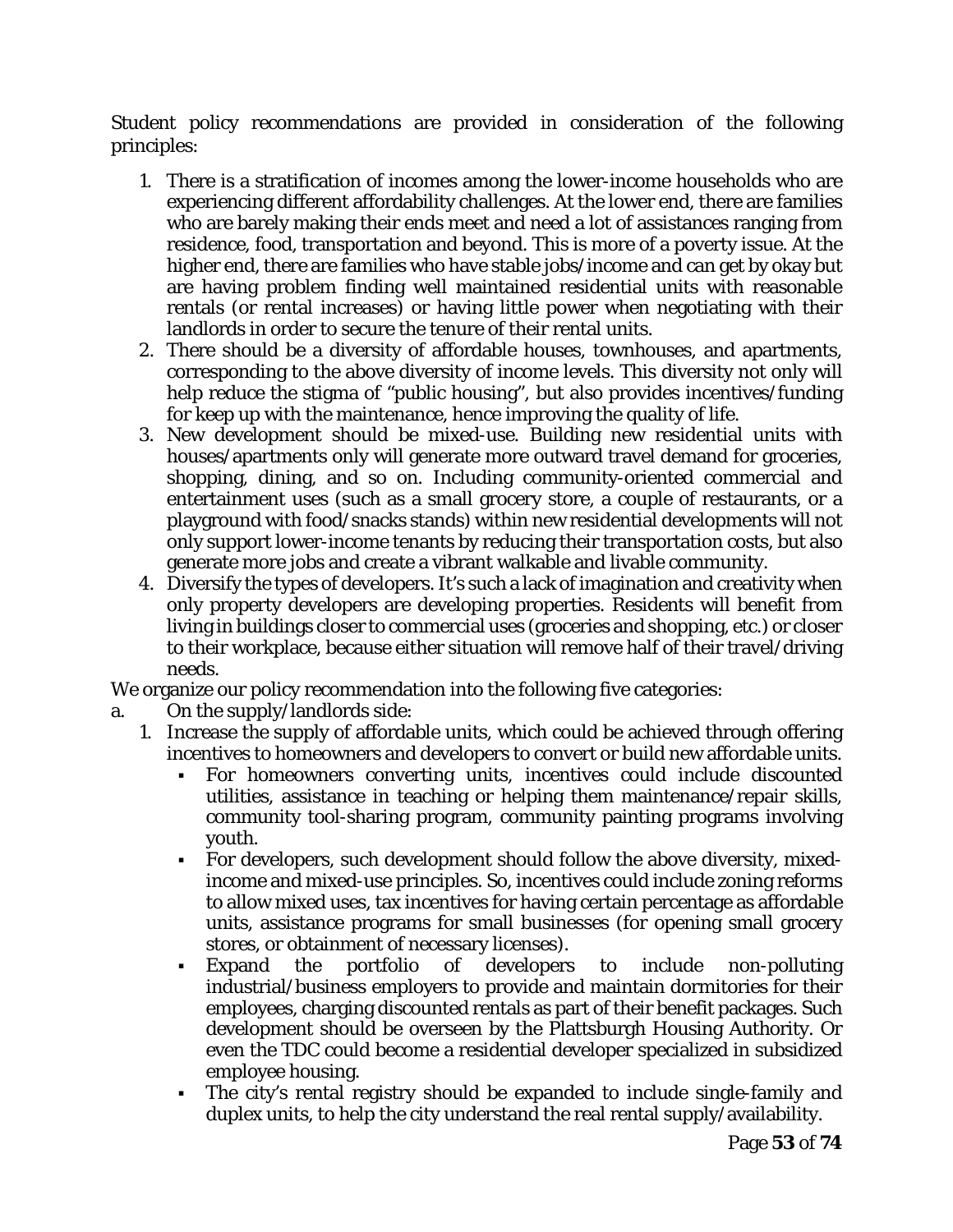- Diversify affordable units to include more than just apartments. Examples are townhouses. The purpose is to serve the stratified income levels among the lower-income households.
- 2. Vigilant enforcement of building quality standards, alongside with maintenance assistance program. Holding landlords responsible for keeping up with the maintenance according to the city's building codes can sometimes be a process full of tension. If coupled with maintenance assistance, landlords may be more incentivized. Such assistance could include:
	- Tax breaks or discounted utilities. For example, for a period of 365 days postrenovation, all city services would be at a reduced price for the renovated property with the potential for an additional city tax break for the property owner.
	- Education on the current standards, for both the landlords and the tenants;
	- Some skill training on simple home repairs;
	- Create a community tool-sharing program;
	- Creating a mandatory class at SUNY Plattsburgh for students who plan to move off campus, about house rental responsibilities.

Note: It's important to include common area maintenance outside of the house (such as sidewalks and pavement) to create and maintain a good community environment.

3. The city/state could provide a grant that may only be used to renovate existing affordable housing in order to improve the quality of life of the current, and potential residents.

4. Rental stabilization equivalent scheme. The main purpose is to set the rental price within certain affordable levels. Such scheme could include one or several of the followings:

- Limiting the frequency and amount of rent increases. A good reference could be rent-stabilized apartments in NYC. Obviously, a tiered program would make more sense here, which applies different restrictions on various properties depending on the sizes, maintenance quality, number of units within the same building and amenities inside the houses and in the surrounding area (i.e., the location).
- For multiple-unit rental properties, a certain percentage (say 20%) should be kept under certain rental prices with annual market and household income studies.
- b. On the demand/tenant's side:
	- 1. Higher minimum wage/package. Data shows that there is zero county in the United States where residents making minimum wages could afford the average rental price. This is alarming. And obviously such policy will have to be devised at the state level.
	- 2. New programs could be implemented to make it easier for families in need to qualify for affordable housing benefits. Such programs could include:
		- Creating and regularly delivering educational sessions to inform the tenants all the resources they have access to, including their legal rights, and paperwork assistance.
		- Setting up an information center in the city hall and on the city's website, with brochures and booklets to facilitate information distribution.
		- Identifying a city staff as the liaison for such information exchange.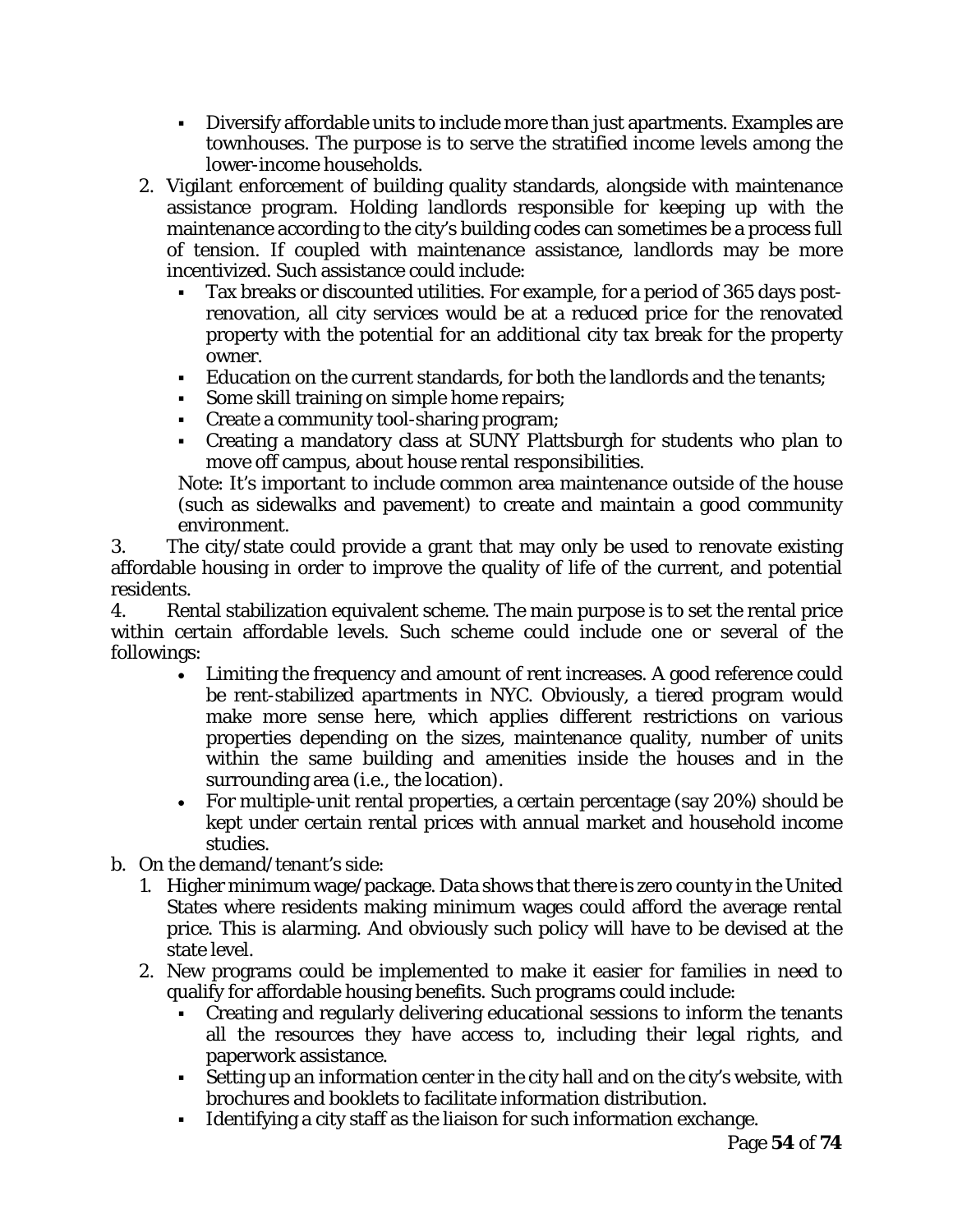- 3. Clean and repair incentives. The tenants should be respectful when living in the units which will further incentivize the landlords to take better care of the property. This is particularly important for student housing. So, we'll provide more details in the next category of policies.
- 4. Assisted homeownership program, to help households who have stable income but only one step away from homeownership. It is known to many residents that monthly mortgage payments in Plattsburgh are much lower than the market rentals for housing of equivalent sizes. And homeownership provides a much better incentive for residents to take care of their housing than rentals, producing a much healthier property market. Such assistance can be:
	- Allow state/county/city level rental subsidies of these carefully identified families to be allowed to be used for such starter homeownership;
	- Specified new subsidies programs at state/county/city for such purpose, such as subsidizing fees for initiating mortgages;
	- Assistance in accessing good and low-interest mortgages;
	- Training programs teaching home maintenance/repair skills to the new homeowners;
	- Create a community tool-sharing program;
	- Policy makers in the city should learn about and consider the "Half a good house" initiative, where starter homeownership can begin with a shell and the essentials (good location, infrastructure, kitchen and bathroom, and one bedroom), with space for expanding to two or more bedrooms investing in their own labor and on their own savings schedule. (Reference: https://www.archdaily.com/797779/half-a-house-builds-a-wholecommunity-elementals-controversial-social-housing).
- c. Transportation related. Again, data shows that for a car-dependent community, increasing monthly transportation costs are eating further into a family's income and reducing their affordability and stability. Sometimes, a car repair could leave the family without feasible travel methods, especially in the cold winters. The city of Plattsburgh, and the whole Clinton County, do not have reliable or frequently enough public transportation services. Potentially, we could help our residents through:
	- 1. Reducing some of the travel needs by encouraging more mixed-use development. Currently, a grocery shopping trip could be quite a hassle for people whose car just died. Having mixed-use in a residential development could reduce the needs for traveling to outside of the community, and help saving some transportation costs.
	- 2. Emergency transportation program for families in need. Such needs could be for doctor's appointments, to work, to school or to grocery stores. Maybe this could be as simple as subsidized Uber rides for low-income families.
	- 3. Completely reinvent our public transit system. Here is an interesting example called "Uber's Transit Partnership" in Innisfil, Ontario, Canada. This is a town with a total area of 101.4 sq. mi. with 36,566 people (2016). Instead of continuing to subsidize their low frequency public transit, they use the subsidies to negotiate discounted fares with Uber. This partnership transformed their transit system to a 24/7 ridesharing-based Uber trips. Certain hotpots of trip destinations are identified, where people pay \$4-6 to go to, depending on the distance; while other trips simply get \$4 off their fares. Considering that the travel hotspots in and outside of the city of Plattsburgh (such as the mall, the Consumer Square, and most of the TDC industrial parks) are within an area of 25 sq. mi., with a smaller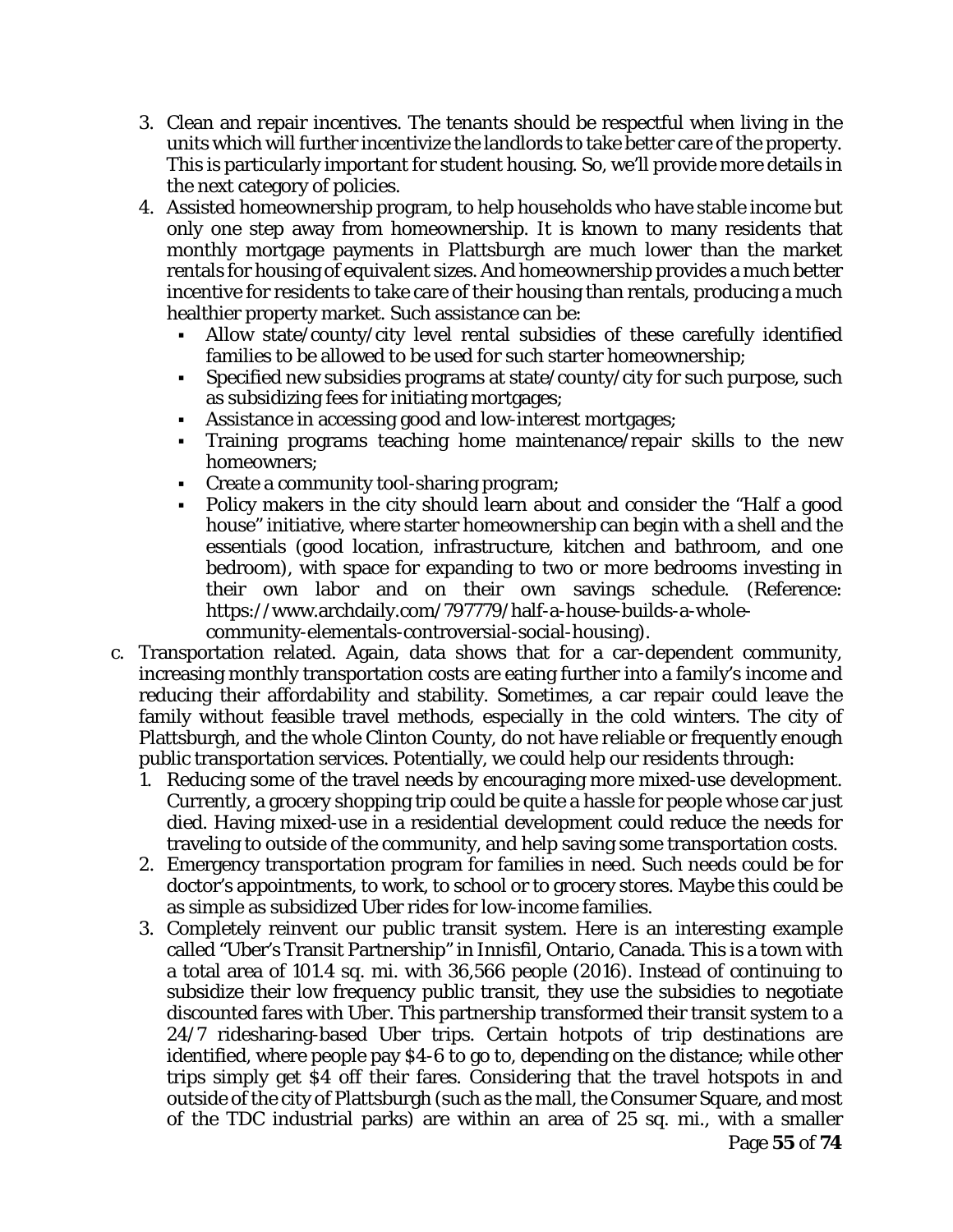population size, such transit partnership could potentially be duplicated here. The hotspot trip fare may be negotiated to the \$2-3 range. Reference to the Innisfil's experience is here: https://www.uber.com/ca/en/u/innisfil/

- d. Student Housing specifically, as students account for a large percentage of the tenants in the city with very different dynamics from regular tenants. They are on tighter budget and need to have easy access to the campus and jobs. They are also younger with specific lifestyles and less knowledge about property care. So, policy recommendations are proposed to tackle these issues:
	- 1. Evaluation of apartments/multiple-unit houses leased to students should also be conducted to hold the landlords responsible for complying to the building codes and standards. This would be more effective if coupled with the abovementioned maintenance assistance program, and below program that help increase the students' sense of reasonability.
	- 2. There should be a rent stabilization scheme particularly designed for student housing. This work should be done with collaboration with SUNY Plattsburgh.
	- 3. Educational program to increase responsible behavior among the students. Learning to act as an adult tenant should also be part of the college education. Maybe SUNY Plattsburgh can create a mandatory class for students who intend to move off campus. Currently, they only need to fill out a survey with 5-8 simple questions, with no information about how to live independently, how to run a household, how to manage your time when living by yourself, or simply how to cook and clean up. Making it a Cardinal Core Seminar (the revised General Education program) with 2 credits should be appropriate. In this course, the students will learn about house hunting, paperwork and their legal rights, and all the necessary resources we want to teach all tenants in our community (see above b.2).
	- 4. A subsidized "Karma" program should be included in the student housing lease. Basically, if the student acts irresponsibly, such as breaking a door, they should be held responsible and put in time and labor to fix it, while the landlord only provide the materials. Obviously, this should be coupled with the abovementioned subsidized educational program where training is provided for teaching repair skills, the community tool-sharing program, and all.
- e. Other Important Policies. In this section, we include all the helpful policies that may not fit in any of the above categories.
	- 1. The city could invest into more public facilities for people, and families to enjoy that would stimulate more people to build and invest in the area leading to more available homes.
	- 2. More funding and support for the code enforcement office to hold landlords responsible for fixing their violations.
	- 3. TDC Employers building and maintaining dormitories for their employees, charging rentals, as part of their employee benefit packages. Not only would they becoming more attractive on the hiring market, but also wouldn't worry about their employees not able to show up at work due to a car breakdown.

## *4. Limitations and Contributions*

This study was conducted by students, some of whom were not familiar with data analysis or affordability research when the semester started. Dr. Xie provided necessary training and facilitated the study throughout the semester. The summary here is based on the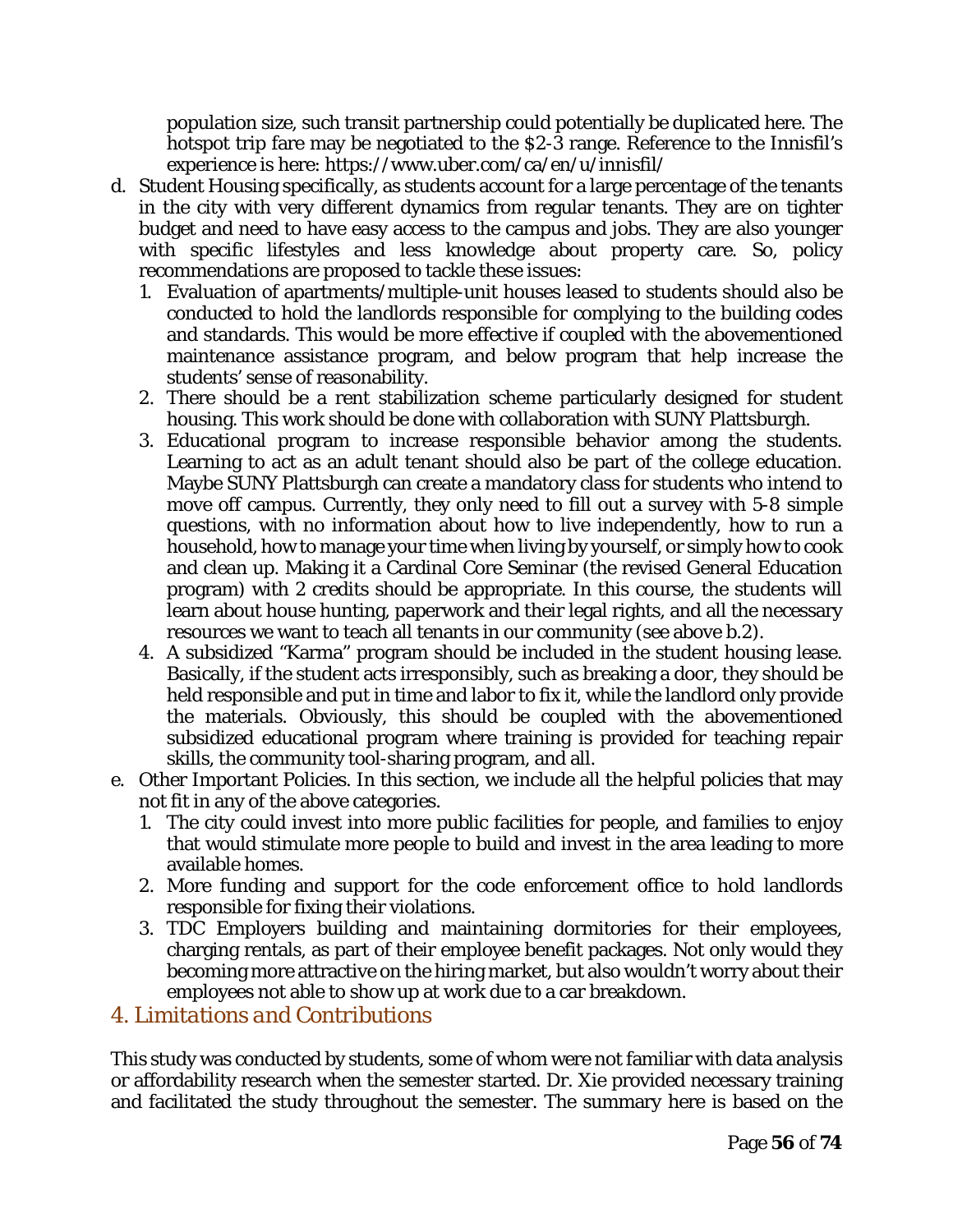students' interpretation of their findings. Therefore, reader discretion is advised. On the other hand, students are an important group of renters in the City of Plattsburgh, faced with specific challenges in their own experiences. This report also provides valuable insights from their perspectives.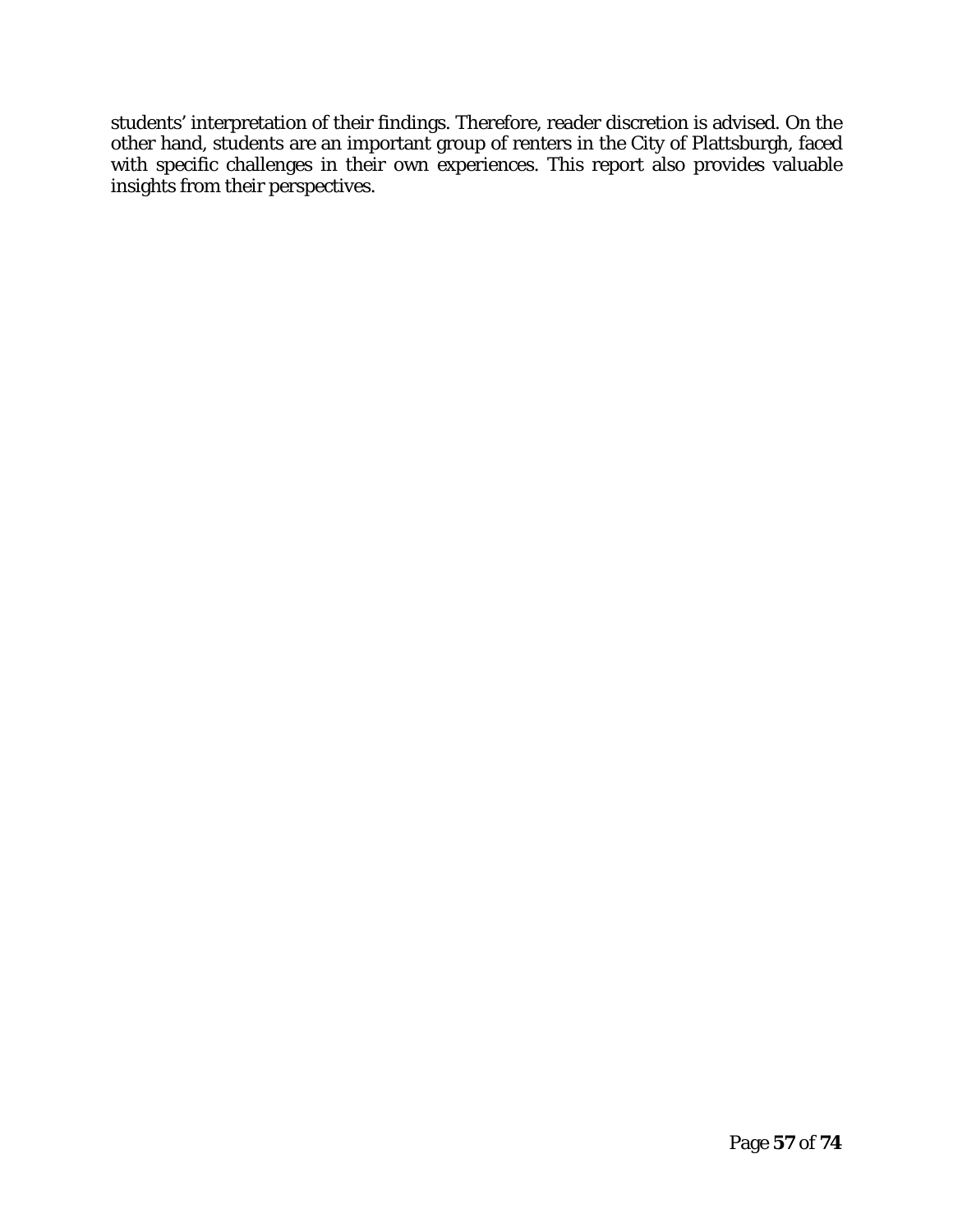# **Appendix D**

GEG307A Urban Geography and Planning (Fall 2021)

#### **Worksheet for Housing Quality Survey**

| Property:                                                                                           | Date: The Company of the Company of the Company of the Company of the Company of the Company of the Company of the Company of the Company of the Company of the Company of the Company of the Company of the Company of the Co                         |
|-----------------------------------------------------------------------------------------------------|--------------------------------------------------------------------------------------------------------------------------------------------------------------------------------------------------------------------------------------------------------|
|                                                                                                     | Evaluation: (on a scale of $1-5$ , 5 being the worst. Ignore the ones of $1-2$ . Only mark down $3-5$ )                                                                                                                                                |
| 1. Broken/Inoperable windows or doors                                                               |                                                                                                                                                                                                                                                        |
| 2. Leaking/Damaged/Tarped roof                                                                      |                                                                                                                                                                                                                                                        |
| 3. Rodent/Pest harborage                                                                            |                                                                                                                                                                                                                                                        |
| 4. Flaking paint/Deteriorating surface or sidings                                                   |                                                                                                                                                                                                                                                        |
| 5. Improperly stored garbage                                                                        |                                                                                                                                                                                                                                                        |
| 6. Overgrown grass or weeds                                                                         |                                                                                                                                                                                                                                                        |
| 7. Dilapidated/Damaged accessory structure                                                          |                                                                                                                                                                                                                                                        |
| 8. Damaged/Failing porches, decks, stairways & balconies                                            |                                                                                                                                                                                                                                                        |
| 9. Broken handrails and guards                                                                      |                                                                                                                                                                                                                                                        |
| 10. Deteriorated decorative features                                                                |                                                                                                                                                                                                                                                        |
| 11. Chimneys and Towers not properly maintained                                                     |                                                                                                                                                                                                                                                        |
| 12. Sidewalk and Driveways improperly maintained                                                    |                                                                                                                                                                                                                                                        |
|                                                                                                     |                                                                                                                                                                                                                                                        |
| Other:                                                                                              |                                                                                                                                                                                                                                                        |
|                                                                                                     | Other remarks: New York Changes and School Changes and School Changes and School Changes and School Changes and School Changes and School Changes and School Changes and School Changes and School Changes and School Changes<br>Property: Date: Date: |
|                                                                                                     |                                                                                                                                                                                                                                                        |
|                                                                                                     | Evaluation: (on a scale of $1\text{-}5$ , 5 being the worst. Ignore the ones of $1\text{-}2$ . Only mark down $3\text{-}5$ )                                                                                                                           |
| 1. Broken/Inoperable windows or doors                                                               |                                                                                                                                                                                                                                                        |
| 2. Leaking/Damaged/Tarped roof                                                                      |                                                                                                                                                                                                                                                        |
| 3. Rodent/Pest harborage                                                                            |                                                                                                                                                                                                                                                        |
| 4. Flaking paint/Deteriorating surface or sidings                                                   |                                                                                                                                                                                                                                                        |
| 5. Improperly stored garbage                                                                        |                                                                                                                                                                                                                                                        |
| 6. Overgrown grass or weeds                                                                         |                                                                                                                                                                                                                                                        |
| 7. Dilapidated/Damaged accessory structure                                                          |                                                                                                                                                                                                                                                        |
| 8. Damaged/Failing porches, decks, stairways & balconies                                            |                                                                                                                                                                                                                                                        |
| 9. Broken handrails and guards                                                                      |                                                                                                                                                                                                                                                        |
| 10. Deteriorated decorative features                                                                |                                                                                                                                                                                                                                                        |
| 11. Chimneys and Towers not properly maintained<br>12. Sidewalk and Driveways improperly maintained |                                                                                                                                                                                                                                                        |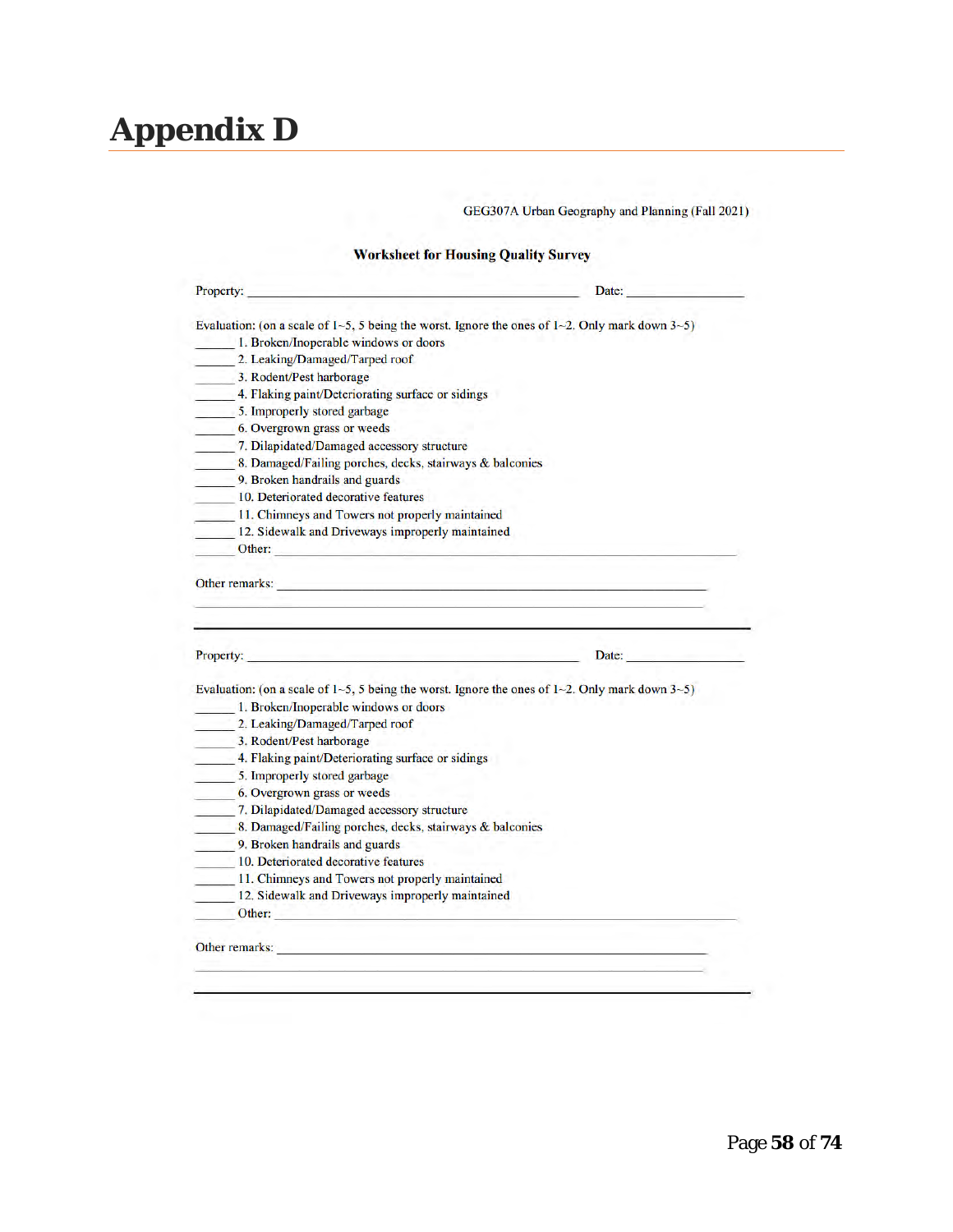# Appendix E

## Good Cause Eviction Law in Albany, NY

#### **Council Member Balarin introduced the following, which was approved: LOCAL LAW F OF 2021 (***As Amended 07/08/2021)*

#### **LOCAL LAW AMENDING PART 2 (COURTS AND LEGAL PROCEDURES) OF CHAPTER 30 (COURTS AND LEGAL PROCEDURES) OF THE CODE OF THE CITY OF ALBANY IN RELATION TO EVICTION PROCEEDINGS**

*The City of Albany, in Common Council convened, does hereby ordain and enact:*

**Section 1.** Article XXII (Rules of Practice of the City Court of Albany) of Part 2 (City Court Act) of Chapter 30 (Courts and Legal Procedures) of Part I (Administrative Legislation) of the Code of the City of Albany is hereby amended by adding a Section 30- 323, to read as follows:

#### **§30-323 Special rules for eviction proceeding**

Filing of Residential Occupancy Permit Required. No action for eviction may be commenced without the Petitioner's having submitted to the Court a copy of the most recently-issued Residential Occupancy Permit issued according to Part 4 of Chapter 231 of this Code for the rental dwelling unit of which the Petitioner is seeking possession or an allegation that deregistration and suspension of said Residential Occupancy permit was done in violation of this Chapter.

**Section 2.** Part 2 (City Court Act) of Chapter 30 (Courts and Legal Procedures) of Part I (Administrative Legislation) of the Code of the City of Albany is hereby amended by adding an Article XXIII, entitled "Prohibition of Eviction Without Good Cause," to read as follows:

#### **Article XIII Prohibition of Eviction Without Good Cause § 30-324 Short Title.**

This article shall be cited as the "Prohibition of Eviction Without Good Cause Law." **§30-325 Definitions.**

- A. The term "housing accommodation," as used in this article, shall mean any residential premises located in the City of Albany.
- B. The term "landlord," as used in this article, shall mean any owner, lessor, sublessor, assignor, or other person receiving or entitled to receive rent for the occupancy of any housing accommodation or an agent of any of the foregoing.
- C. The term "tenant" as used in this article shall mean a tenant, sub-tenant, lessee, sublessee, assignee, manufactured home tenant as defined in paragraph one of subsection (A) of section two hundred thirty-three of the NYS Real Property Actions and Proceedings Law, an occupant of a rooming house or hotel as defined in section seven hundred eleven of the Real Property Actions and Proceedings Law or any other person entitled to the possession, use or occupancy of any housing accommodation.
- D. The term "rent" as used in this article shall mean any consideration, including any bonus, benefit or gratuity demanded or received for or in connection with the possession, use or occupancy of housing accommodations or the execution or transfer of a lease for such housing accommodations.
- E. The term "disabled person" as used in this article shall be applied according to the definition set forth at NY Public Housing Law  $$14(4)(c)(iii)$ .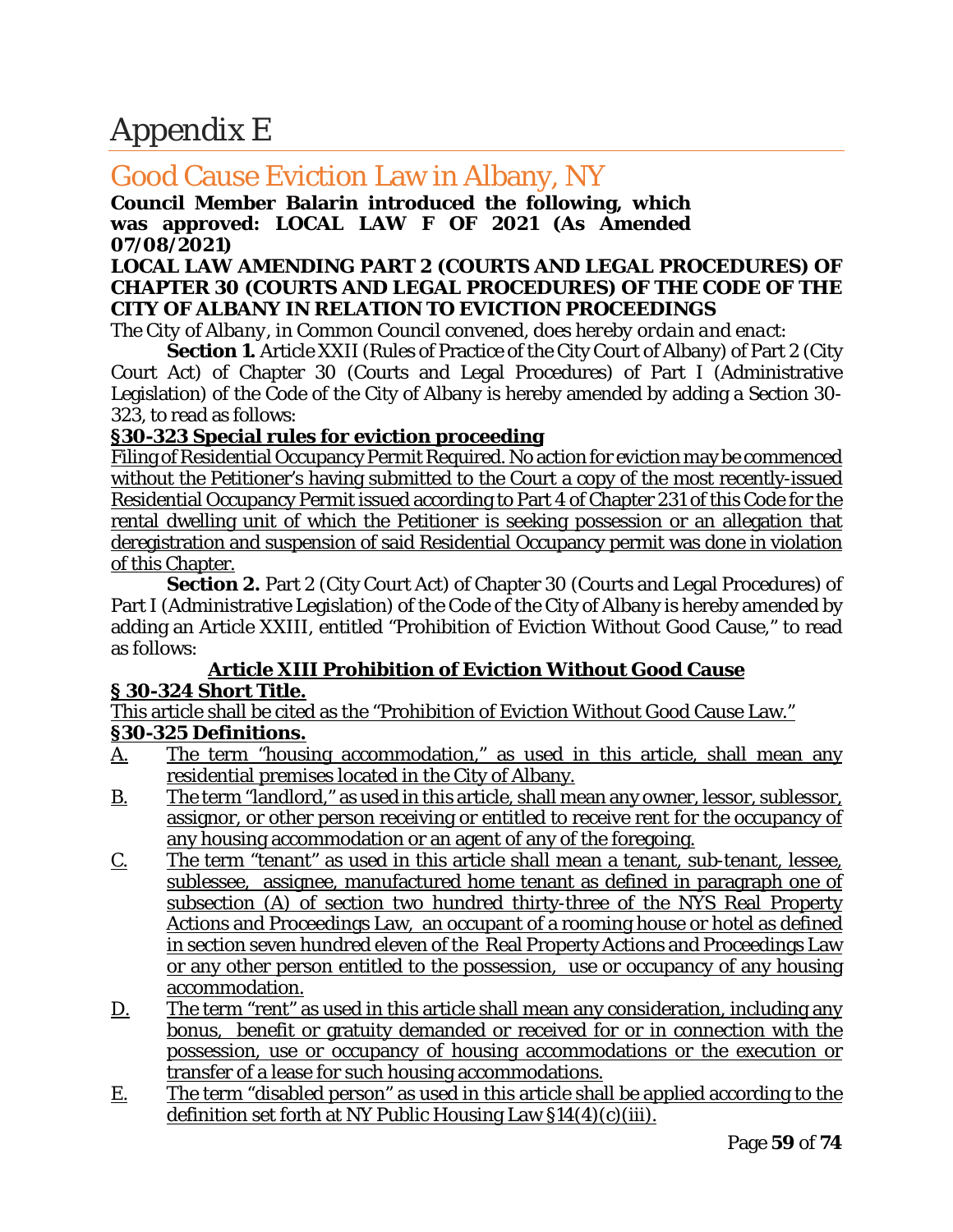### **§ 30-326 Applicability.**

This article shall apply to all housing accommodations except:

- A. Owner-occupied premises with four or less units;
- B. Premises sublet pursuant to section two hundred twenty-six-b of the Real Property Law or otherwise, where the sublessor seeks in good faith to recover possession of such housing accommodation for their own personal use and occupancy;
- C. Premises where the possession, use or occupancy of which is solely incident to employment and such employment is being lawfully terminated; and
- D. Premises otherwise subject to regulation of rents or evictions pursuant to state or federal law to the extent that such state or federal law requires "good cause" for termination or non-renewal of such tenancies.

#### **§ 30-327 Necessity for good cause.**

No landlord shall, by action to evict or to recover possession, by exclusion from possession, by failure to renew any lease, or otherwise, remove any tenant from housing accommodation except for good cause as defined in section three hundred twenty-eight of this article.

#### **§ 30-328 Grounds for removal of tenants**

- A. No landlord shall remove a tenant from any housing accommodation, or attempt such removal or exclusion from possession, notwithstanding that the tenant has no written lease or that the lease or other rental agreement has expired or otherwise terminated, except upon order of a court of competent jurisdiction entered in an appropriate judicial action or proceeding in which the petitioner or plaintiff has established one of the following grounds as good cause for removal or eviction:
	- (1) The tenant has failed to pay rent due and owing, provided, however, that the rent due and owing, or any part thereof, did not result from a rent increase or pattern of rent increases which, regardless of the tenant's prior consent, if any, is unconscionable or imposed for the purpose of circumventing the intent of this article. In determining whether all or part of the rent due and owing is the result of an unconscionable rent increase or pattern of rent increases, the Court may consider, among other factors, i) the rate of the increase relative to the tenant's ability to afford said increase, ii) improvements made to the subject unit or common areas serving said unit, iii) whether the increase was precipitated by the tenant engaging in the activity described at section 223 b (1(a)-(c) of the Real Property Actions and Proceedings Law, iv) significant market changes relevant to the subject unit, and v) the condition of the unit or common areas serving the unit, and it shall be a rebuttable presumption that the rent for a dwelling not protected by rent regulation is unconscionable or imposed for the purpose of circumventing the intent of this article if said rent has been increased in any calendar year by a percentage exceeding five percent;
- (2) The tenant is violating a reasonable obligation of their tenancy, other than the obligation to surrender possession, and has failed to cure such violation after written notice that the violation cease within ten days of receipt of such written notice, provided however, that the obligation of tenancy for which violation is claimed was not imposed for the purpose of circumventing the intent of this article;
- Page **60** of **74** (3) The tenant is committing or permitting a nuisance in such housing accommodation, or is maliciously or by reason of negligence damaging the housing accommodation;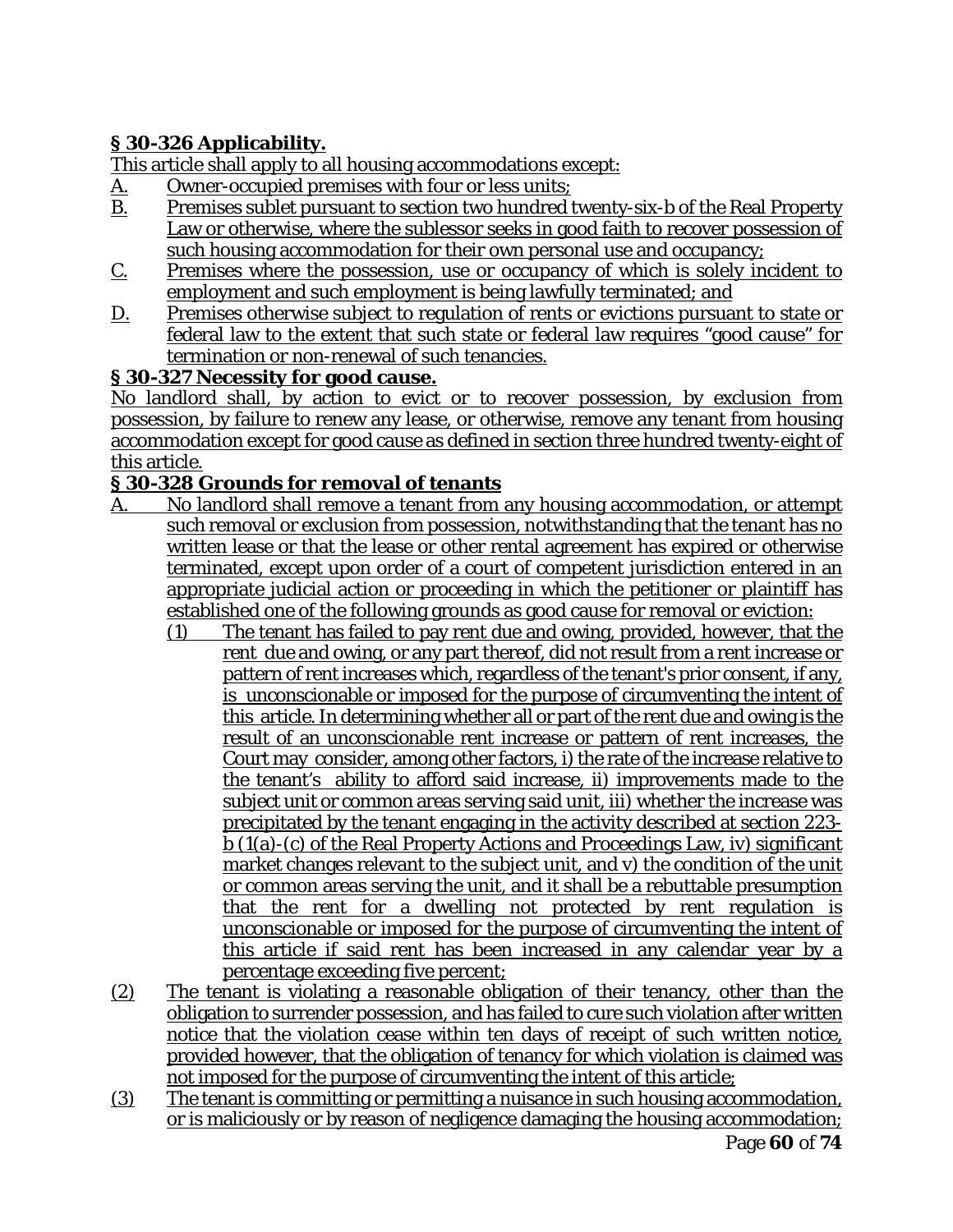or the tenant's conduct, including but not limited, smoking inside the residential unit where smoking inside the residential unit has been prohibited by the landlord and such prohibition has been communicated to the tenant, failing to dispose of waste created by the tenant's pet(s) from the property on which the residential unit is located in accordance with relevant laws, and causing the accumulation of excessive rubbish and/or garbage in the residential unit and common areas, is such as to interfere with the comfort of the landlord or other tenants or occupants of the same or adjacent buildings or structures;

- (4) Occupancy of the housing accommodation by the tenant is in violation of or causes a violation of law and the landlord is subject to civil or criminal penalties therefor; provided however that the City of Albany or other qualified governmental entity has issued an order requiring the tenant to vacate the housing accommodation. No tenant shall be removed from possession of a housing accommodation on such ground unless the court finds that the cure of the violation of law requires the removal of the tenant and that the landlord did not, through neglect or deliberate action or failure to act, create the condition necessitating the order to vacate. In instances where the landlord does not undertake to cure conditions of the housing accommodation causing such violation of the law, the tenant shall have the right to pay or secure payment in a manner satisfactory to the court, to cure such violation provided that any tenant expenditures shall be applied against rent to which the landlord is entitled. In instances where removal of a tenant is absolutely essential to their health and safety, the removal of the tenant shall be without prejudice to any leasehold interest or other right of occupancy the tenant may have and the tenant shall be entitled to resume possession at such time as the dangerous conditions have been removed. Nothing herein shall abrogate or otherwise limit the right of a tenant to bring an action for monetary damages against the landlord to compel compliance by the landlord with all applicable laws;
- (5) The tenant is using or permitting the housing accommodation to be used for an illegal purpose;
- (6) The tenant has unreasonably refused the landlord access to the housing accommodation for the purpose of making necessary repairs or improvements required by law or for the purpose of showing the housing accommodation to a prospective purchaser, mortgagee, or other person having a legitimate interest therein;
- (7) The landlord seeks in good faith to recover possession of a housing accommodation located in a building containing fewer than twelve units because of immediate and compelling necessity for their own personal use and occupancy as their principal residence, or the personal use and occupancy as principal residence of their partner, spouse, parent, child, stepchild, father-in-law or mother-in-law, when no other suitable housing accommodation in such building is available. This paragraph shall permit recovery of only one housing accommodation and shall not apply to a housing accommodation occupied by a tenant who is sixty-two years of age or older or who is a disabled person;
- (8) The landlord seeks in good faith to recover possession of any or all housing accommodations located in a building with less than five units to personally occupy such housing accommodations as their principal residence;
- Page **61** of **74** (9) The owner*-*landlord has in good faith entered into a contract for the sale of the housing accommodation and such contract requires that the housing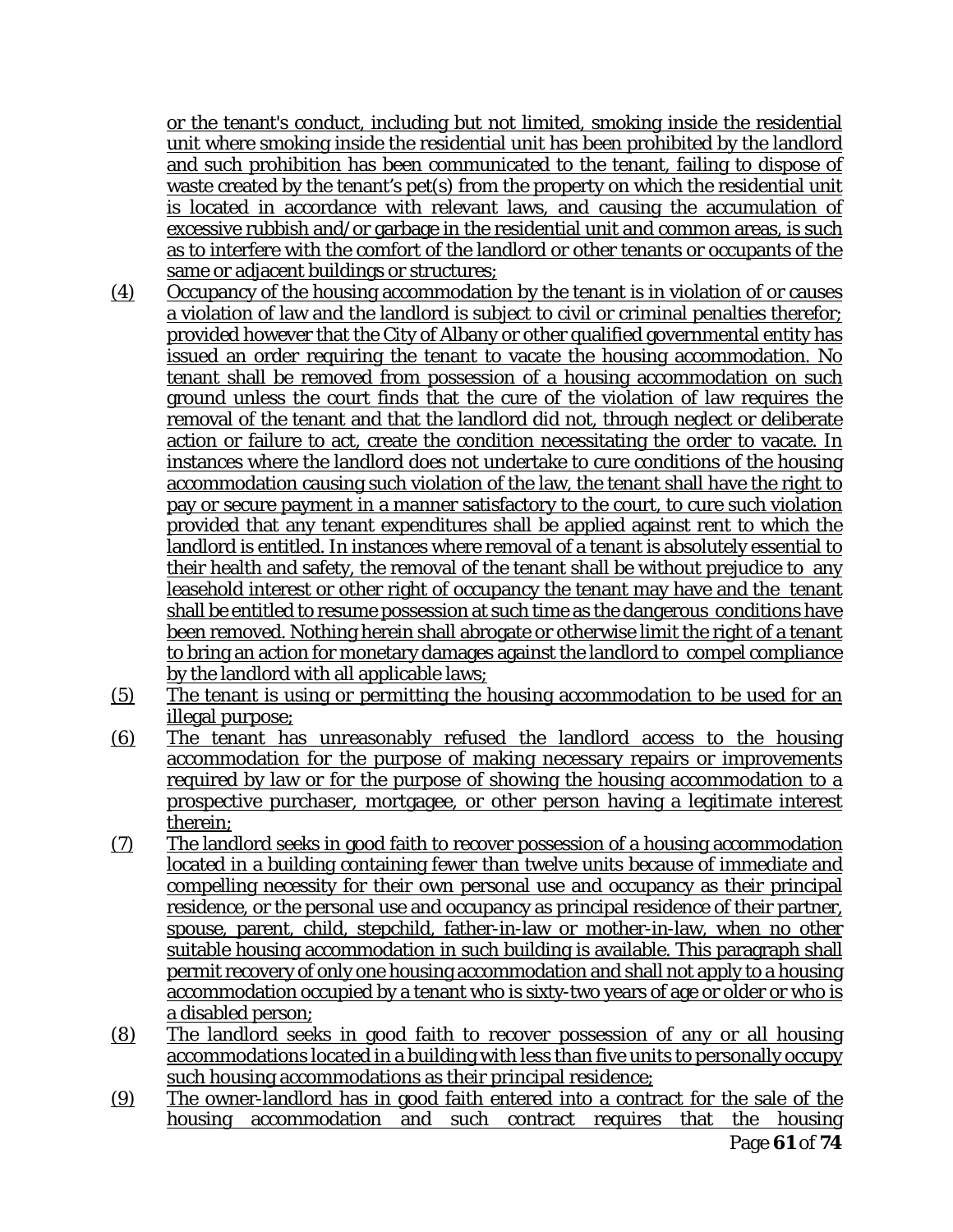accommodation be transferred free and clear of any and all residential tenancy obligations as a condition of such sale where the owner-landlord has no shared financial or other interest with the potential buyer other than the sale of the housing accommodation in question and submitted sufficient proof to the court thereof

(10) Where the tenant has refused in bad faith to enter into a written lease which has been offered in good faith to the tenant by the landlord, subject to the following. (a) The proposed written lease must have been offered to the tenant in writing on at least two occasions at least two weeks apart, which such written offer to include, (i) an original and one copy of the proposed written lease, executed by the landlord or their designee;

(ii) notice of the landlord's intention to pursue eviction within 120 days pursuant to this article if the tenant rejects the proposed written lease and/or does not enter into said lease within forty-five days of the initial offer;

(iii) clear instructions to the tenant concerning the manner in which the tenant is to communicate to the landlord acceptance or rejection of the written lease; an(iv) Notice of any proposed increase equal to or greater than 5% shall be provided in compliance with RPL sect 226-C

(b) the proposed written lease shall not supersede an existing, active lease to which the landlord and the tenant are parties;

(c) The terms of the proposed written lease may not;

(i) be unconscionable and/or mandate or proscribe activities not rationally related to the regulation of activities which would create a nuisance at the property or cause discomfort to the tenants or occupants of the same or adjacent buildings or structures as described at section A(3) above; or

(ii) substantially alter the terms any of any existing lease;

(d) the proposed written lease shall not be offered for the purposes of circumventing this article;

(e) the tenant shall be entitled to dismissal of any eviction petition brought for the tenant's refusal to enter into a lease according to these terms if

- (i) the tenant consents to enter into the proposed written lease presented in the first offer pursuant to subsection 10(a) at any time prior to the execution of the warrant of eviction regardless of landlord's willingness to accept said consent at the time it is communicated; and/or
- (ii) prior to the commencement of the eviction proceeding the tenant attempted in good faith to negotiate the terms of the proposed written lease and that the landlord refused in bad faith to engage in such negotiation; and/or
- (iii) the tenant's failure to enter into the proposed written lease was due to a good faith failure to comprehend the terms of the proposed written lease;
- (iv) the tenant is a victim of domestic violence as defined by NY Social Service Law §459-A and is unable to safely enter into the proposed written lease due to good faith concerns for the tenant's personal safety; and/or
- (v) the proposed written lease includes an increase in rent or increase in the tenant's responsibility for recurring payments associated with the tenancy which is unconscionable or imposed for the purposes of circumventing the intent of this article per subsection (A)(1), above

(f) that any proceeding for eviction pursuant to this subsection shall have been commenced within 120 days of the proposed written lease first having been offered to the tenant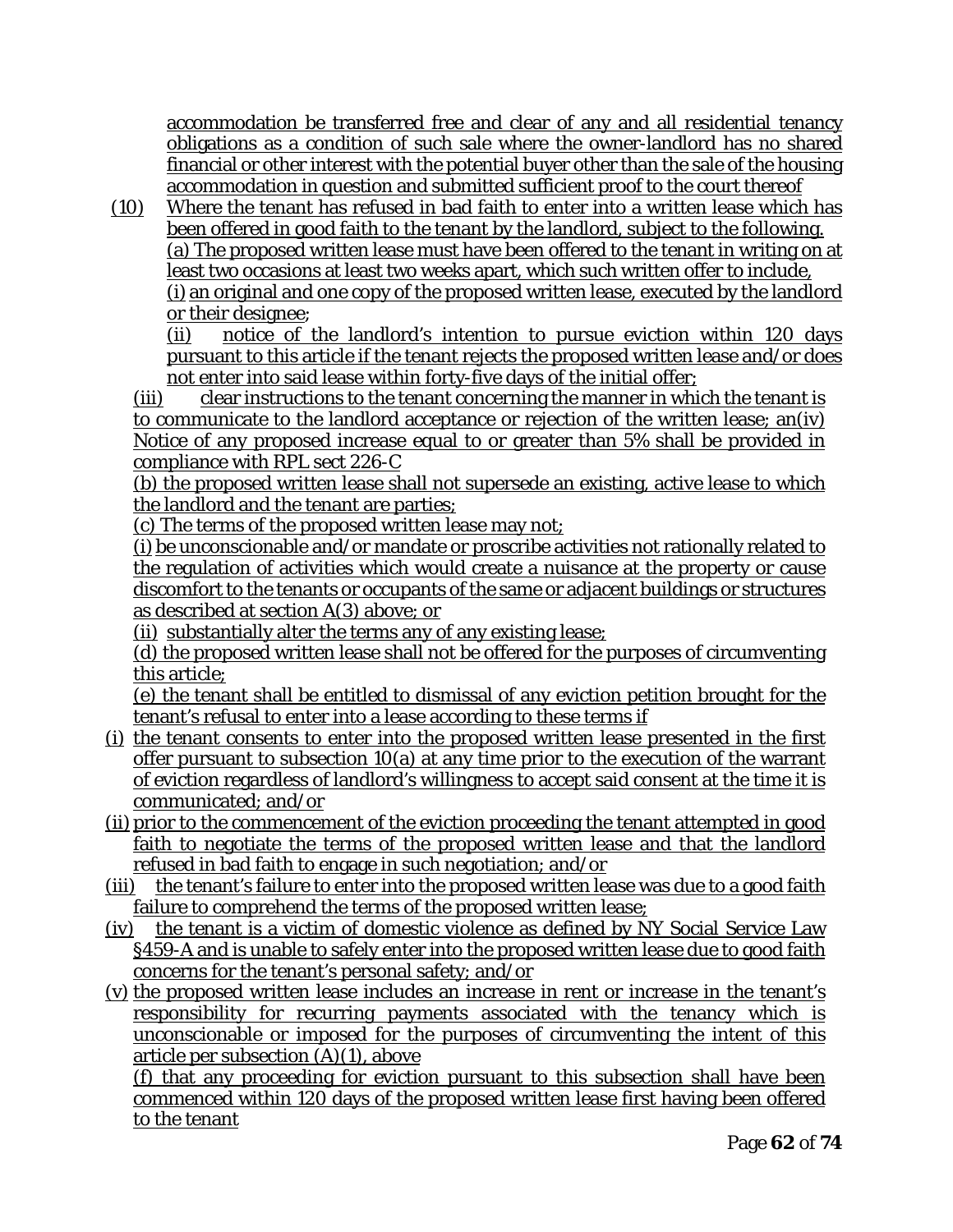B. A tenant required to surrender a housing accommodation by virtue of the operation of paragraph (7), (8), or (9) of subsection A of this section shall have a cause of action in any court of competent jurisdiction for damages, declaratory, and injunctive relief against a landlord or purchaser of the

premises who makes a fraudulent statement regarding a proposed use of the housing accommodation. In any action or proceeding brought pursuant to this provision a prevailing tenant shall be entitled to recovery of actual damages, and reasonable attorneys' fees.

C. Nothing in this section shall abrogate or limit the tenant's right, pursuant to section seven hundred fifty-one of the Real Property Actions and Proceedings Law, to permanently stay the issuance or execution of a warrant or eviction in a summary proceeding, whether characterized as a nonpayment, objectionable tenancy, or holdover proceeding, the underlying basis of which is the nonpayment of rent, so long as the tenant complies with the procedural requirements of section seven hundred fifty-one of the Real Property Actions and Proceedings Law.

#### **§ 30-329 Preservation of existing requirements of law.**

No action shall be maintainable and no judgment of possession shall be entered for housing accommodations pursuant to this article, unless the landlord has complied with any and all applicable laws governing such action or proceeding and has complied with any and all applicable laws governing notice to tenants including, without limitation, the manner and the time of service of such notice and the contents of such notice. Nothing in this article shall preclude individuals from the voluntary dissolution of a lease agreement on such permissible terms as both parties may agree to, though such agreement may not provide a basis for the issuance of a warrant of eviction or provide the Albany City Court with authority to intervene in such voluntary dissolutions entered into outside of and not properly brought before the Albany City Court's jurisdiction.

#### **§ 30-330 Waiver of rights void.**

Any agreement by a tenant heretofore or hereinafter entered into in a written lease or other rental agreement waiving or modifying their rights as set forth in this article shall be void as contrary to public policy.

#### **§ 30-331 Severability.**

If any provision of this act, or any application of any provision of this article, is held to be invalid, that shall not affect the validity or effectiveness of any other provision of this act, or of any other application of any provision of this article, which can be given effect without that provision or application; and to that end, the provisions and applications of this article are severable.

**Section 3.** This local law shall take effect ninety days after final passage, public hearing and filing with the Secretary of State.

#### **APPROVED AS TO FORM THIS 8Th DAY OF JULY, 2021 Corporation Counsel**

| To:          | <b>Danielle Gillespie, City Clerk</b>                             |
|--------------|-------------------------------------------------------------------|
| <b>From:</b> | <b>Laura Gulfo, Esq., Assistant Corporation Counsel</b>           |
|              | <b>Robert Magee, Esq., Deputy Corporation Counsel</b>             |
|              | <b>Brett Williams, Esq., Senior Assistant Corporation Counsel</b> |
| Re:          | <b>Request for Common Council Legislation</b>                     |
|              | <b>Supporting Memorandum</b>                                      |
| Date:        | <b>March 1, 2021</b>                                              |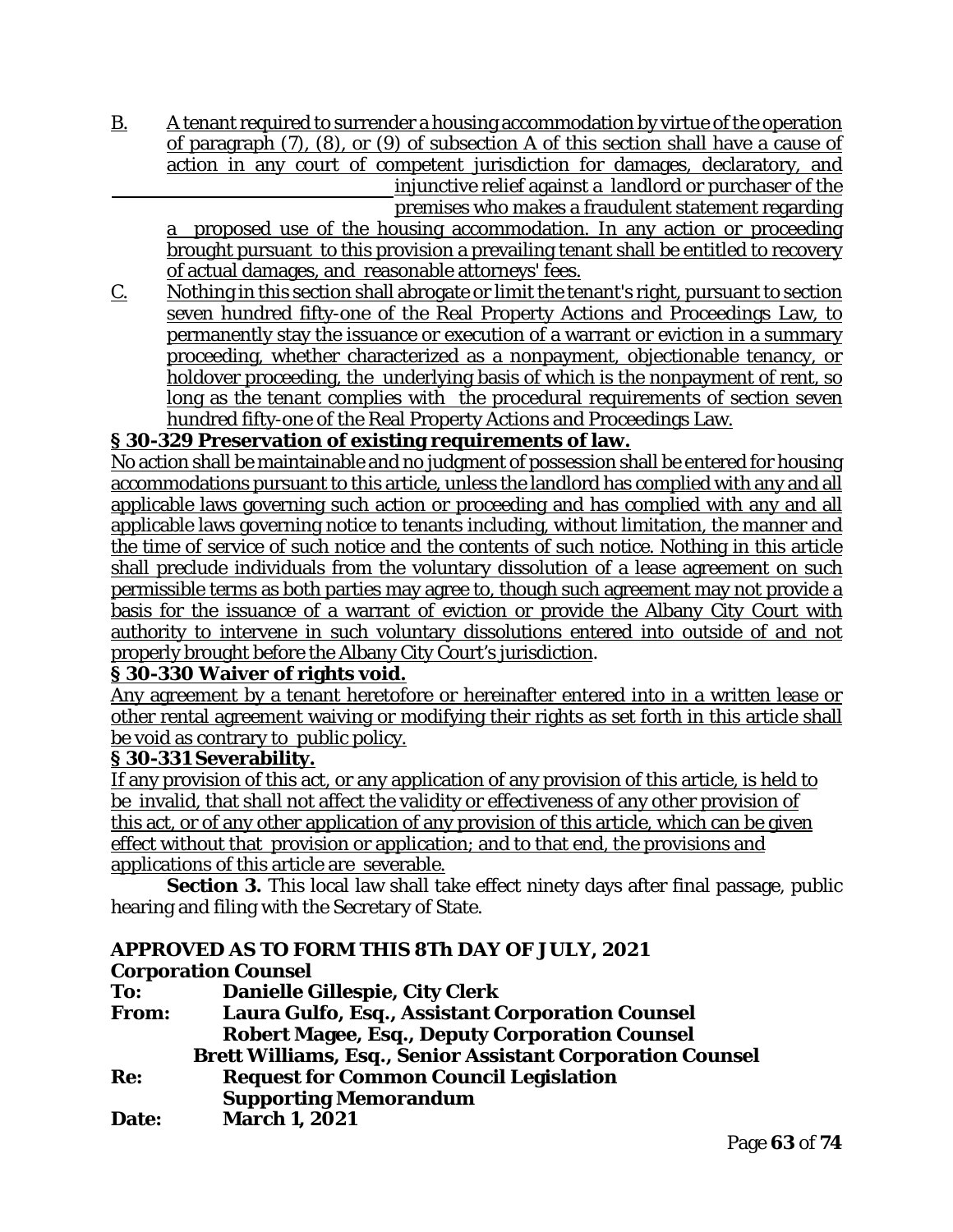#### **Sponsor: Council Member Balarin LOCAL LAW F OF 2021 TITLE**

LOCAL LAW AMENDING PART 2 (COURTS AND LEGAL PROCEDURES) OF CHAPTER 30 (COURTS AND LEGAL PROCEDURES) OF THE CODE OF THE CITY OF ALBANY IN RELATION TO EVICTION PROCEEDINGS

#### **GENERAL PURPOSE OF LEGISLATION**

Section 1:

The purpose of this proposal is to make evictions in City Court more efficient by requiring the filing of an ROP a requirement of commencing an eviction proceeding.

ACC §30-323(A) – Special Rules for Eviction Proceedings, Filing of Residential Occupancy Permit Required – requires that a party seeking to recovery property in the course of an eviction proceeding to file a copy of the active ROP with the City Court along with the petition for eviction.

Section 2:

To prohibit residential evictions within the City of Albany without good cause. The following additions are made to Chapter 30 of the Albany City Code:

*§30-324 Short Title:* Adds short title which shall be cited as the

"Prohibition of

Eviction Without Good Cause Law."

*§30-325 Definitions:* Adds definitions of "housing accommodation," "landlord,"

"tenant," "rent," and "disabled person."

*§30-326 Applicability:* Adds exceptions to the applicability of the law, which, in

general, applies to all housing accommodations.

*§30-327 Necessity for good cause:* Prohibits landlords from removing tenants from

housing accommodations except for good cause, as defined in §30-328.

*§30-328 Grounds for removal of tenants:* Subsection 1 illustrates, in detail, the nine grounds that landlords may establish to meet the "good cause" standard for lawful eviction; landlords are required to satisfy only one of these grounds. Subsection 2 provides tenants with a cause of action (seeking damages, declaratory, and injunctive relief as well as reasonable attorney's fees) against landlords or purchasers of the housing accommodation who have made fraudulent statements regarding the proposed use of housing accommodation. Subsection 3 reiterates tenants' protections under the real property actions and proceedings law ("RPAPL") §751 to permanently stay an eviction, the underlying basis for which is the nonpayment of rent.

*§30-329 Preservation of existing requirements of law:* Provides a tenant with a basis to pursue dismissal of an eviction proceeding where the landlord has failed to comply with all applicable laws governing such a proceeding, including, but not limited to, the laws governing notice to tenants and the provisions under the New York State Housing Stability and Tenant Protection Act ("HSTPA") of 2019. *§30-330 Waiver of rights*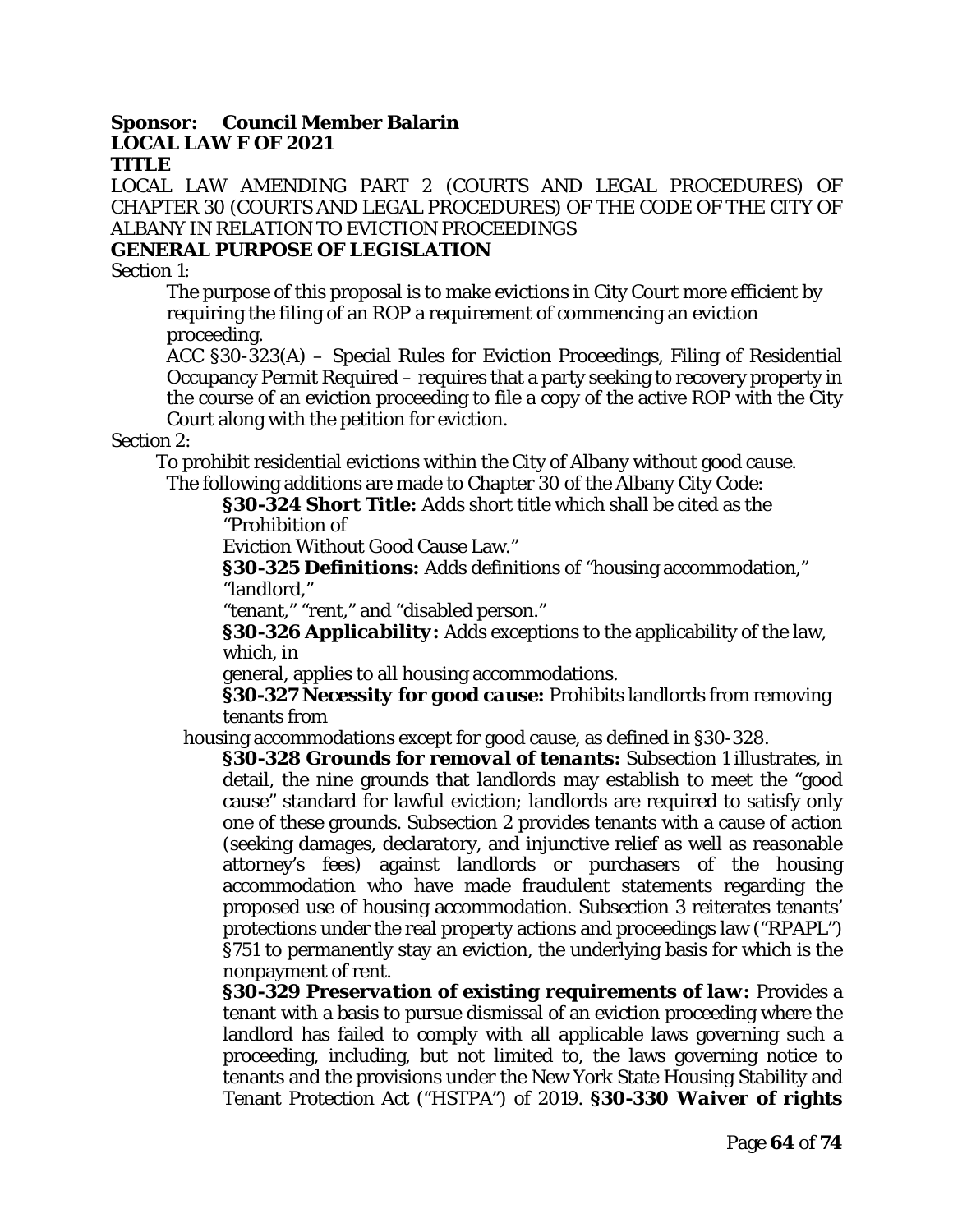*void:* Voids, as contrary to public policy, any agreement wherein a tenant has waived or modified rights afforded under this article.

*§30-331 Severability:* Allows severability of provisions of this article in that if any provision is held to be invalid, said holding shall not affect the validity or effectiveness of any other provision of this article.

*§30-332 Effective Date:* Provides that this article shall take effect immediately and shall apply to actions and proceedings commenced on or after the effective date.

#### **NECESSITY FOR LEGISLATION**

Section 1:

Eviction proceedings are usually delayed while it is determined whether an ROP is active for the building in question. This will save significantly on administrative costs by making the filing of an active ROP part of what the landlord files at the outset of the eviction proceedings. This also protects tenants whose rent is subject to a levy by the City for repair costs. Though the Building Department does not do this, it may in the future and if it does it will be important to ensure that tenants subject to a levy are protected.

#### Section 2:

The New York State Housing Stability and Tenant Protection Act ("HSTPA") passed in 2019 provide protections for tenants that have the effect of delaying the initiation of an eviction proceeding. Excluded from the HSTPA is any requirement for the landlords or property owners to provide a justification for said eviction or removal of tenants from housing accommodations in the City of Albany. This legislation seeks to bridge that gap. Good cause eviction law shall prohibit a landlord from removing a tenant from a housing accommodation without an order from a judge who decides whether or not the eviction is for a good cause. The proposed legislation identifies nine grounds which a landlord may cite when pursuing an eviction or removal of a tenant from a housing accommodation; a landlord must only satisfy one of the nine available grounds. Briefly, those nine groundscontemplate (a) tenant's failure to pay rent, with consideration to a rental increase, if any; (b) tenant's violation of an obligation of the tenancy and failure to cure said violation; (c) nuisance in the housing accommodation either caused or permitted by the tenant; (d) tenant's occupancy of the housing accommodation, which is in violation or causes a violation of law and the landlord is subject to civil or criminal penalties, with considerations; (e) tenant uses or permits the housing accommodation to be used for an illegal purpose; (f) tenant's unreasonable refusal to allow the landlord access to the housing accommodation for the purpose of making necessary repairs or improvements required by law or for the purpose of showing the housing accommodation, subject to notice requirements under the HSTPA; (g) landlord's good faith recovery of the housing accommodation in a building with fewer than twelve units, subject to conditions; (h) landlord's good faith recovery of the housing accommodation in a building with fewer than five units for the landlord's personal occupancy, such as their principal residence; and (i) landlord's good faith contract for the sale of the housing accommodation wherein the housing accommodation shall be transferred free and clear of all residential tenancy obligations as a condition of the sale.

To satisfy one of these grounds in an eviction proceeding, the landlord is required to first identify the ground or grounds pursuant to which the landlord seeks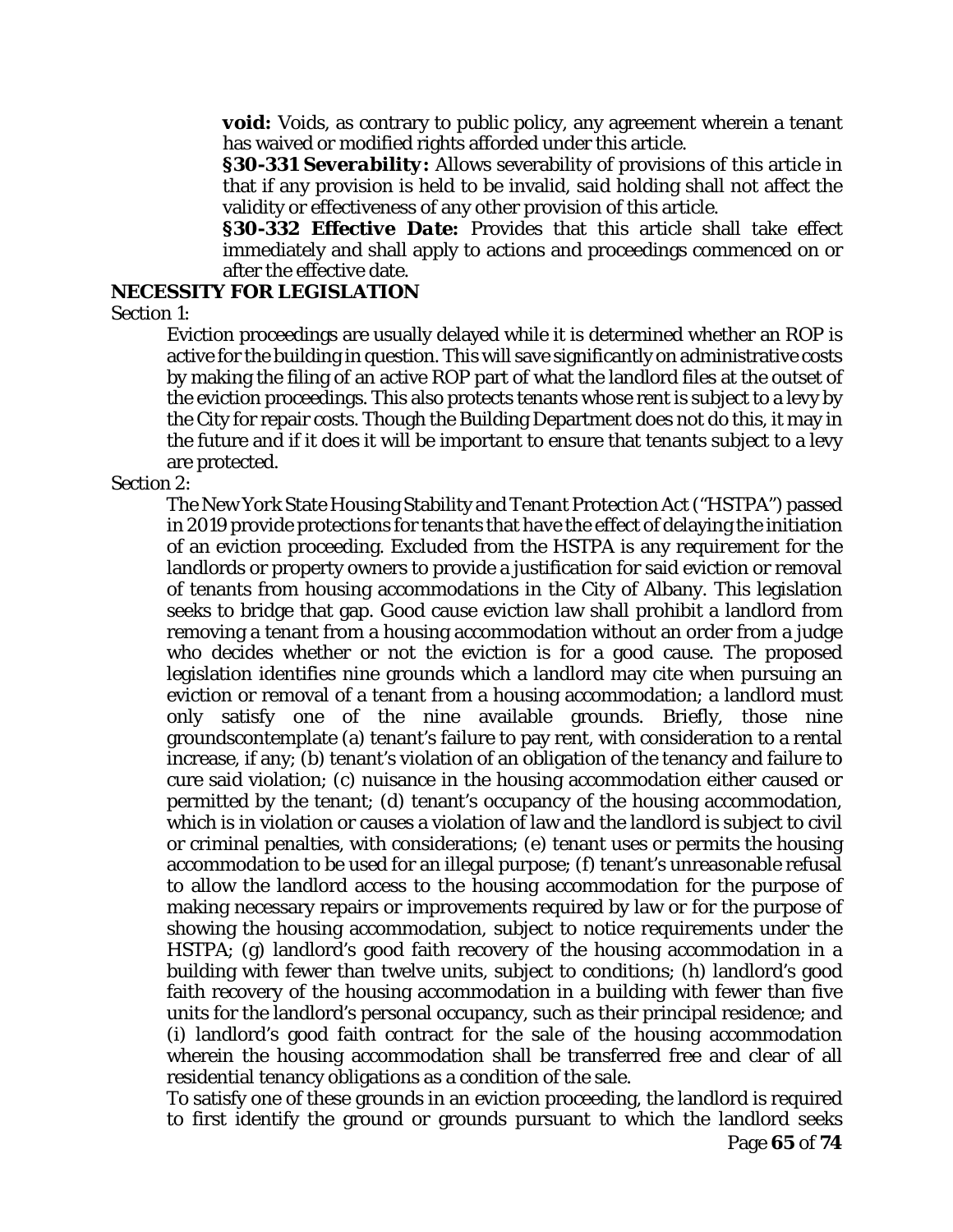removal of the tenant, which will likely require statements from the landlord filed with the complaint or petition in court. As such, this legislation provides tenants with a cause of action for damages, including reasonable attorney's fees, if the landlord has submitted or made fraudulent statements regarding the proposed use of the housing accommodation.

This proposed legislation is generally applicable to housing accommodations within the City of Albany. Notably, however, this proposed legislation excludes owner-occupied units with less than four units, i.e. the property owner's primary residence. Other housing accommodations excluded are sublease arrangements where the sublessor, in good faith, seeks to recover possession for their own personal use and occupancy; and premises where the possession, use, or occupancy which is solely incidental to employment and the employment is lawfully terminated.

#### **FISCAL IMPACT**

None.

Matter in brackets and [strikethrough] to be deleted. Matter underlined is new material.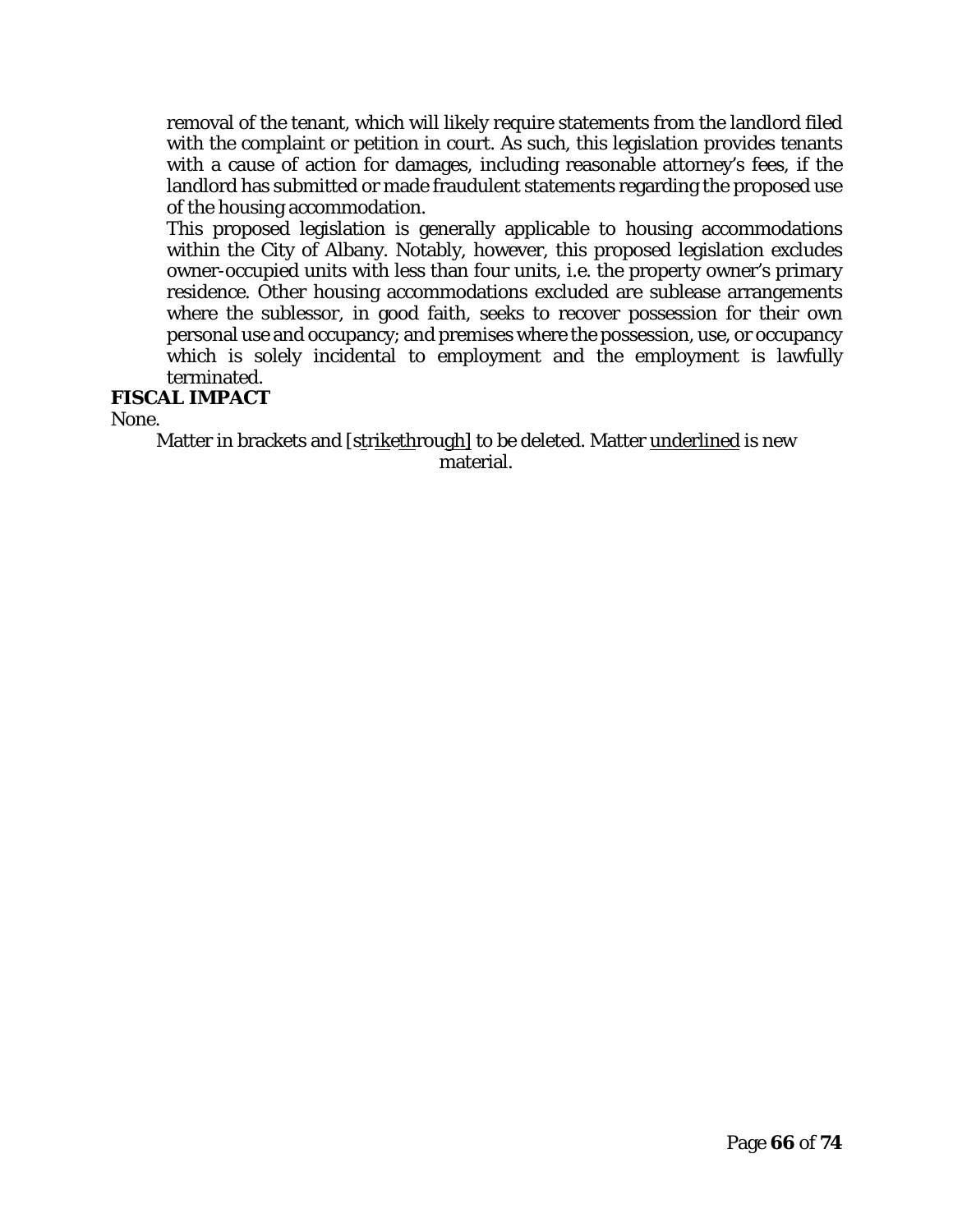**Passed by the following vote of all the Council Members elected voting in favor thereof:**

*\* Local Law F of 2021 (As Amended 07/08/2021) was co-sponsored by Council Members Anane, Fahey, Frederick, Johnson, and Kimbrough* Affirmative – Anane, Balarin, Conti, Fahey, Farrell, Frederick, Johnson, Kimbrough, Love, O'Brien, Negative - Flynn, Igoe Abstain - Doesschate, Hoey, O'Brien Affirmative 9 Negative 2 **Abstain 3** 

Clerk of the Common Council President of the Common Council

Mayor Date

I, Danielle Gillespie, City Clerk and Clerk of the Common Council, do hereby certify that Local Law F of 2021 (*As Amended 07/08/2021)* was passed at a meeting of the Albany Common Council on July 19, 2021.

In Affirmation thereof, I hereto set my hand and affix The Seal of the City of Albany this \_\_\_\_\_ day of \_\_\_\_\_\_\_\_\_\_\_ 2021.

Clerk of the Common Council

# Good Cause Eviction Bill Pending before NYS Legislature **STATE OF NEW YORK**

3082

2021-2022 Regular Sessions

### **IN SENATE**

January 27, 2021

Introduced by Sens. SALAZAR, BRISPORT, STAVISKY, BAILEY, BENJAMIN, BIAG-GI, BRESLIN, GIANARIS, HARCKHAM, HOYLMAN, JACKSON, KAVANAGH, KRUEGER, LIU, MAY, MAYER, MYRIE, RAMOS, RIVERA, SANDERS, SEPULVEDA, SERRANO -read twice and ordered printed, and when printed to be committed to the Committee on Judiciary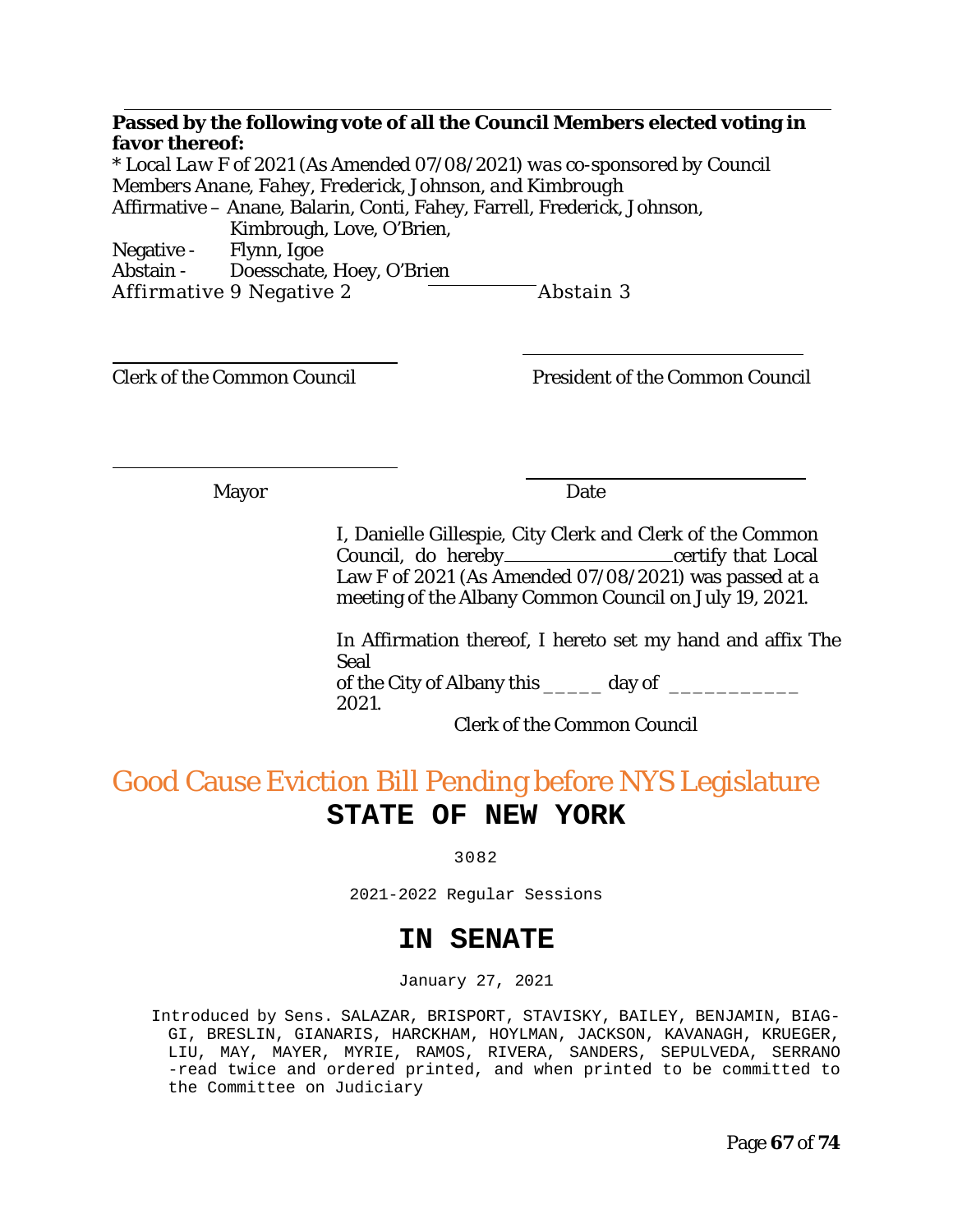AN ACT to amend the real property law, in relation to prohibiting eviction without good cause

**The People of the State of New York, represented in Senate and Assembly, do enact as follows:** 

1 Section 1. The real property law is amended by adding a new article

2 6-A to read as follows:

3 **ARTICLE 6-A** 

4 **PROHIBITION OF EVICTION WITHOUT GOOD CAUSE** 

5 **Section 210. Short title.** 

6 **211. Definitions.** 

7 **212. Applicability.** 

8 **213. Necessity for good cause.** 

9 **214. Grounds for removal of tenants.** 

10 **215. Preservation of existing requirements of law.** 

11 **216. Waiver of rights void.** 

12 **§ 210. Short title. This article shall be cited as the "Prohibition of**

13 **eviction without good cause law".** 

14 **§ 211. Definitions. 1. The term "housing accommodation", as used in**

15 **this article shall mean any residential premises, including a mobile**

16 **home or land in a mobile home park.** 

17 **2. The term "landlord" as used in this article shall mean any owner,** 

18 **lessor, sublessor, assignor, or other person receiving or entitled to**

19 **receive rent for the occupancy of any housing accommodation or an agent** 20 **of any of the foregoing.** 

21 **3. The term "tenant" as used in this article shall mean a tenant,** 

22 **sub-tenant, lessee, sublessee, assignee, manufactured home tenant as**

EXPLANATION--Matter in **italics** (underscored) is new; matter in brackets [ ] is old law to be omitted.

LBD02924-01-1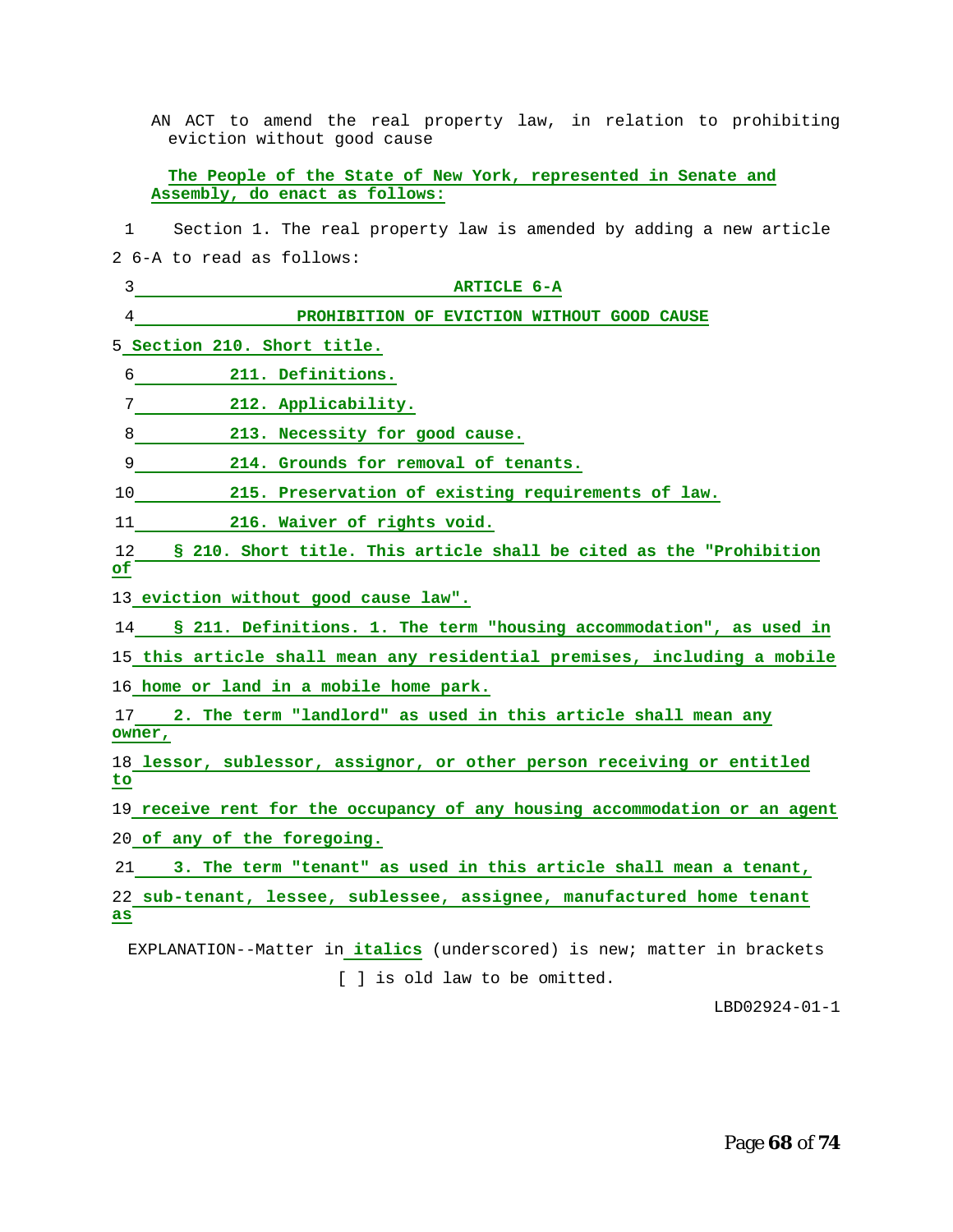S. 3082 2

 **defined in paragraph one of subdivision a of section two hundred thir- ty-three of this chapter, an occupant of a rooming house or hotel as defined in section seven hundred eleven of the real property actions and proceedings law or any other person entitled to the possession, use or occupancy of any housing accommodation.** 

 **4. The term "rent" as used in this article shall mean any consider- ation, including any bonus, benefit or gratuity demanded or received for or in connection with the possession, use or occupancy of housing accom- modations or the execution or transfer of a lease for such housing accommodations.** 

 **5. The term "disabled person" as used in this article shall mean a person who has an impairment which results from anatomical, physiolog- ical or psychological conditions, other than addiction to alcohol, gambling, or any controlled substance, which are demonstrable by medically acceptable clinical and laboratory diagnostic techniques, and which are expected to be permanent and which substantially limit one or more of such person's major life activities.** 

 **§ 212. Applicability. This article shall apply to all housing accommo-dations except:** 

**1. owner-occupied premises with less than four units;** 

 **2. premises sublet pursuant to section two hundred twenty-six-b of this chapter, or otherwise, where the sublessor seeks in good faith to recover possession of such housing accommodation for his or her own personal use and occupancy;** 

 **3. premises the possession, use or occupancy of which is solely inci- dent to employment and such employment is being lawfully terminated; and 4. premises otherwise subject to regulation of rents or evictions pursuant to state or federal law to the extent that such state or feder- al law requires "good cause" for termination or non-renewal of such tenancies.** 

 **§ 213. Necessity for good cause. No landlord shall, by action to evict or to recover possession, by exclusion from possession, by failure to renew any lease, or otherwise, remove any tenant from housing accommo-dations covered by section two hundred twelve of this article except for**

Page **69** of **74**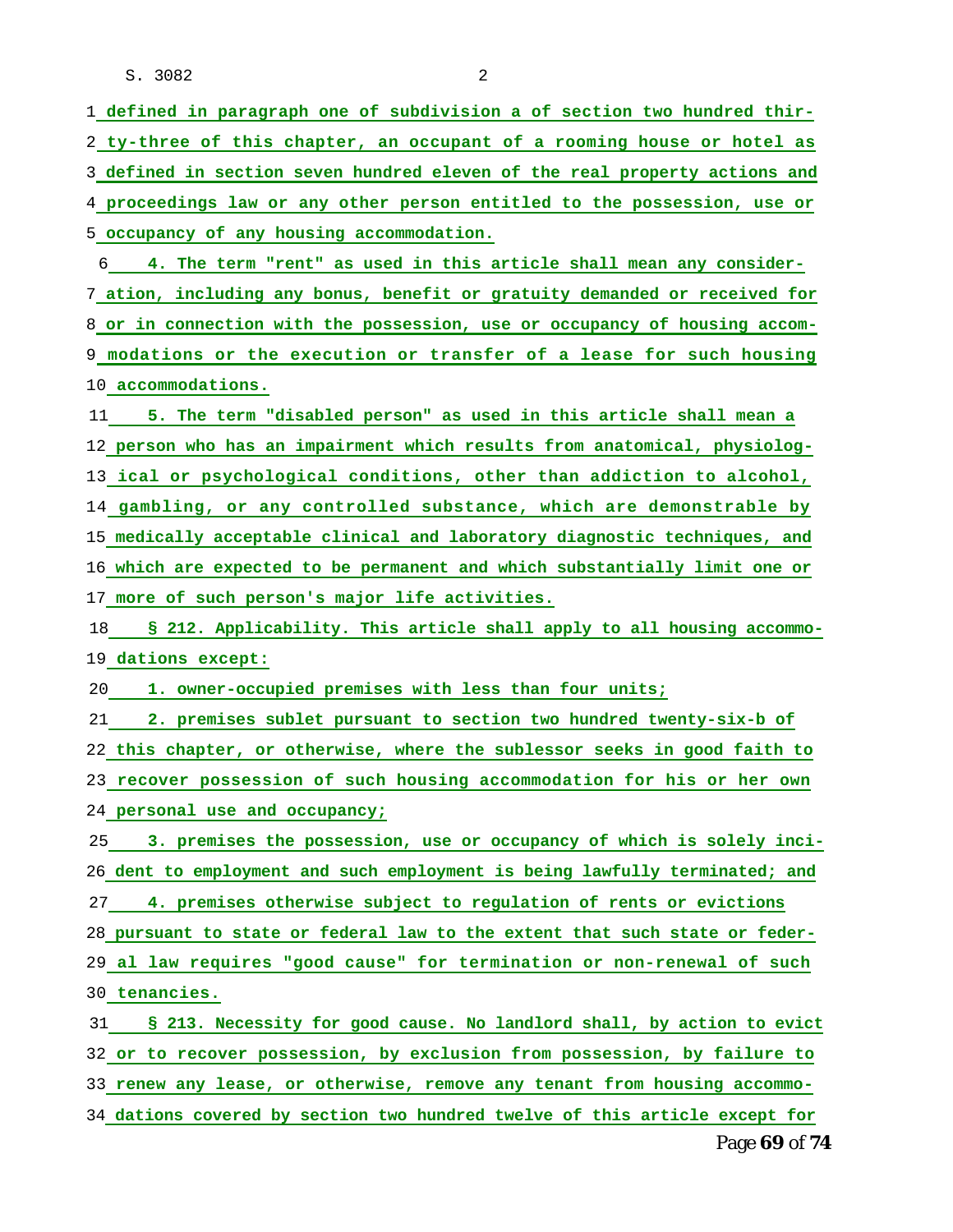**good cause as defined in section two hundred fourteen of this article. § 214. Grounds for removal of tenants. 1. No landlord shall remove a tenant from any housing accommodation, or attempt such removal or exclu- sion from possession, notwithstanding that the tenant has no written lease or that the lease or other rental agreement has expired or other- wise terminated, except upon order of a court of competent jurisdiction entered in an appropriate judicial action or proceeding in which the petitioner or plaintiff has established one of the following grounds as good cause for removal or eviction: (a) The tenant has failed to pay rent due and owing, provided however that the rent due and owing, or any part thereof, did not result from a rent increase which is unreasonable or imposed for the purpose of circumventing the intent of this article. In determining whether all or part of the rent due and owing is the result of an unreasonable rent increase, it shall be a rebuttable presumption that the rent for a dwelling not protected by rent regulation is unreasonable if said rent has been increased in any calendar year by a percentage exceeding either three percent or one and one-half times the annual percentage change in the Consumer Price Index for the region in which the housing accommo-**

 **dation is located, as established the August preceding the calendar year in question, whichever is greater;**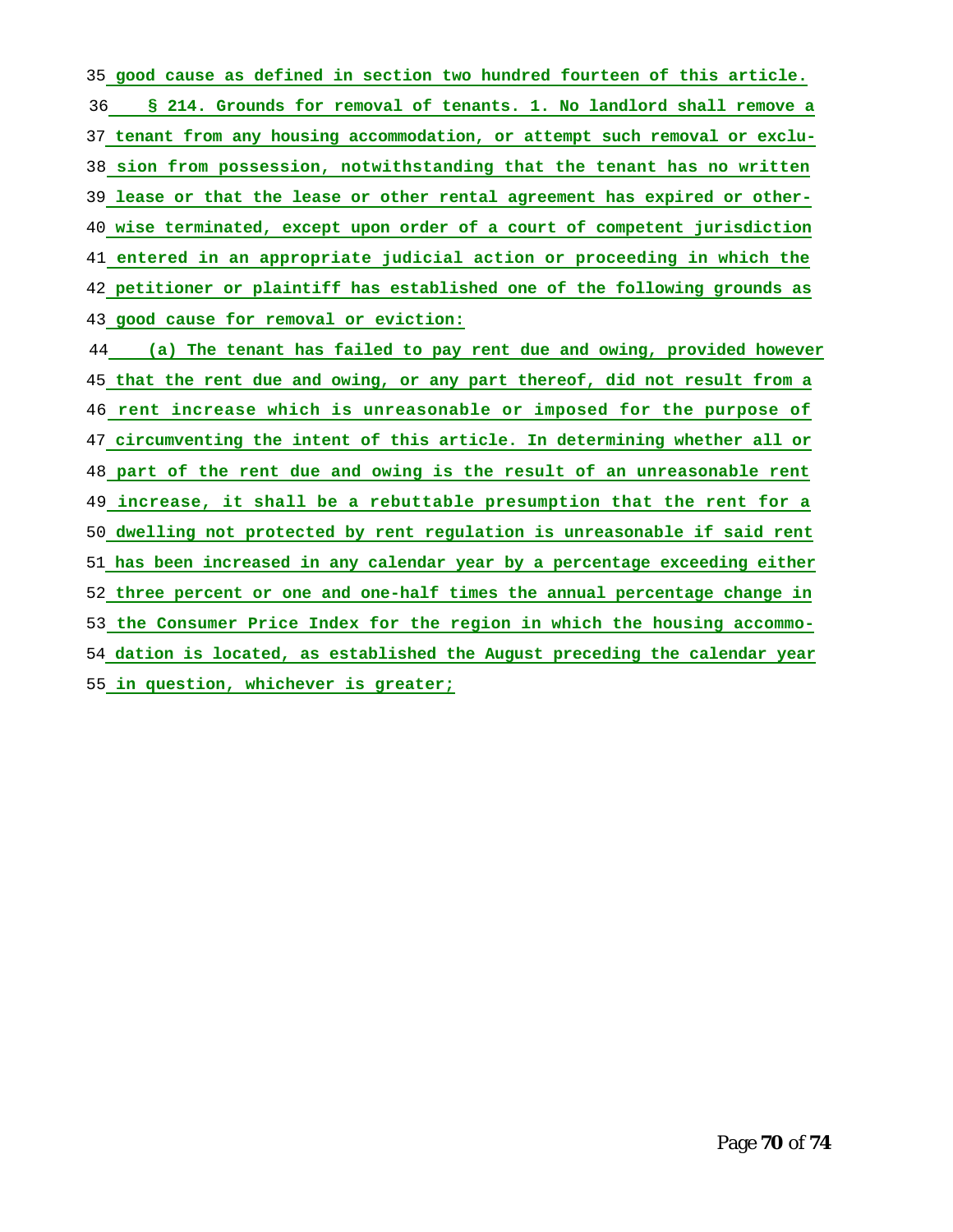S. 3082 3

| (b) The tenant is violating a substantial obligation of his or her<br>$\mathbf{1}$ |
|------------------------------------------------------------------------------------|
| 2 tenancy, other than the obligation to surrender possession, and has              |
| 3 failed to cure such violation after written notice that the violation            |
| 4 cease within ten days of receipt of such written notice, provided howev-         |
| 5 er, that the obligation of tenancy for which violation is claimed was            |
| 6 not imposed for the purpose of circumventing the intent of this article;         |
| 7 (c) The tenant is committing or permitting a nuisance in such housing            |
| 8 accommodation, or is maliciously or by reason of negligence damaging the         |
| 9 housing accommodation; or the tenant's conduct is such as to interfere           |
| 10 with the comfort of the landlord or other tenants or occupants of the           |
| 11 same or adjacent buildings or structures;                                       |
| 12 (d) Occupancy of the housing accommodation by the tenant is in                  |
| 13 violation of or causes a violation of law and the landlord is subject to        |
| 14 civil or criminal penalties therefore; provided however that an agency          |
| 15 of the state or municipality having jurisdiction has issued an order            |
| 16 requiring the tenant to vacate the housing accommodation. No tenant             |
| 17 shall be removed from possession of a housing accommodation on such             |
| 18 ground unless the court finds that the cure of the violation of law             |
| 19 requires the removal of the tenant and that the landlord did not through        |
| 20 neglect or deliberate action or failure to act create the condition             |
| 21 necessitating the vacate order. In instances where the landlord does not        |
| 22 undertake to cure conditions of the housing accommodation causing such          |
| 23 violation of the law, the tenant shall have the right to pay or secure          |
| 24 payment in a manner satisfactory to the court, to cure such violation           |
| 25 provided that any tenant expenditures shall be applied against rent to          |
| 26 which the landlord is entitled. In instances where removal of a tenant          |
| 27 is absolutely essential to his or her health and safety, the removal of         |
| 28 the tenant shall be without prejudice to any leasehold interest or other        |
| 29 right of occupancy the tenant may have and the tenant shall be entitled         |
| 30 to resume possession at such time as the dangerous conditions have been         |
| 31 removed. Nothing herein shall abrogate or otherwise limit the right of a        |
| 32 tenant to bring an action for monetary damages against the landlord to          |
| 33 compel compliance by the landlord with all applicable state or municipal        |
| 34 laws or housing codes;                                                          |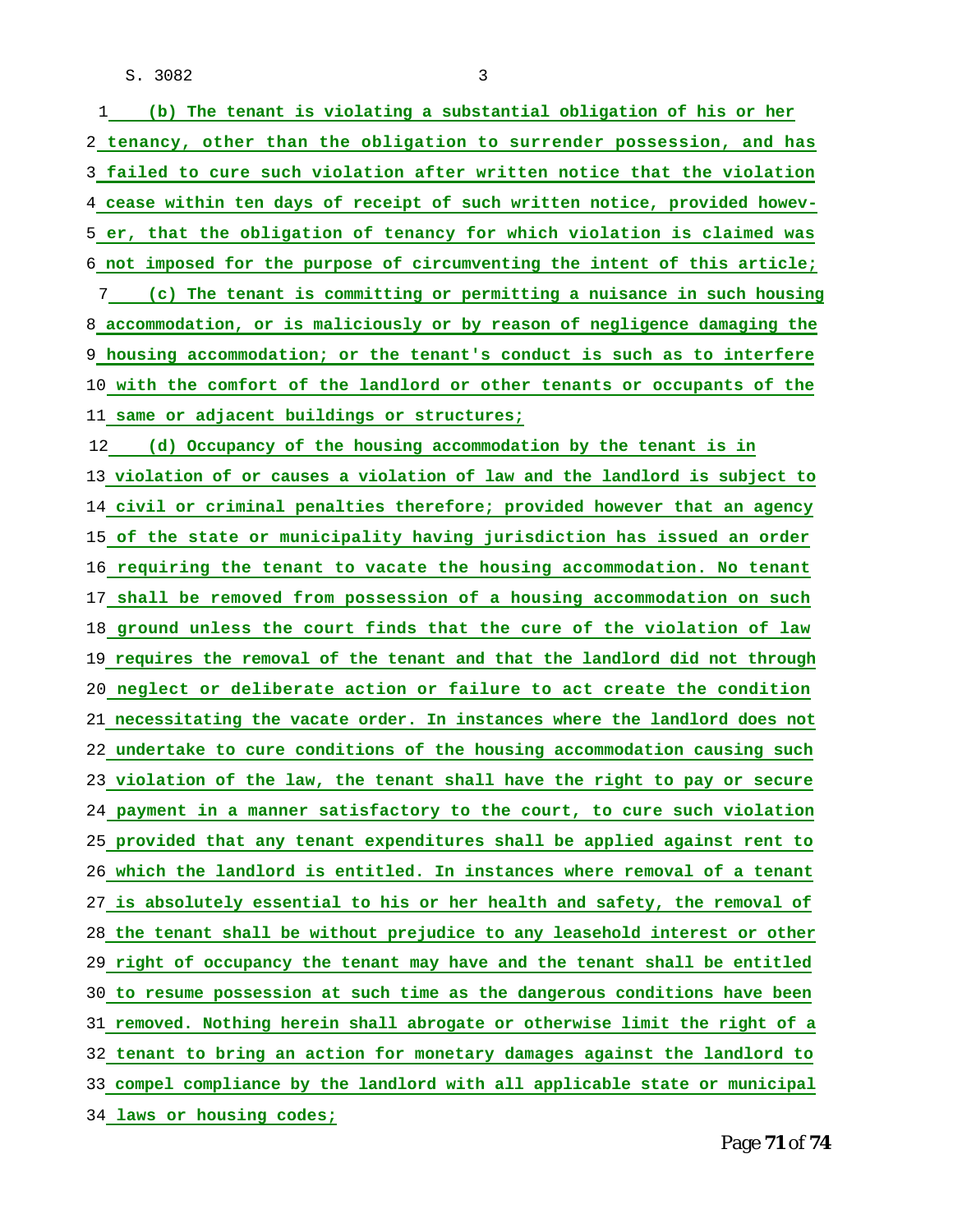**(e) The tenant is using or permitting the housing accommodation to be used for an illegal purpose;** 

 **(f) The tenant has unreasonably refused the landlord access to the housing accommodation for the purpose of making necessary repairs or improvements required by law or for the purpose of showing the housing accommodation to a prospective purchaser, mortgagee or other person having a legitimate interest therein;** 

 **(g) The landlord seeks in good faith to recover possession of a hous- ing accommodation located in a building containing fewer than twelve units because of immediate and compelling necessity for his or her own personal use and occupancy as his or her principal residence, or the personal use and occupancy as principal residence of his or her spouse, parent, child, stepchild, father-in-law or mother-in-law, when no other suitable housing accommodation in such building is available. This para- graph shall permit recovery of only one housing accommodation and shall not apply to a housing accommodation occupied by a tenant who is sixty-two years of age or older or who is a disabled person;** 

 **(h) The landlord seeks in good faith to recover possession of any or all housing accommodations located in a building with less than five units to personally occupy such housing accommodations as his or her principal residence.**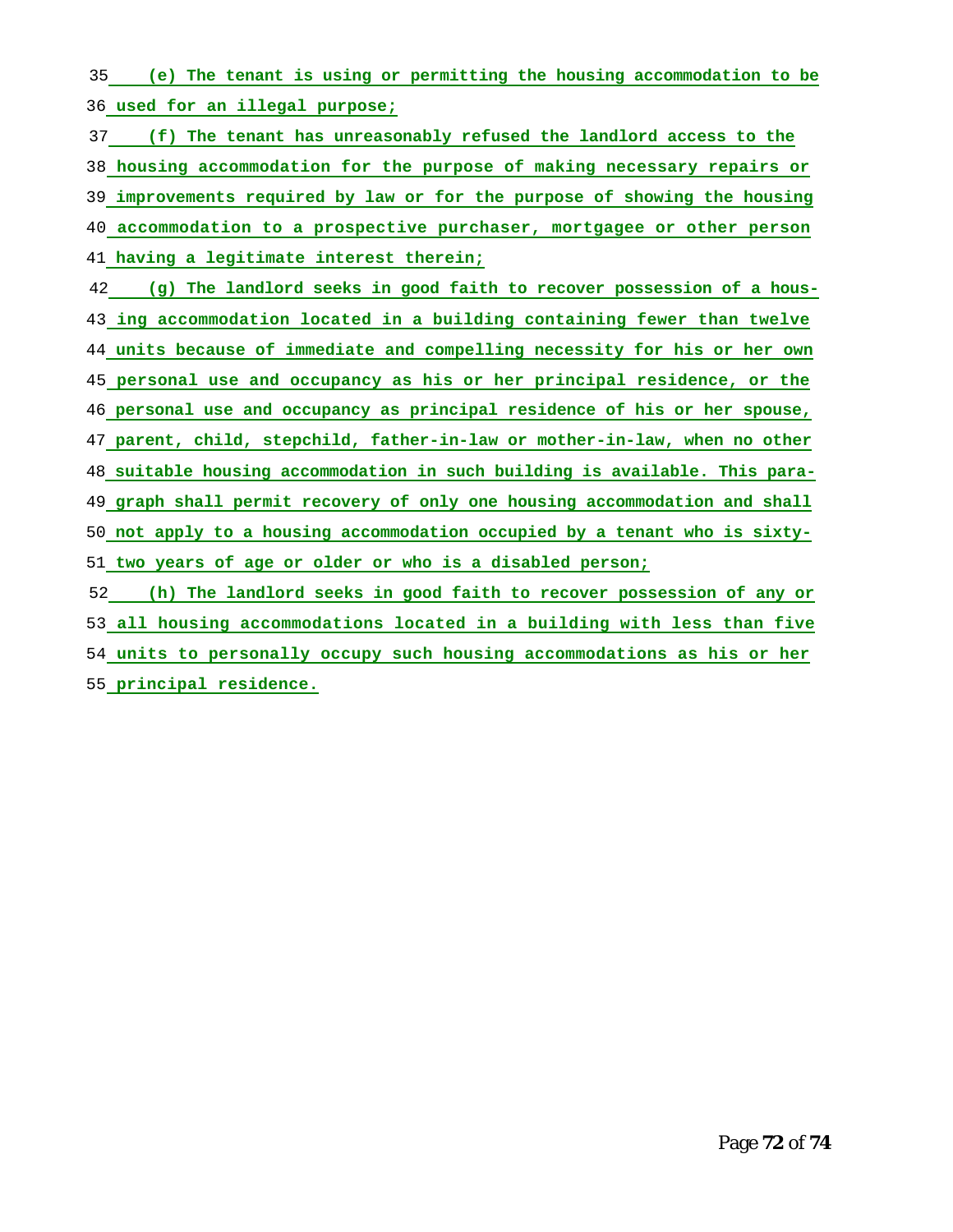S. 3082 4

 **2. A tenant required to surrender a housing accommodation by virtue of**

 **the operation of paragraph (g) or (h) of subdivision one of this section**

**shall have a cause of action in any court of competent jurisdiction for**

 **damages, declaratory, and injunctive relief against a landlord or**

 **purchaser of the premises who makes a fraudulent statement regarding a** 

 **proposed use of the housing accommodation. In any action or proceeding**

 **brought pursuant to this provision a prevailing tenant shall be entitled**

**to recovery of actual damages, and reasonable attorneys' fees.** 

 **3. Nothing in this section shall abrogate or limit the tenant's right**

 **pursuant to section seven hundred fifty-one of the real property actions** 

**and proceedings law to permanently stay the issuance or execution of a**

**warrant or eviction in a summary proceeding, whether characterized as a**

**nonpayment, objectionable tenancy, or holdover proceeding, the underly-**

**ing basis of which is the nonpayment of rent, so long as the tenant**

**complies with the procedural requirements of section seven hundred**

**fifty-one of the real property actions and proceedings law.** 

 **§ 215. Preservation of existing requirements of law. No action shall be maintainable and no judgment of possession shall be entered for hous-**

**ing accommodations pursuant to section two hundred fourteen of this** 

 **article, unless the landlord has complied with any and all applicable**

**laws governing such action or proceeding and has complied with any and**

 **all applicable laws governing notice to tenants, including without limi-**

**tation the manner and the time of service of such notice and the**

**contents of such notice.** 

 **§ 216. Waiver of rights void. Any agreement by a tenant heretofore or**